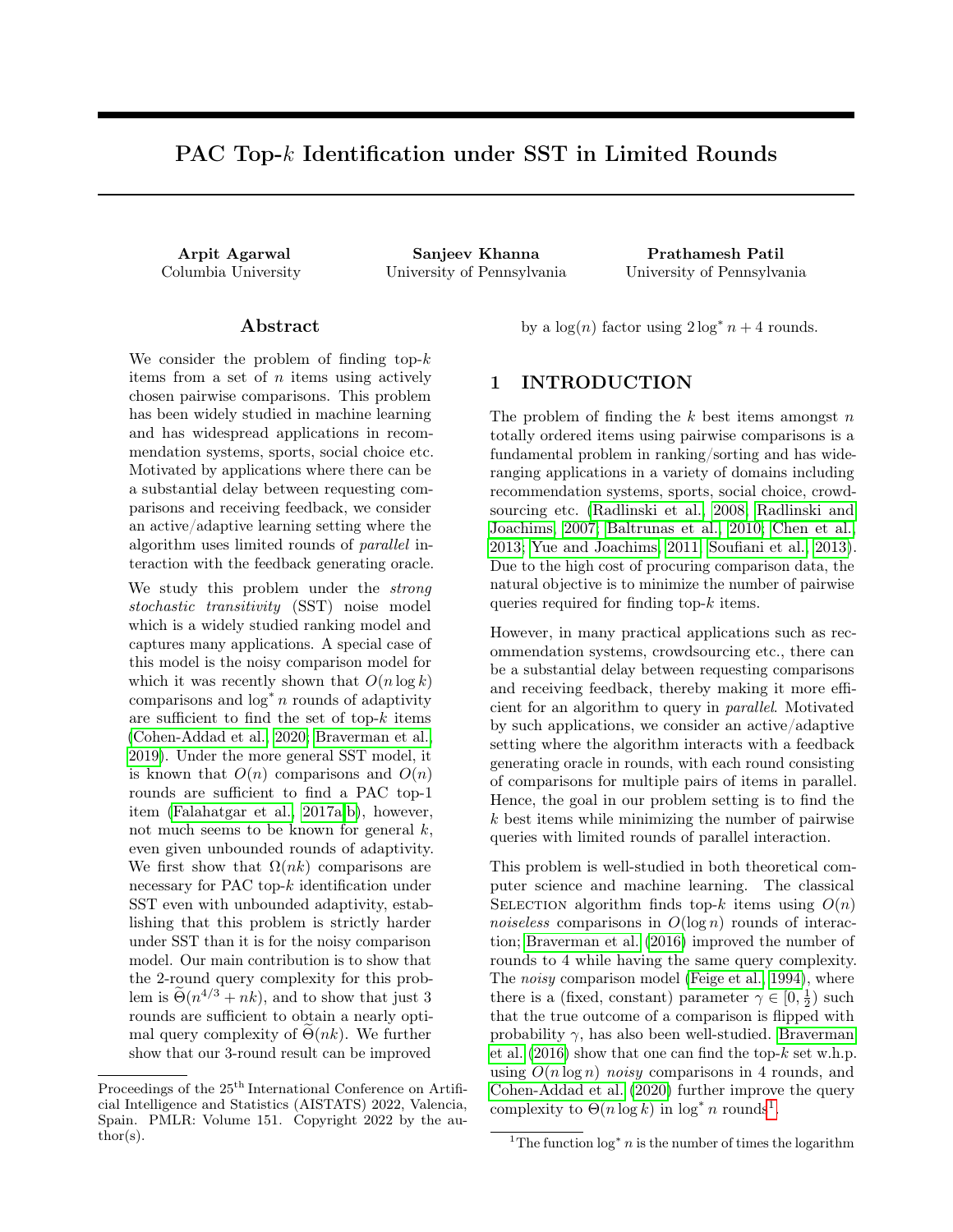| <b>Adaptive Rounds</b> | Upper Bound                                          | Lower Bound                             |  |
|------------------------|------------------------------------------------------|-----------------------------------------|--|
|                        | $O(n^2 \log n)$ [Trivial]                            | $\Omega(n^2)$ [Braverman et al. (2019)] |  |
|                        | $O(\max\{nk, n^{4/3}\} \log^2 n)$ [Theorem 2]        | $\Omega(\max\{nk, n^{4/3}\})$           |  |
|                        |                                                      | [Theorem 1+Alon and Azar $(1988)$ ]     |  |
|                        | $O(nk \log^2 n)$ [Theorem 3]                         | $\Omega(nk)$ [Theorem 1]                |  |
| $2\log^* n + 4$        | $\overline{O((nk+k^2\log^2 k)}\log k)$ [Corollary 1] |                                         |  |

<span id="page-1-4"></span>Table 1: Overview of Results

In this paper, we consider a more general noise model for pairwise comparisons, known as the *strong stochas*tic sransitivity (SST) model. This model has roots in social science and psychology [\(Fishburn, 1973\)](#page-10-6) and several empirical studies [\(Tversky, 1972;](#page-10-7) [Ballinger and](#page-9-7) [Wilcox, 1997\)](#page-9-7) have indicated it to be effective at modeling real-world human decision-making, making it an active area of research in the machine learning community [\(Shah et al., 2016;](#page-10-8) [Falahatgar et al., 2017a,](#page-9-2) [2018,](#page-9-8) [2017b\)](#page-10-0). Given a set of  $[n]$  items, the SST model is parameterized by a preference matrix  $P \in [0,1]^{n \times n}$ where  $P_{ij}$  is the probability of item i beating item  $j$  in a pairwise comparison. This model further assumes an underlying strict ordering over the items, and posits that for any items  $h, i, j \in [n]$  ordered such that  $h \succ i \succ j$ , then  $P_{hj} \ge \max\{P_{hi}, P_{ij}\}$ <sup>[2](#page-1-0)</sup>. This implies that the matrix  $P$  is *consistent* with the underlying ordering in the sense that  $P_{ij} \geq \frac{1}{2}$  if  $i \succ j$ .

Since this model allows  $P_{ij}$  for any pair  $(i, j)$  to be arbitrarily close to  $\frac{1}{2}$ , one would require an arbitrarily large number of comparisons to differentiate between such pairs  $(i, j)$ , making the separation of the exact top-k items from other items inefficient. We overcome this difficulty by adopting the probably approximately correct (PAC) paradigm, which has been commonly used in ranking literature [\(Busa-Fekete et al., 2014;](#page-9-9) [Falahatgar et al., 2017a,](#page-9-2)[b;](#page-10-0) [Ren et al., 2020\)](#page-10-9). Under this paradigm one can return an "approximately optimal" set of k items with high probability.

**Definition 1** ( $(\epsilon, k)$ -optimality and PAC top-k selection). For a set [n], given  $k < n$ , and  $\epsilon \in (0, 1]$ , a subset  $S \subset [n]$  is said to be an  $(\epsilon, k)$ -optimal subset<sup>[3](#page-1-1)</sup> of  $[n]$  if  $|S| = k$  and for any items  $i \in S, j \in [n] \setminus S$ ,  $P_{ij} > 1/2 - \epsilon$ . Given  $\delta \in (0,1]$ , the  $(\epsilon, \delta)$ -PAC top-k identification<sup>[4](#page-1-2)</sup> problem is to identify an  $(\epsilon, k)$ -optimal subset of items w.p.  $\geq 1 - \delta$ .

There have been several results showing that even under this more general SST model, PAC top-1 identification is possible using  $O(n)$  comparisons and  $O(n)$  rounds of interaction [\(Falahatgar et al., 2017a,](#page-9-2)[b\)](#page-10-0). Recently, [Ren](#page-10-9) [et al.](#page-10-9)  $(2020)$  showed that PAC top- $k$  selection is possible using  $\Theta(n \log k)$  comparisons and  $\Omega(\log n)$  rounds if the model satisfies a stochastic triangle inequality (STI) condition in addition to SST  $<sup>5</sup>$  $<sup>5</sup>$  $<sup>5</sup>$ . However, the query com-</sup> plexity of PAC top- $k$  selection under SST for general  $k$ without the STI assumption is not known, even when allowed unbounded adaptivity. Therefore, we seek to understand the following fundamental question –

Assuming the SST noise model, what is the query complexity of PAC top-k selection, and how many rounds of interaction/adaptivity are sufficient to achieve this?

#### 1.1 Summary of Key Contributions (Table [1\)](#page-1-4)

- 1. Lower Bound: We show  $\Omega(nk)$  comparisons are necessary for PAC top- $k$  selection under SST even given unbounded adaptivity. One can observe a sharp contrast between the mild  $\log k$  dependence under the noisy comparison model (as well as SST+STI model), and the linear dependence on  $k$  in the above bound under SST.
- 2. 2-Round Algorithm: We design a 2-round algorithm with a query complexity of  $\tilde{O}(nk+n^{4/3})$ , which is the best complexity achievable in 2 rounds (up to polylog factors), and shows that the additional cost incurred by limiting to 2 rounds is  $\widetilde{O}(n^{4/3})$ .
- 3. 3-Round Algorithm: We design a 3-round algorithm with query complexity of  $O(nk)$  which is optimal up to polylog factors. This shows, perhaps surprisingly, that even under this more general SST model, we need only a constant number of rounds for achieving optimal query complexity.
- 4.  $(2 \log^* n + 4)$ -round Algorithm: We show that it is possible to further improve the performance of the 3-round algorithm by log factors using more number of rounds. In particular, we design a  $(2 \log^* n + 4)$ round algorithm that has a nearly optimal query complexity of  $O(nk \log k)$  for any  $k \leq n/\log^2 n$ .

function must be iteratively applied to  $n$  before the result is less than or equal to 1. This is a very slowly growing function and is less than 6 for most practical values of  $n$ .

<span id="page-1-0"></span><sup>&</sup>lt;sup>2</sup>Note that the noisy comparison model discussed above satisfies this condition under SST, and hence, SST is a strictly more general model than noisy comparison model

<span id="page-1-1"></span><sup>&</sup>lt;sup>3</sup>Note that the exact top- $k$  set under the noisy comparison model is also a  $(\gamma, k)$ -optimal subset.

<span id="page-1-2"></span><sup>&</sup>lt;sup>4</sup>For ease of exposition, we suppress dependence on  $\epsilon$ ,  $\delta$ .

<span id="page-1-3"></span> $5$ Note that the algorithms in [Falahatgar et al.](#page-9-2)  $(2017a,b)$  $(2017a,b)$ ; [Ren et al.](#page-10-9) [\(2020\)](#page-10-9) were not optimized for rounds of interaction and turned out to be highly adaptive in nature.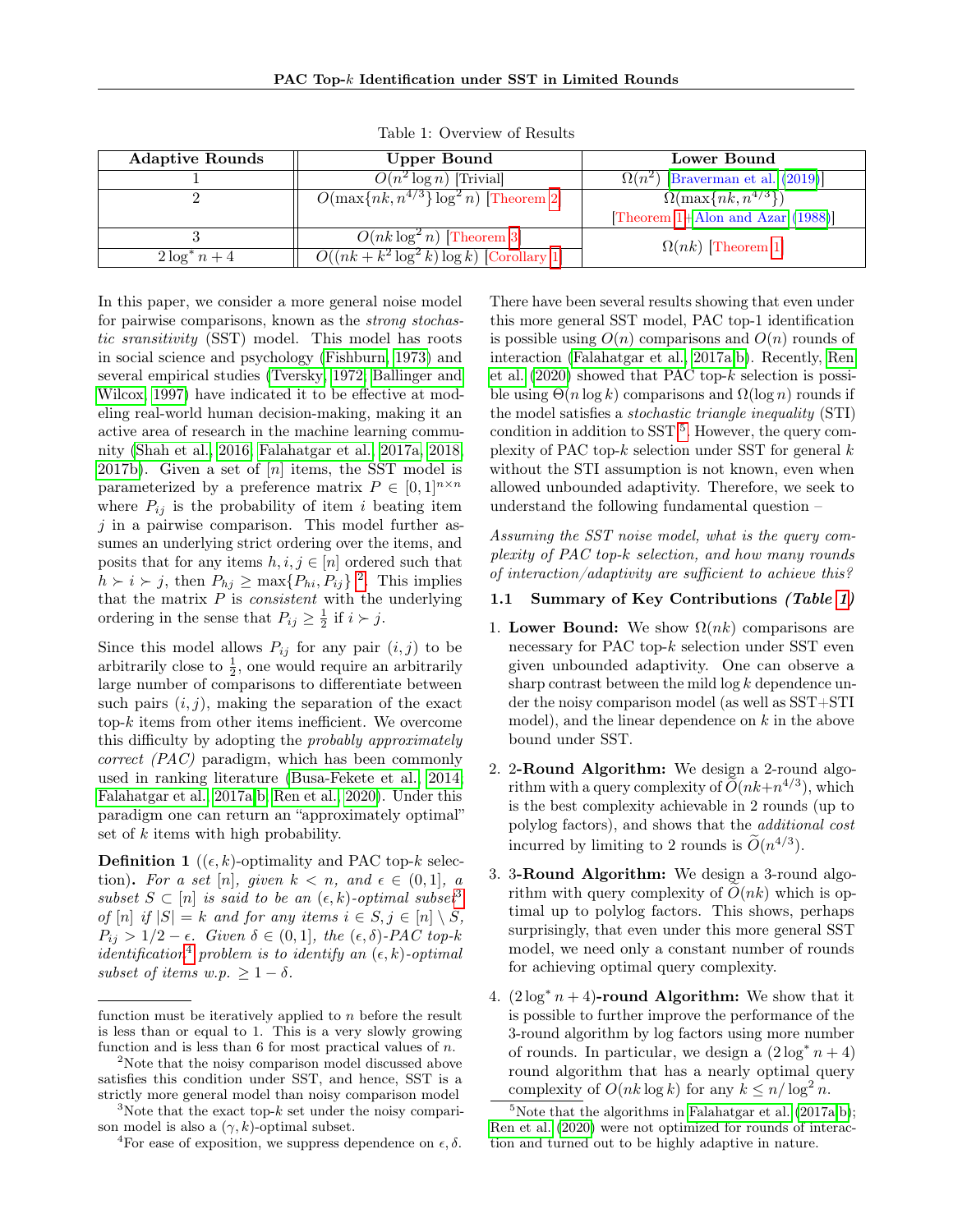#### 1.2 Overview of Challenges and Key Ideas

We discuss the key technical challenges and algorithmic ideas used to overcome these challenges.

Lower bound for unbounded number of rounds. In order to understand the idea behind our lower bound one has to first observe that under the SST model, the probability of observing the correct preference relation between a pair of items upon comparing them can be item-dependent and arbitrary, unlike the noisy comparison model where the probability of observing the correct outcome for any pair is a fixed constant, say 2/3. For instance in our setting, for any given tolerance  $\epsilon$ , it is possible to have a triple  $h \succ i \succ j$ , with  $P_{hi}, P_{ij} = 1/2 + n^{-2}$ , and  $P_{hj} = 1/2 + \epsilon$ , essentially implying that it is impossible to efficiently infer the sub-optimality of item  $j$  without explicitly comparing the pair  $(h, j)$ . This idea forms the basis of our lower bound, which for any given tolerance  $\epsilon$ , consists of an instance with two distinguished items  $1, n$  with  $P_{1n} = 1/2 + \epsilon$ , and for all other items  $i \in [2, \ldots, n-1]$ ,  $P_{1i} = P_{in} = 1/2 + n^{-2}$ . For any k, the only invalid solution for this instance is a set which contains item  $n$ but excludes item 1. However, identifying these distinguished elements  $1, n$  is only possible by comparing the specific pair  $(1, n)$ . Now it is easy to see that any algorithm that succeeds with a sufficiently high probability must perform  $\Omega(nk)$  comparisons. Intuitively, if the algorithm plans to return a set  $S$  of  $k$  items, it needs to have compared most pairs  $i \in S, j \in [n] \setminus S$ . Otherwise, there is a possibility that the suboptimal item  $n$  was included, but item 1 was excluded, and the algorithm failed to detect this situation since the pair  $(1, n)$  was amongst the pairs that the algorithm did not compare. The following informal theorem describes our lower bound result, which is formally stated in Section [2.](#page-5-1)

**Theorem [1](#page-5-0)** (Informal). Given any set of items  $[n]$ with pairwise preferences satisfying SST, and any  $k \leq$  $n/2$ , any  $(\epsilon, \delta)$ -PAC top-k identification algorithm for a sufficiently small  $\delta$  must perform  $\Omega(nk)$  comparisons, even when allowed unbounded adaptivity.

In the above bound, we focus on establishing a sample complexity as a function of  $n$  and  $k$ . Though our lower bound construction does not reflect it, prior work (cf. [Falahatgar et al.](#page-9-2) [\(2017a\)](#page-9-2) and references therein) has established that a (worst-case) multiplicative dependence on the precision  $1/\epsilon^2$  is necessary – supposing we perform fewer comparisons per pair, then the observed relation can be erroneous with constant probability even for pairs that are  $\epsilon$ -separated in pairwise preferences. We now discuss the key ideas behind our 2 and 3-round algorithms which are our main contributions.

The 2-round algorithm. At a high level, both our 2

and 3-round algorithms are based on the idea of pivoting – Suppose we aim for a query complexity of  $O(\alpha n)$ comparisons across 2 rounds, then we select  $\alpha$  anchor items, and compare them to all items (up to a desired precision) in parallel in the first round. The idea is that supposing we chose these anchors uniformly at random, then they should be roughly equally spaced in the true ordering –  $n/\alpha$  apart in expectation. Now suppose we could correctly determine the relative position of every item with respect to every anchor, then we can partition our items into chunks of size roughly  $n/\alpha$ . We can then process these anchors in their sorted order, adding entire chunks to our final solution without comparison until we reach the first chunk where adding it entirely would cause the solution size to exceed  $k$ . We can then focus our attention to just this chunk in the second round, where we compare all pairs of items in this chunk to the desired precision in parallel and add just the top items into our solution to meet our cardinality requirement. The query complexity would then be  $\widetilde{O}(\alpha n + (n/\alpha)^2)$ , which after optimizing for  $\alpha$  would give us a sample complexity of  $\tilde{O}(n^{4/3})$  for  $\alpha = n^{1/3}$ .

This is indeed the idea used in the 2-round algorithm for top- $k$  selection in the noisy comparison model (with some optimizations to save log factors), where it is possible to identify the relative position of every item with respect to every anchor by performing sufficiently many comparisons. However, this idea alone fails under the SST model where this neat partitioning of items into chunks of size  $O(n/\alpha)$  is no longer viable due to the arbitrary and item-dependent nature of the paired preference probabilities. To demonstrate this, consider the following instance: given any k, let  $\gamma > 0$  be some arbitrarily small constant, with the set of items  $[n]$ being partitioned as follows:  $G_0$  is the set of true top- $k$ items,  $G_1$  is a set of  $k^{1-\gamma} n^{2/3}$  "equivalent" items,  $G_2$  is a set of  $n^{2/3-\gamma}$  "not equivalent but indistinguishable" items, and  $G_3$  are the rest of the "not equivalent but distinguishable" items. The groups are ordered as  $G_0 \succ$  $G_1 \succ G_2 \succ G_3$ , with an arbitrary internal ordering within each set. Let  $b = n^{-2}$  be a negligible bias term, then the pairwise preference probabilities $6$  are:

$$
P = \begin{pmatrix} G_0 & G_1 & G_2 & G_3 \\ \frac{1}{2} & \frac{1}{2} + b & \frac{1}{2} + \epsilon & \frac{1}{2} + \epsilon \\ & \frac{1}{2} & \frac{1}{2} + b & \frac{1}{2} + \epsilon \\ & & \frac{1}{2} & \frac{1}{2} + \epsilon & G_2 \\ & & & \frac{1}{2} & G_3 \end{pmatrix}
$$

Observe that any k items from  $G_0 \cup G_1$  is an  $(\epsilon, k)$ -

<span id="page-2-0"></span><sup>&</sup>lt;sup>6</sup>Within each group, we can assume a negligible bias of  $b$ in the preference probabilities to ensure the strict ordering assumption required by SST. However, we ignore it here for ease of exposition.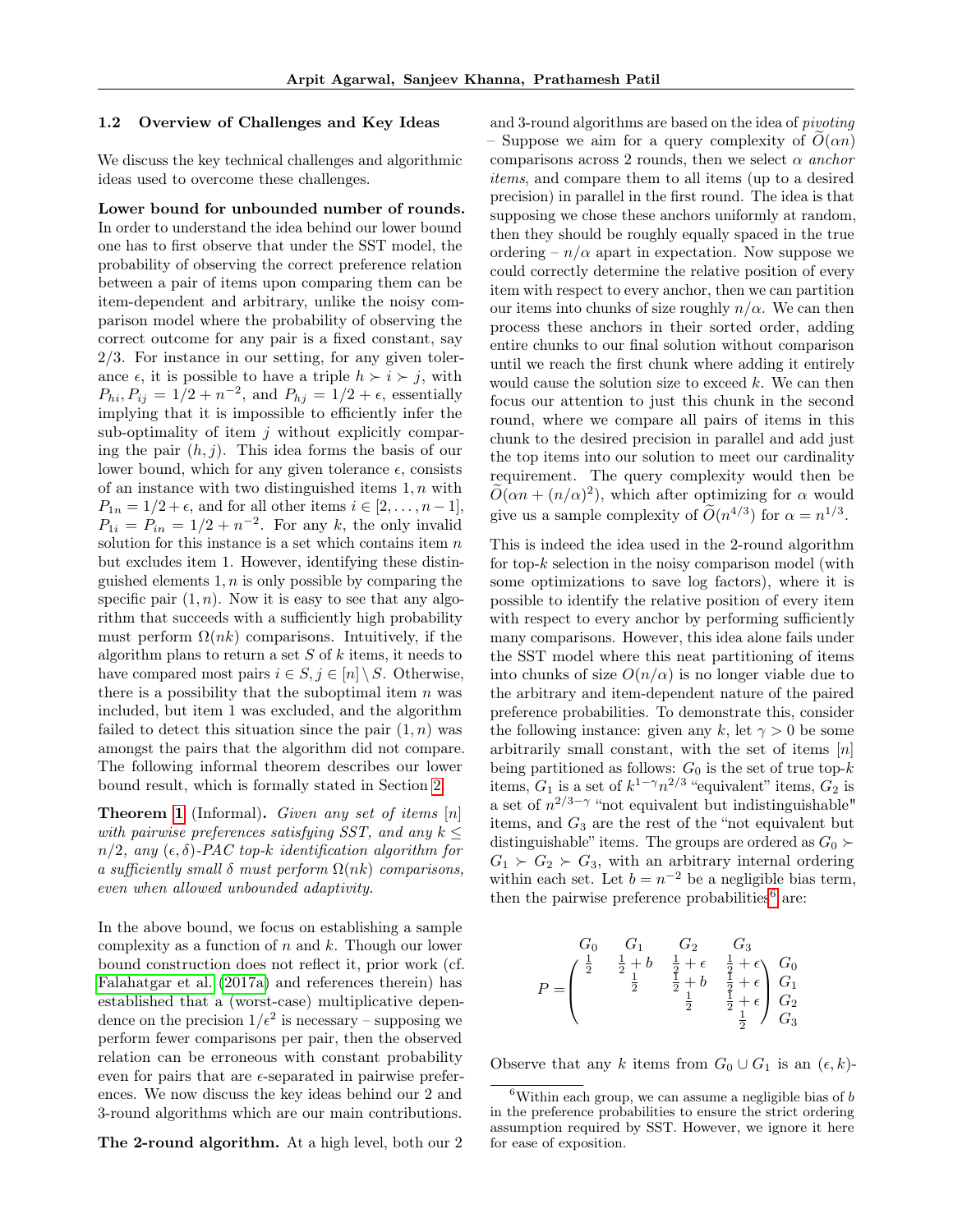optimal subset. However, if we sample just  $O(n^{1/3})$ anchors, we almost certainly get no anchors from  $G_0$ for  $k < n^{2/3-\gamma}$ . We almost certainly also get no anchors from  $G_2$  and just  $O(k^{1-\gamma})$  anchors from set  $G_1$ . The rest of the anchors will be from set  $G_3$ . Now observe what happens when we compare all items to the anchors: since anchors from group  $G_1$  are unable to differentiate between items from groups  $G_0, G_1, G_2$ , we end up with a set of  $O(k^{1-\gamma}n^{2/3})$  items whose position can not be determined relative to the first  $O(k^{1-\gamma})$ anchors. While we can construct a partial solution of size  $O(k^{1-\gamma})$  using the anchors alone (since no item will beat any of these pivots from group  $G_1$  with a margin larger than  $\epsilon$ ), finding an  $(\epsilon, k - k^{1-\gamma})$ -optimal subset from the remaining chunk of size  $\Omega(k^{1-\gamma}n^{2/3})$  in just the one remaining round is a non-trivial challenge. We cannot simply take an arbitrary set of  $\Omega(k)$  items from this large chunk due to the existence of the set  $G_2$ , and the naive recipe of comparing all pairs of items in this chunk would require  $\Omega(k^{2-2\gamma}n^{4/3})$  comparisons, which is larger than our desired query complexity of  $\widetilde{O}(n^{4/3} + nk)$  for any polynomially large k. Therefore, the pivoting idea which worked well for the noisy comparison model, fails here.

Despite this apparent difficulty, we show that a pair of new ideas combined with pivoting actually gives us a 2-round algorithm with a query complexity of  $\widetilde{O}(n^{4/3}+nk)$  (optimal up to log factors), and the above hard instance proves helpful in developing intuition.

The first key idea addresses the problem of the margins in pairwise probabilities being arbitrarily small: we first compare all items to the anchors to a precision slightly smaller than the allowed tolerance  $\epsilon$ , say  $\epsilon/4$ , and for every anchor, construct a winner set of items that beat the anchor with a large observed margin, say larger than  $3\epsilon/4$ . The idea here is that the winner set of an anchor can only contain items that precede the anchor in the true sorted order, and necessarily contains every item that beats the anchor with a true margin larger than  $\epsilon$ , giving these items priority over the anchor. The items that do not make it into the winner set can be treated as equivalent if not worse than the anchor. We then process the anchors in their sorted order, breaking ties by preferring anchors with smaller winner sets when the ordering is unclear, adding their entire winner sets into the partial solution stopping at the first anchor whose winner set, if added to the partial solution, would cause its size to exceed  $k$ . If this final winner set is sufficiently small in size to perform all pairwise comparisons, we do so and pick the best items from this final winner set to meet the cardinality requirement of  $k$ . However, as demonstrated by the hard instance outlined above, this by itself is still not sufficient to control the sizes of these winner sets, with

the last winner set being possibly as large as  $\Omega(kn^{2/3})$ in size. This brings us to the second key idea, which is the way we handle the second round of queries.

Observe in the above instance, we ran into difficulty because the final winner set we were left with was too large to perform all pairwise comparisons. Moreover, although all items in this set had an essentially identical profile when compared against all anchors, there existed a problematic set of "not equivalent but indistinguishable" items  $(G_2)$  hidden in this chunk which prevented us from picking arbitrary items to meet our cardinality requirement of  $k$ . However, observe that these suboptimal items are very small in number, and we can in fact argue that this must always be the case. Specifically, there can be at most  $O(n^{2/3})$  such items because otherwise, we would have sampled an anchor from this set allowing us to isolate the "true" top- $k$ set exactly. Since we broke ties by preferring anchors with smaller winner sets, this would have guaranteed the final winner set to have size at most  $O(k)$ , which is within our query budget to simply perform all pairwise comparisons in this final winner set. The formal argument is much more nuanced, but generally builds upon this intuition. Therefore, this naturally suggests a random sampling idea for the second round - if the remaining chunk is too large in size, say larger than √  $10 \max\{n^{2/3}, \sqrt{nk}\}\,$ , we can sample say  $10k$  items from this chunk and compare them against all other items in this chunk, costing only  $O(nk)$  comparisons in the worst case. By a standard Chernoff bound, we would be guaranteed to sample a  $(\epsilon, k)$ -optimal subset into this set, which would be easily identifiable from noisy pairwise comparisons as they would be items that do not lose to anyone with an observed margin larger than  $3\epsilon/4$ . We can then cover the deficit in our cardinality requirement with an arbitrary set of such items that are not beaten by a large observed margin.

The following informal theorem describes our 2-round upper bound, which is formally stated in Section [3.1.](#page-6-1) **Theorem [2](#page-6-0)** (Informal). Given any items  $[n]$  with unknown pairwise preferences satisfying SST, any  $k \leq$  $n/2$ ,  $\epsilon > 0$ , and  $\delta > 0$ , there exists a 2-round algorithm for  $(\epsilon, \delta)$ -PAC top-k selection with query complexity  $\widetilde{O}(n^{4/3}+nk).$ 

Note that this bound is tight (upto log factors) as [Braverman et al.](#page-9-1) [\(2019\)](#page-9-1) show that any 2-round algorithm needs  $\Omega(n^{4/3})$  comparisons, and our lower bound shows that  $\Omega(nk)$  is always necessary.

The 3-round algorithm. The 3-round algorithm is similar to the 2-round algorithm, except for a few key differences. We begin by sampling a larger set of  $O(\sqrt{n})$ anchors uniformly at random, and invest the first round into comparing all anchors amongst themselves to a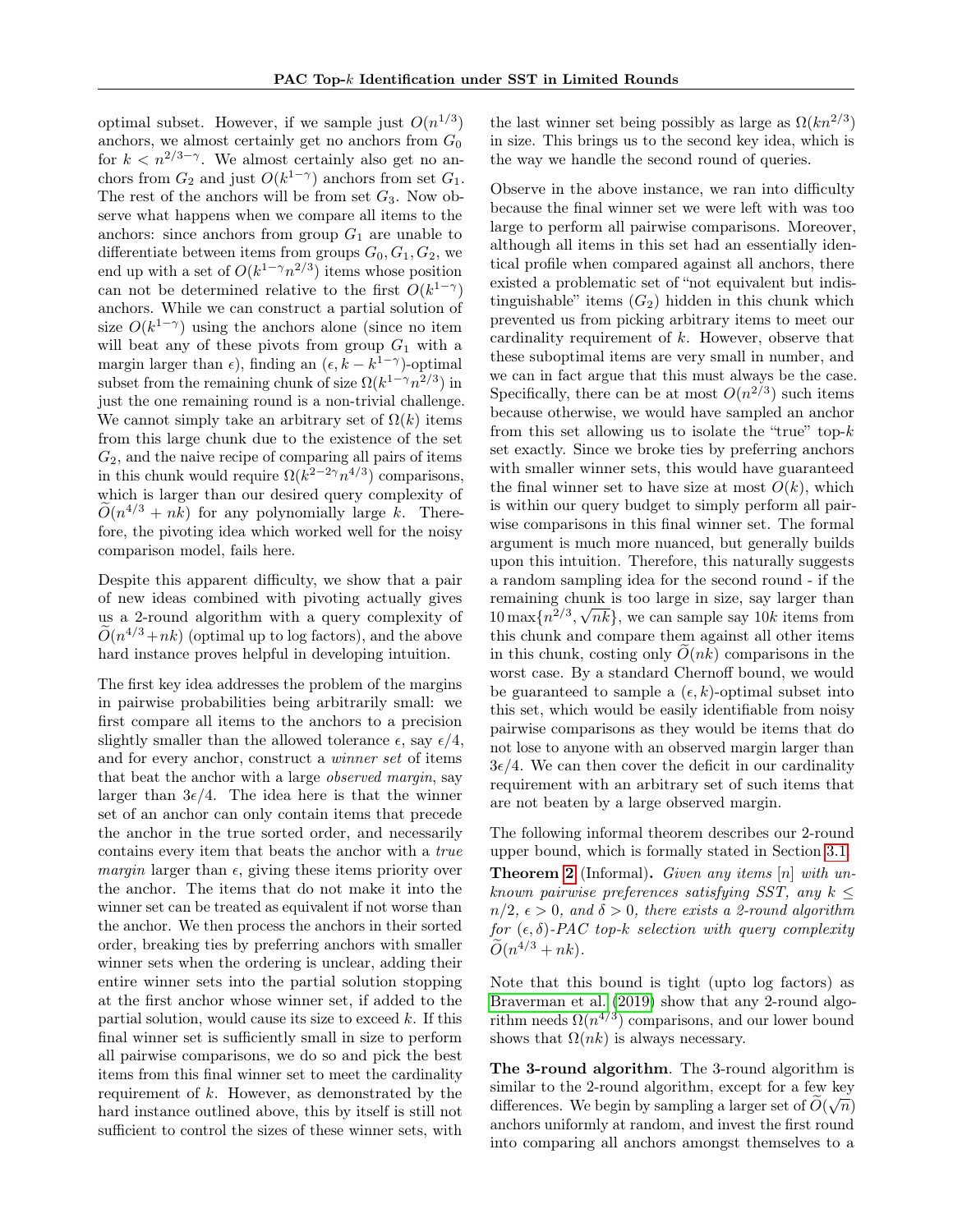precision slightly smaller than the specified tolerance  $\epsilon$ , say  $\epsilon/4$ . We retain just the best k anchors, which are anchors that do not lose to any of the discarded anchors by an observed margin larger than this precision. The rest of the algorithm is now identical to the 2-round algorithm, with the set of anchors being these k best anchors chosen at the end of the first round. The intuition behind this approach is based on two observations: firstly, supposing we could actually identify the best k anchors from the set of the randomly sampled  $O(\sqrt{n})$  anchors, then an  $(\epsilon, k)$ -optimal subset of items can be found amongst these best  $k$  anchors and the items that are superior (specifically, in their winner sets) to these  $k$  anchors alone. Therefore, the items that are inferior to these best  $k$  anchors can be safely ignored, making comparisons with the rest of the inferior anchors meaningless. Secondly, supposing we make a mistake in identifying the actual best  $k$  anchors, then any inferior anchor that was chosen in place of an actual best- $k$  anchor could not have been much worse. Specifically, the actual best- $k$  anchor could not have beaten this inferior anchor by a true margin larger than  $\epsilon/2$  (twice the set precision) and consequently, due to SST, no item that lies between the best- $k$  anchor and the chosen inferior anchor can beat the inferior anchor by a margin larger than this. Therefore, none of these items can be included into the winner set of this inferior anchor as none of these items can beat the inferior anchor with an observed margin larger than  $3\epsilon/4$ . Therefore, the winner set of this inferior anchor can only contain items that precede the actual best- $k$ anchor in the true sorted ordering, effectively simulating selecting the actual best- $k$  anchor itself. The formal proof is subtle, but builds upon this idea. The following theorem describes our 3-round upper bound, which is formally stated and proved in Section [3.2.](#page-7-1)

**Theorem [3](#page-7-0)** (Informal). In the setting of Theorem [2,](#page-6-0) there exists a 3-round algorithm for  $(\epsilon, \delta)$ -PAC top-k selection with query complexity  $\tilde{O}(nk)$ .

 $(2 \log^* n + 4)$ -round algorithm. Our algorithm is based on the idea of selecting good anchors and comparing other items to these anchors in order to find a small number of top- $k$  candidates. This idea is similar to the top- $k$  algorithm of [Cohen-Addad et al.](#page-9-0)  $(2020)$ which finds an anchor with rank  $O(k)$  and *filters* items that are better than this anchor in successive rounds. However, as discussed in the overview of 2 and 3-round algorithms, our setting does not allow one to filter items based on such precise criterion as the margins in pairwise preferences can be arbitrarily small. More precisely, consider the example given in the overview of 2-round algorithm where there are 4 groups–  $G_0$  to  $G_3$ . If one happens to select an anchor from the group  $G_1$  then one will not be able to filter  $G_0$  as it is very close to  $G_1$  (underflow), and if the anchor lies in group  $G_3$  then all of  $G_0, G_1, G_2$  can be filtered which can be much larger than required (overflow).

In order to solve the overflow problem we define the notion of the  $\epsilon$ -rank of an item, which is the number of items that beat the given item with margin at least  $\epsilon$ . We then find an anchor with  $\epsilon/3$ -rank of  $O(k)$  using a top-1 algorithm similar to [Cohen-Addad et al.](#page-9-0) [\(2020\)](#page-9-0) as a subroutine over a randomly chosen subset of items. Now, we compare items up to a precision of  $\epsilon/6$  and filter all items which beat the anchor with margin at least  $2\epsilon/3$ , and exclude all items which beat the anchor with margin less than  $\epsilon/3$  (including items that lose to the anchor). This solves the overflow problem as there are at most  $\tilde{O}(k)$  items that can be filtered in. However, it is possible that no items beat the anchor with a margin at least  $2\epsilon/3$ , still leaving us with the underflow problem. In this case, observe that the anchor itself is an  $\epsilon$ -optimal item and can be included in the solution. Hence, if we repeat this in parallel for  $k$  different good anchors, we will have  $k$  items in the solution even if we have underflow for all of them. These ideas combined with an aggressive item-elimination strategy [\(Agarwal](#page-9-10) [et al., 2017\)](#page-9-10) gives us the following result.

**Corollary [1](#page-8-0)** (Informal). In the setting of Theorem [2,](#page-6-0) there exists a  $(2 \log^* n + 4)$ -round algorithm for  $(\epsilon, \delta)$ -PAC top-k selection with query complexity  $O((nk +$  $k^2 \log k \log k$ .

#### 1.3 Related Work

There is a substantial literature on the problem of top- $k$ identification from pairwise comparisons in theoretical computer science and machine learning. Given a set of n items with an underlying ranking over them, the classical SELECTION algorithm finds the set of top- $k$ items using  $O(n)$  noiseless comparisons and  $O(\log n)$ rounds. [Bollobás and Brightwell](#page-9-11) [\(1990\)](#page-9-11) show that  $O(n)$ noiseless comparisons and 4 rounds are sufficient for a closely related problem of finding the k-th ranked item, and [Braverman et al.](#page-9-5) [\(2016\)](#page-9-5) show that one can even solve top- $k$  identification with same number of noiseless comparisons and rounds.

The noisy comparison model was introduced by [Feige](#page-10-5) [et al.](#page-10-5) [\(1994\)](#page-10-5), who showed that the top-1 item can be identified using  $O(n)$  comparisons and  $log n$  rounds. [Braverman et al.](#page-9-5) [\(2016\)](#page-9-5) show that one can find the set of top-k items under this comparison model using 4 rounds and  $O(n \log n)$  comparisons. [Braverman et al.](#page-9-1) [\(2019\)](#page-9-1) further improve this understanding by showing that a 1-round algorithm needs  $\Theta(n^2)$  comparisons, while a 2-round algorithm needs  $\Theta(n^{4/3})$  comparisons. Finally, [Cohen-Addad et al.](#page-9-0) [\(2020\)](#page-9-0) show that the optimal query and round complexity under this model is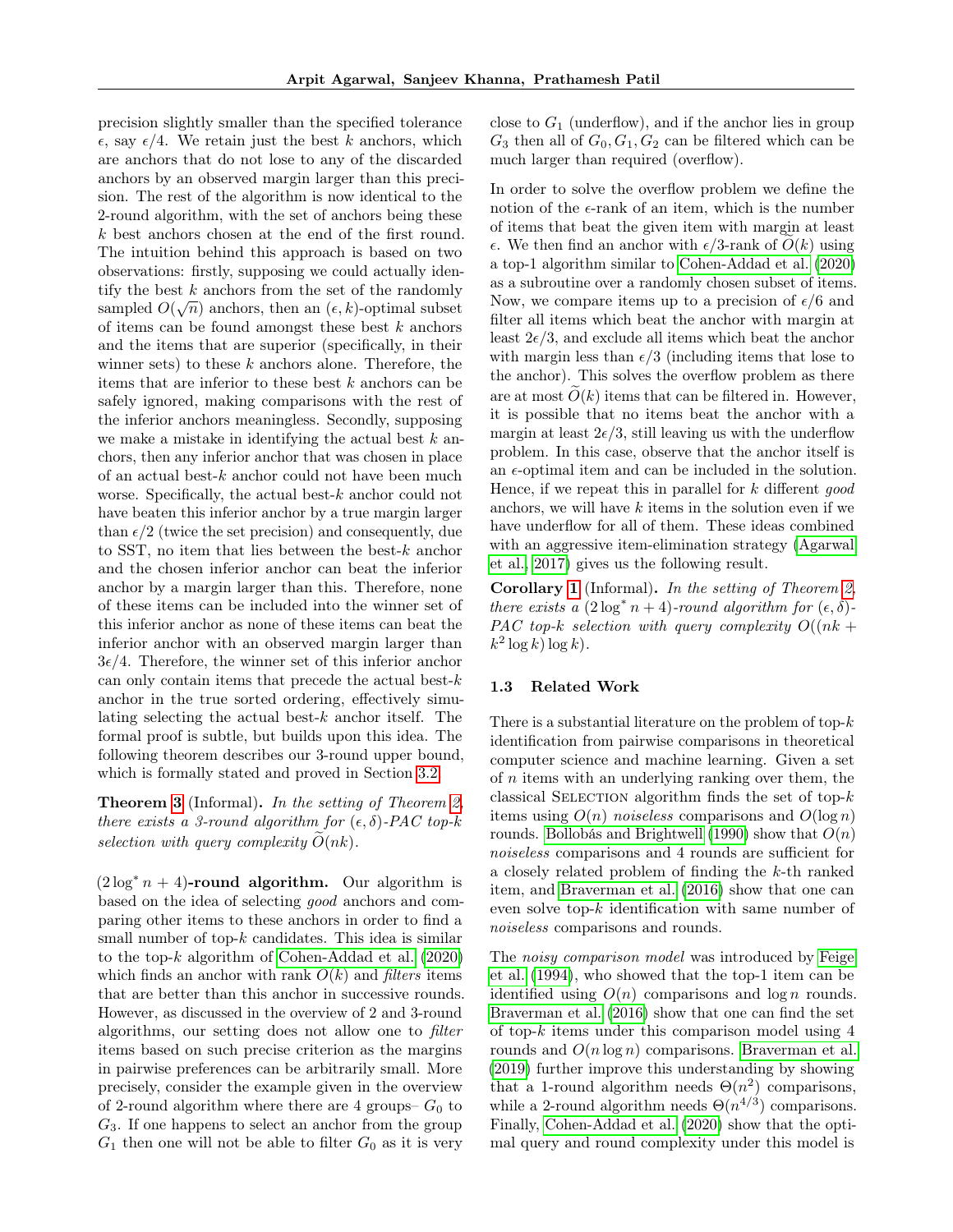Θ(n log k) comparisons and Θ(log<sup>∗</sup> n) rounds, respectively. However, these results are for the noisy comparison model, which is considerably more restrictive than the SST model we consider.

Another line of work considers the top- $k$  identification problem under parametric models such as the Bradley-Terry-Luce (BTL) model [\(Luce, 1959;](#page-10-10) [Bradley and](#page-9-12) [Terry, 1952\)](#page-9-12). In particular, [Szörényi et al.](#page-10-11) [\(2015\)](#page-10-11) show that one can find a PAC top-1 item using  $O(n \log n)$ comparisons. [Chen and Suh](#page-9-13) [\(2015\)](#page-9-13); [Chen et al.](#page-9-14) [\(2017,](#page-9-14)  $2019$ ) show that one can find the *exact* top-k set using  $O(npoly(\log n))$  comparisons given the knowledge of a gap parameter. However, these results are in the passive setting where the algorithm has no control over which comparisons are performed. Moreover, these models have been shown to be much more restrictive than the SST model that we consider in this paper [\(Tversky, 1972;](#page-10-7) [Ballinger and Wilcox, 1997\)](#page-9-7).

Ranking under the SST model has been an active area of research in machine learning; here we focus on results directly related to top-k identification. [Yue and](#page-10-3) [Joachims](#page-10-3) [\(2011\)](#page-10-3) show that one can find a PAC top-1 item using  $O(n \log n)$  comparisons assuming that the comparison model also satisfies stochastic triangle inequality (STI) in addition to SST. Under the same assumption, [Falahatgar et al.](#page-9-2) [\(2017a\)](#page-9-2) further improve the query complexity for PAC top-1 identification to  $O(n)$ . Finally, [Ren et al.](#page-10-9) [\(2020\)](#page-10-9) show that one can find a PAC top-k set using  $\Theta(n \log k)$  comparisons and  $O(\log n)$  rounds under SST+STI. However, this result crucially uses the STI condition which does not apply in our setting. [Falahatgar et al.](#page-10-0) [\(2017b\)](#page-10-0) relax the STI assumption, and show that one can find a PAC top-1 item under SST alone using  $O(n)$  comparisons. In a follow-up work, [Falahatgar et al.](#page-9-8) [\(2018\)](#page-9-8) show that the same query complexity holds for a slightly more general stochastic transitivity condition called MST. However, these results focussed on the special case of  $k = 1$  and their algorithms were designed for unbounded rounds of interaction. [Mohajer et al.](#page-10-12) [\(2017\)](#page-10-12) consider the problem of finding exact top- $k$  items under a more general model than SST, but assumes that the gap between k-th and  $(k+1)$ -th ranked items is fixed and known, which is crucially used by their algorithm. In contrast, we make no assumptions on the *gaps* between items.

There has also been work on best item identification under more general, non-transitive models. However, the *best item* under these models is generally not welldefined and one has to resort to other notions of best item such as the Borda or Copeland winner [\(de Borda,](#page-9-16) [1781;](#page-9-16) [Agarwal et al., 2017;](#page-9-10) [Busa-Fekete et al., 2014;](#page-9-9) [Busa-Fekete et al., 2013;](#page-9-17) [Shah and Wainwright, 2015;](#page-10-13) [Heckel et al., 2019\)](#page-10-14). The most closely related work to ours is [Agarwal et al.](#page-9-10) [\(2017\)](#page-9-10) which shows that one can find the Borda winner for any pairwise probability model using  $\Theta(n/\gamma_b^2)$  comparisons and  $\Theta(\log^* n)$ rounds of querying, where  $\gamma_b$  is the gap between Borda scores of the k-th and  $(k+1)$ -th items. Under SST, the ordering with respect to Borda scores happens to be consistent with the true ordering, hence, one can use their algorithm for exact top-k identification under SST. However, the gap  $\gamma_b$  between Borda scores can be  $\Omega(n)$ times smaller than the actual preference gap between the k-th and the  $(k+1)$ -th items in our setting. Hence, the query complexity of their algorithm can have a  $\Omega(n^3)$  dependence which is much worse compared to our results. Moreover, their algorithm does not apply to the PAC setting and requires the knowledge of  $\gamma_b$ .

There is also a vast literature on recovering a full ranking over items using pairwise comparisons under SST and other models; we refer the reader to surveys provided in [Agarwal](#page-9-18) [\(2016\)](#page-9-18); [Bengs et al.](#page-9-19) [\(2021\)](#page-9-19). [Shah](#page-10-8) [et al.](#page-10-8) [\(2016\)](#page-10-8) also consider the problem of estimating the entire pairwise preference matrix under SST. However, these results are tangential to the results in our paper as estimation of the preference matrix does not necessarily translate to identification of the top-k items.

Best-arm identification under the dueling bandits framework has also gained significant attention in recent years [\(Bengs et al., 2021\)](#page-9-19). However, this framework only focusses on top-1 identification, whereas the focus of our work is the more general top- $k$  identification problem. Moreover, we are not aware of any work on dueling bandits that considers limited adaptivity. Top- $k$  identification under the multi-armed bandits setting has also been widely studied [\(Even-Dar et al.,](#page-9-20) [2006;](#page-9-20) [Kalyanakrishnan et al., 2012;](#page-10-15) [Kalyanakrishnan](#page-10-16) [and Stone, 2010\)](#page-10-16), however, the algorithms here receive quantitative feedback on the quality of an item whereas in our setting the algorithm receives relative feedback between two items. The design of algorithms with limited adaptivity has also been an active area area in machine learning, and algorithms with limited rounds of adaptivity have been designed for various problems [\(Agarwal et al., 2017;](#page-9-10) [Braverman et al., 2016,](#page-9-5) [2019;](#page-9-1) [Zhang et al., 2020;](#page-10-17) [Ruan et al., 2021\)](#page-10-18).

# <span id="page-5-1"></span>2 LOWER BOUND FOR UNBOUNDED ADAPTIVITY

In this section we formally state the lower bound on the query complexity of  $(\epsilon, \delta)$ -PAC top-k identification under the SST model for paired comparisons.

<span id="page-5-0"></span>**Theorem 1.** For any n and any  $k \leq n/2,^7$  $k \leq n/2,^7$ , there exist pairwise preferences over n items satisfying the SST

<span id="page-5-2"></span><sup>&</sup>lt;sup>7</sup>The assumption  $k \leq n/2$  is without loss of generality, because otherwise, we can equivalently identify the bottom-  $(n - k)$  items instead.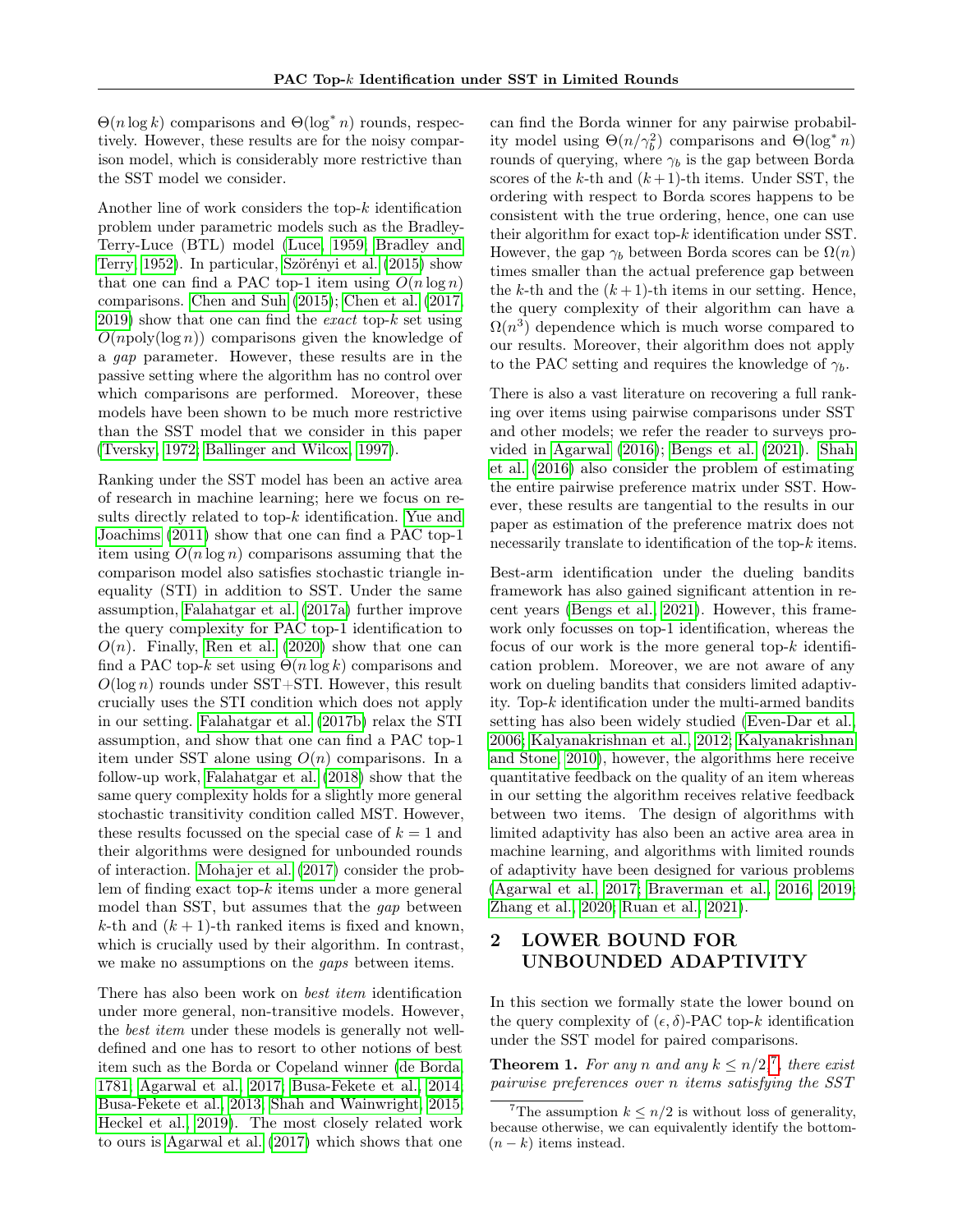condition such that any algorithm for  $(\epsilon, \delta)$ -PAC top-k identification needs to perform at least nk/4 pairwise comparisons for  $\delta \leq k/(8(n-1))$ .

The hardness of this more general pairwise comparison model becomes apparent when we contrast this querycomplexity lower bound with existing results for top- $k$ identification in the noisy comparison model [\(Cohen-](#page-9-0)[Addad et al., 2020\)](#page-9-0) (and even SST+STI model [\(Ren](#page-10-9) [et al., 2020\)](#page-10-9)). Specifically, for  $k = \Omega(n)$ , in the noisy comparison model (and SST-STI model),  $O(n \log n)$ comparisons are sufficient to solve this problem with high  $1 - 1/\text{poly}(n)$  probability, whereas under this more general SST model, our lower bound shows that any algorithm that solves this problem with even constant probability given unbounded rounds of adaptivity, must necessarily perform  $\Omega(n^2)$  comparisons. In the following sections, we design algorithms for top- $k$  identification under this more general comparison model, given limited rounds of adaptivity.

# 3 CONSTANT-ROUND ALGORITHMS FOR  $(\epsilon, \delta)$ -PAC TOP-k IDENTIFICATION

In this section, we present our constant round algorithms for PAC top-k identification under the SST model. Note that it is easy to design a 1-round algorithm with a query complexity of  $\widetilde{O}(n^2)$  by comparing all items to each other sufficient number of times and identifying a set of top-k items based on realized preference probabilities. A standard Hoeffding's inequality will show that this algorithm will succeed with high probability. [Braverman et al.](#page-9-1) [\(2019\)](#page-9-1) also gives a lower bound showing that any 1-round algorithm needs to have a query complexity of  $\Omega(n^2)$ . This easily resolves the case of 1-round (upto log factors). Hence, our main focus here is on 2 and 3-round algorithms.

#### <span id="page-6-1"></span>3.1 A 2-Round Algorithm

We begin by presenting an algorithm for PAC top- $k$ identification with  $O(\max\{n^{4/3}, nk\})$  query complexity using 2 rounds of adaptivity. The following theorem characterizes the 2-round upper bound.

<span id="page-6-0"></span>**Theorem 2.** Given any set of items  $[n]$  with unknown pairwise preferences  $P \in [0,1]^{n \times n}$  satisfying SST, any integer  $k \in [1, n/2]$ , tolerance  $\epsilon \in (0, 1]$ , and confidence  $\delta \in (0,1]$ , there exists an algorithm for  $(\epsilon, \delta)$ -PAC top-k identification with query complexity  $O((1/\epsilon^2) \max\{n^{4/3}, nk\} \log^2(n/\delta))$  and at most 2 rounds.

Note that the above bound is tight (upto log factors) as [Braverman et al.](#page-9-1) [\(2019\)](#page-9-1) show that one needs  $\Omega(n^{4/3})$  comparisons for identifying top- $k$  in 2-rounds, and our lower bound in Section [2](#page-5-1) shows that  $\Omega(nk)$  is necessary. The proof of the above theorem is given in the supplementary material.

We present here an overview of the algorithm, which is formally specified as Algorithm [1.](#page-7-2) Our algorithm begins by sampling a set A of "anchor items" chosen at random. These anchors, which are roughly  $\max\{n^{1/3}, k\}$  log n in number, are subsequently compared to all items (including other anchors) up to a precision of  $\epsilon/4$  in parallel. The observed pairwise preference probabilities are then used to construct "winner sets"  $W_a$  for every anchor  $a \in A$ , which consist of items that beat anchor a with an observed margin of at least  $3\epsilon/4$ . The idea behind these winner sets  $W_a$  is that they only consist of items that are better ranked than the anchor a, and necessarily contain every item that is  $\epsilon$ -better than anchor a. We then order the anchors using both the observed preference probabilities between anchors, as well as the size of these winner sets: if an anchor  $i \in A$ beats another anchor  $j \in A$  with an observed margin of at least  $\epsilon/4$ , or if the observed margin is strictly smaller than  $\epsilon/4$  but i had a smaller winner set  $W_i < W_j$ , then  $i$  precedes  $j$  in the ordering. Otherwise, ties are broken arbitrarily. Due to the precision with which pairs are compared, the former condition is a case where anchor  $i$  necessarily precedes anchor  $j$  in the true permutation, whereas the latter condition is a case where it is not possible to identify the relative ordering of anchors  $i$ and  $j$  in the true permutation in which case the anchor with the smaller winner set is preferred. We refer to this sorted ordering of anchors as  $a_1, \ldots, a_{|A|}$ .

The algorithm then processes these anchors in the sorted order  $a_1, \ldots, a_{|A|}$ , greedily constructing an  $(\epsilon, |T'|)$ -optimal partial solution T' by including entire winner sets  $W_a$  without any additional comparisons, halting either

- 1. When  $k$  anchors have been processed without the cardinality of T' exceeding k, i.e.  $t = k + 1$ , and  $|\cup_{i\leq k} W_{a_i}| < k.$
- 2. At the first anchor  $a_t$  where including its entire winner set  $W_{a_t}$  in  $T'$  would cause its cardinality to exceed k, i.e.  $t \leq k : |\cup_{i \leq t} W_{a_i}| < k$ , and  $|\cup_{i \leq t}$  $|W_{a_i}| \geq k.$

Let  $k' = |T'|$  be the number of items in the partial solution constructed at this point. The remaining budget of  $k - k'$  items is filled depending on the halting condition.

In the first case, the remaining budget of  $k - k'$  items is filled by including  $k - k'$  anchors chosen arbitrarily from amongst the first  $k$  anchors that have not already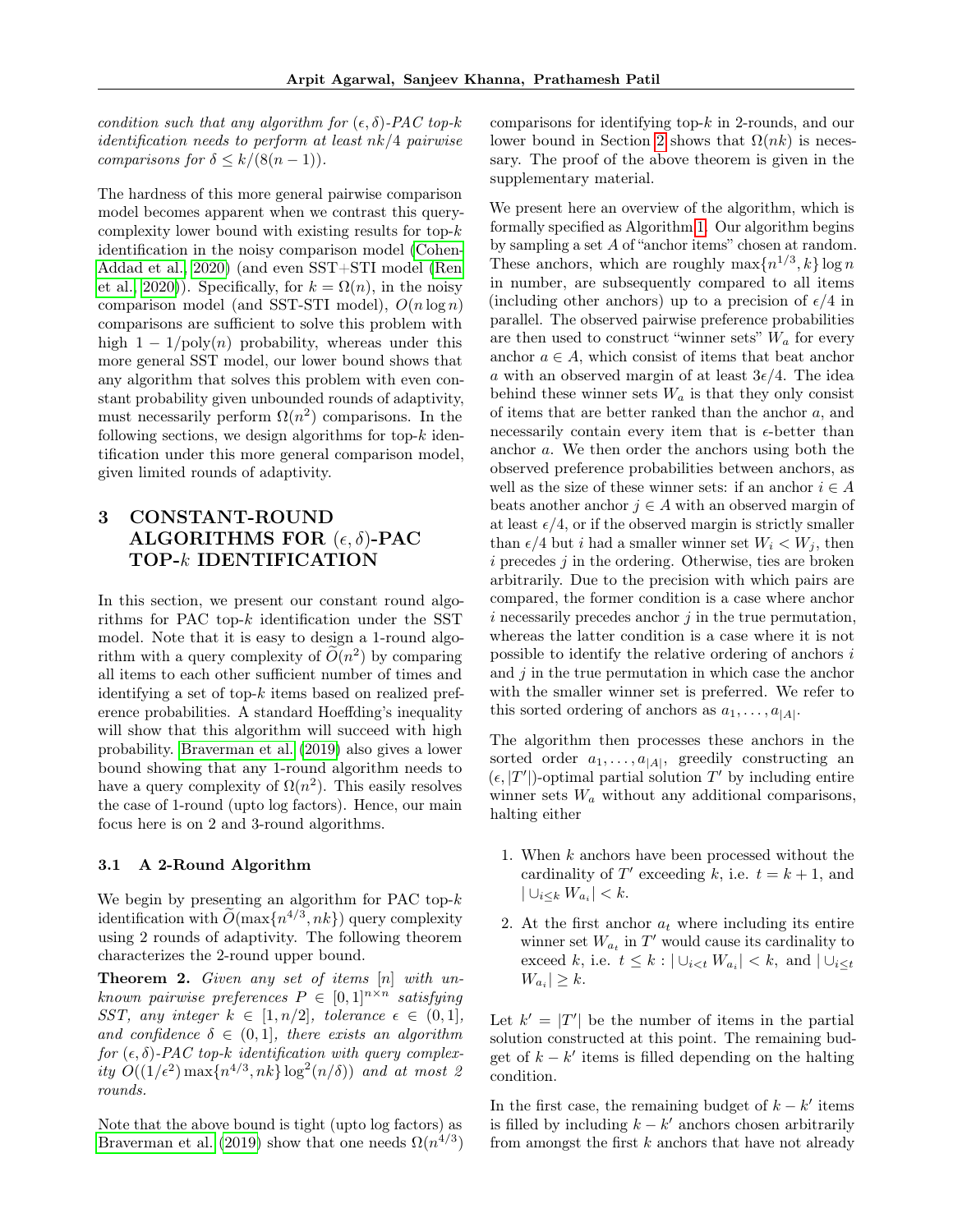been included in the partial solution  $T'$  thus far. Since  $k' < k$ , observe that we can always find such a set of anchor items.

In the second case, we do one of two things depending on the number of "candidate items"  $|W_{a_t} \setminus T'|$  to choose from. If this number is small enough that we can afford to perform all pairwise comparisons without exceeding our query budget of  $\widetilde{O}(\max\{n^{4/3}, nk\})$ , we do so and select an  $(\epsilon, k - k')$ -optimal subset C of  $W_{a_t} \setminus T'$  (ties broken arbitrarily) to include in our partial solution  $T'$  to cover the deficit. Specifically,  $C \subseteq W_{a_t} \setminus T'$  is a set of  $k - k'$  items such that for any item  $i \in C$ , and any item  $j \in (W_{a_t} \setminus T') \setminus C$ ,  $\hat{P}_{ji} < 1/2 + 3\epsilon/4$ . On the other hand, if the number  $|W_{a_t} \setminus T'|$  of candidate items is too large, then we first try to fill the remaining budget using items that are guaranteed to have rank at most that of any of the previously parsed pivots, i.e. items  $j \in [n] \setminus T$  that beat any of the previously parsed pivots with margin at least  $\epsilon/4$ . We refer to these items as S, specifically  $S = \{j \in [n] \setminus T' : \hat{P}_{ja_h} \geq$  $1/2 + \epsilon/4$  for some pivot  $a_h$ , where  $h < t$ . If this set is large enough to cover our remaining budget, then we select any arbitrary  $k - k'$  items from this set to include in our partial solution  $T'$ . If not, we extend our partial solution by including all such elements, i.e.  $T'' = T' \cup S$ , and we refer to the size of this new partial solution as  $|T''| = k''$ . We sample a smaller set  $C_{a_t}$  of  $10k \log(1/\delta)$  candidate items chosen at random from all candidate items and compare every sampled candidate item  $i \in C_{a_t}$  to every item  $j \in W_{a_t} \setminus T''$ . Finally, we select a set  $C \subset C_{a_t}$  of  $k - k''$  items (ties broken arbitrarily) that do not lose to any other item with a margin larger than  $3\epsilon/4$  to include in our partial solution  $T'$ , filling the remaining budget. Specifically,  $C \subset C_{a_t}$  is a set of  $k - k''$  items such that for any item  $i \in C$ , and any item  $j \in (W_{a_i} \backslash T'') \backslash C$ ,  $\hat{P}_{ji} < 1/2 + 3\epsilon/4$ .

<span id="page-7-2"></span>

| <b>Algorithm 1</b> A 2-round algorithm for $(\epsilon, \delta)$ PAC top-k |  |  |  |
|---------------------------------------------------------------------------|--|--|--|
|---------------------------------------------------------------------------|--|--|--|

**Input:** items [n], parameter k, accuracy  $\epsilon$ , confidence  $\delta$  $\sqrt{nk}, n^{2/3}\}.$ 

Let  $A \leftarrow \emptyset, q \leftarrow 4 \max\{$ 

For each element  $i \in [n]$ , add i to set A with probability  $2\log(9n/\delta)/\min\{n^{2/3},n/k\}$ 

# **Output:** 2-ROUND-SELECT([n],  $A, k, \epsilon, \delta, q$ )

#### <span id="page-7-1"></span>3.2 A 3-Round Algorithm

We now present an algorithm for PAC top- $k$  selection that has query complexity  $O(nk)$  using 3 rounds of adaptivity. The following theorem describes the 3 round upper bound.

<span id="page-7-0"></span>**Theorem 3.** Given any set of items  $[n]$  with unknown pairwise preferences  $P \in [0,1]^{n \times n}$  satisfying SST, any integer  $k \in [1, n/2]$ , tolerance  $\epsilon \in (0, 1]$ , and confidence Algorithm 2 2-ROUND-SELECT $(X, A, k, \epsilon, \delta, q)$ 

**Input:** set of items X, set of anchors  $A \subseteq X$ , cardinality k, accuracy  $\epsilon$ , confidence  $\delta$ , maximum set size  $q$ .

Let  $n = |X|, \epsilon' = \epsilon/4$ , and  $m \leftarrow (1/\epsilon'^2) \log(3n/\delta)$ .

Round 1 (in parallel): For every element  $a \in A$ , compare a against every item  $i \in X$ , with each comparison repeated m times. Let  $\hat{P}_{ia}$  be the observed probability of i beating a.

For every  $a \in A$ , let  $W_a \leftarrow \{i \in S : \hat{P}_{ia} \geq 1/2 + 3\epsilon/4\}$ be the set of elements in  $X$  that beat  $a$  with margin at least  $3\epsilon/4$ .

Sort A using the following rule: for any pair  $i, j \in$  $A: \hat{P}_{ij} \geq 1/2 + \epsilon/4$ , or  $1/2 - \epsilon/4 < \hat{P}_{ij} < 1/2 + \epsilon/4$ and  $|W_i|$  <  $|W_j|$ , then i precedes j in the ordering. Else, break ties arbitrarily. Let  $a_1, a_2, \ldots, a_{|A|}$  be the corresponding sorted order.

Let  $T' \leftarrow \emptyset$ ,  $R \leftarrow \emptyset$ , and  $i \leftarrow 1$ 

while  $|T' \cup W_{a_i}| < k$  and  $i \leq k$  do

 $T' \leftarrow T' \cup W_{a_i}, R \leftarrow R \cup \{a_i\}, i \leftarrow i+1.$ end while

Let  $t \leftarrow i$ , and let  $k' \leftarrow |T'|$ .

if *Case 1:*  $t = k + 1$  then

 $T \leftarrow T' \cup R_a$ , where  $R_a \subseteq R \setminus T'$ ,  $|R_a| = k - k'$ chosen arbitrarily.

else Case 2:  $t \leq k$ 

if *Case 2a*:  $|W_{a_t} \setminus T'| \leq q$  then

Round 2 (in parallel): Perform all pairwise comparisons between items in  $W_{a_t} \setminus T'$  with each comparison repeated m times.

Let  $T \leftarrow T' \cup C$ , where  $C \subseteq W_{a_t} \setminus T'$  is any arbitrary set of  $(k - k')$  items such that for any item  $i \in C$ , and any item  $j \in (W_{a_t} \setminus T') \setminus C$ ,  $\hat{P}_{ji} < 1/2 + 3\epsilon/4.$ 

else *Case 2b*:  $|W_{a_t} \setminus T'| > q$ 

For all  $1 \leq h \lt t$ , let  $S_h \leftarrow \{j \in X \setminus T' :$  $\hat{P}_{ja_h} \geq 1/2 + \epsilon/4$  be the set of items outside our partial solution  $T'$  that beat anchor  $a_h$  with margin at least  $\epsilon/4$ . Let  $S \leftarrow \cup_{h \leq t} S_h$ .

if  $|S| \geq k - k'$  then

 $T \leftarrow T' \cup S_a$ , where  $S_a \subseteq S$ ,  $|S_a| = k - k'$ chosen arbitrarily.

else

 $T'' \leftarrow T' \cup S$ , and let  $k'' \leftarrow |T''|$ 

Round 2 (in parallel): Sample a set  $C_{a_t}$  of  $6k \log(3/\delta)$  items uniformly at random from  $W_{a_t} \backslash T''$ , and compare every pair  $i, j : i \in C_{a_t}, j \in W_{a_t} \setminus T''$ with each comparison repeated m times.

Let  $T \leftarrow T'' \cup C$ , where  $C \subset C_{a_t}$  a set of  $k - k''$  elements such that for any element  $i \in C$  and any other item  $j \in W_{a_t} \setminus T''$ ,  $\tilde{P}_{ji} < 1/2 + 3\epsilon/4$  (ties broken arbitrarily).

end if

end if

end if

**Output:** T, an  $(\epsilon, k)$ -optimal subset of items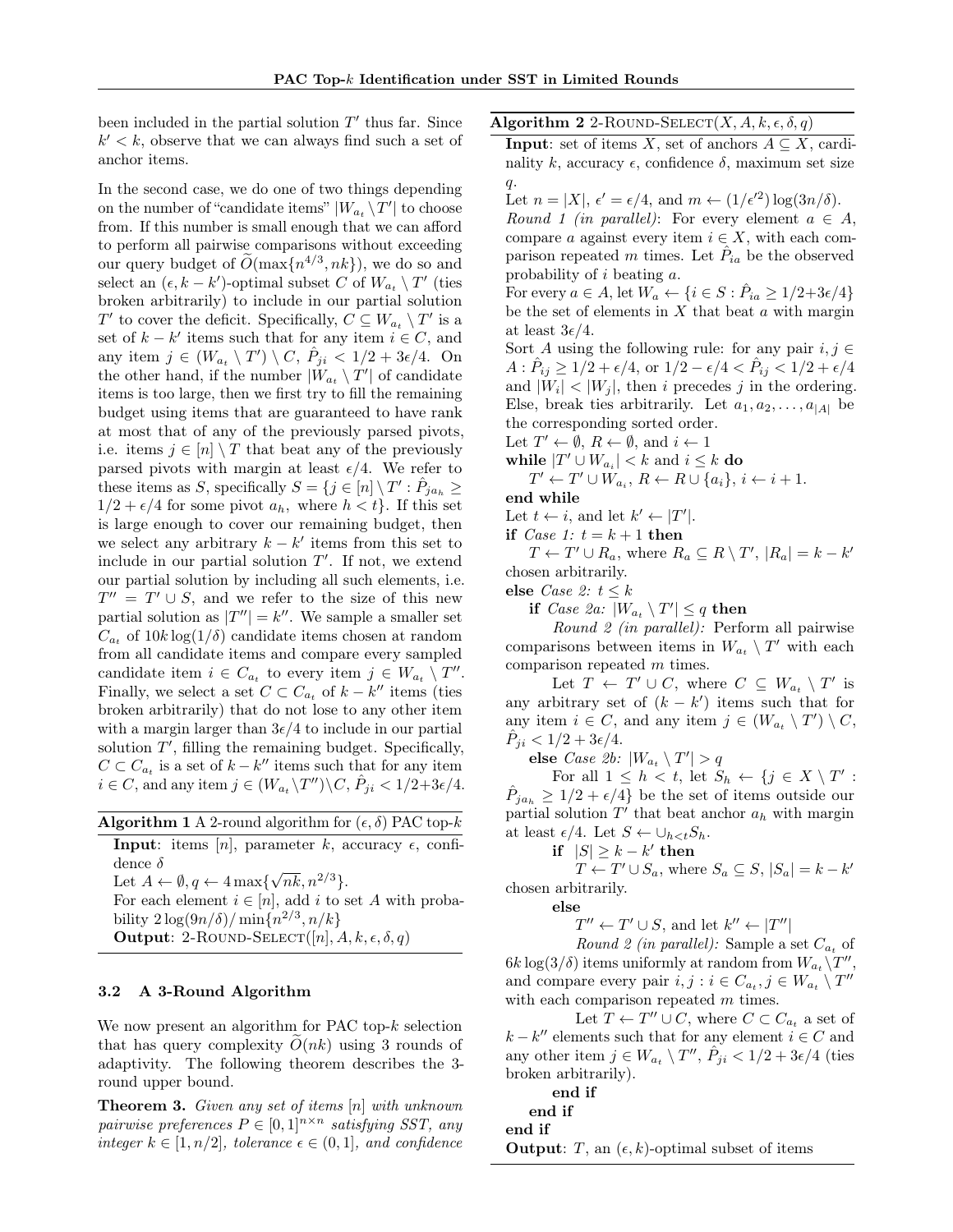$\delta \in (0, 1]$ , there exists an algorithm for  $(\epsilon, \delta)$ -PAC top-k selection with query complexity  $O((1/\epsilon^2)nk \log^2(n/\delta))$ comparisons and at most 3 rounds of adaptivity.

The proof of the above theorem is given in the supplementary material. Our 3-round algorithm, which is formally presented as Algorithm [3,](#page-8-1) is a natural extension of the 2-round algorithm from the previous section, with the key difference being the way it utilizes this extra round of querying. As one might expect, we begin by sampling a set A of anchor items chosen at random. In the 3-round algorithm, we sample a lot more anchors than the 2-round algorithm, roughly  $\max\{\sqrt{n}, k\}$  log n in number, and use the first round to compare all pairs of anchors in parallel up to a precision of  $\epsilon/4$ . We use the outcomes of these comparisons to prune the set of anchors, retaining a set  $A_k$  of just the top-k anchors, i.e.  $A_k$  is a set of k anchors such that there is no item amongst the remaining anchors  $A \setminus A_k$  that beats any anchor in  $A_k$  with an observed margin of at least  $\epsilon/4$ . The rest of the algorithm then proceeds identically to the 2-round algorithm, using  $A_k$  as the effective set of anchors with a smaller query budget of  $O(nk)$  in Case 2a, 2b in the next 2 rounds.

<span id="page-8-1"></span>**Algorithm 3** A 3-round algorithm for  $(\epsilon, \delta)$  PAC top-k

**Input:** items [n], parameter k, accuracy  $\epsilon$ , confidence  $\delta$ √

Let  $A \leftarrow \emptyset, q \leftarrow 4$ nk.

For each element  $i \in [n]$ , add i to set A with probability  $2\log(9n/\delta)/\min\{\sqrt{n}, n/k\}.$ 

Round  $\theta$  (in parallel): For every pair of anchors  $i, j \in A$ , compare i against j with each comparison repeated  $(1/(\epsilon/4)^2) \log(9n/\delta)$  times, and let  $\hat{P}_{ij}$  be the observed probability of  $i$  beating  $j$ .

Let  $A_k \subseteq A$  be a set of k anchors such that for any anchor  $i \in A_k$ , and any anchor  $j \in A \setminus A_k$ ,  $\hat{P}_{ji} < 1/2 + \epsilon/4$  (ties broken arbitrarily). **Output:** 2-ROUND-SELECT([n],  $A_k, k, \epsilon, \delta, q$ )

# 4 A PARAMETERIZED ALGORITHM FOR  $(\epsilon, \delta)$ -PAC TOP-k SELECTION

In this section, we further improve the query complexity of our 3-round algorithm by log factors using few additional rounds. We achieve this by designing a parameterized algorithm whose query complexity and adaptivity scales as a function of an input round parameter  $r$  as described in the following theorem. Due to space constraints, the details of this result are deferred to the supplementary material.

<span id="page-8-2"></span>Theorem 4. Given any items [n] with unknown pairwise preferences  $P \in [0,1]^{n \times n}$  satisfying SST, an integer parameter  $k \in [1, n/2]$ , tolerance  $\epsilon \in (0, 1]$ , and confidence  $\delta \in (0,1]$ , there exists an algorithm for  $(\epsilon, \delta)$ -PAC top-k selection with query complexity  $O((1/\epsilon^2)(nk(\log^{(r)}(n)+\log(k/\delta))+k^2\log^2k\log(k/\delta)))$ at most  $(2r + 4)$  rounds of adaptivity for any integer parameter r, where  $log<sup>(r)</sup>(a)$  denotes the iterated logarithms of order r, i.e.  $\log^{(r)}(a) =$  $\max\left\{\log\left(\log^{(r-1)}(a)\right), 1\right\}$  and  $\log^{(0)}(a) = a$ .

The above theorem establishes a non-trivial upper bound on the tradeoff between query complexity and round complexity for PAC top-k identification under SST. In order to simplify the exposition, let  $k =$  $O(n/\log^2 n)$ . Then, by setting  $r = 1$  we get a 5-round algorithm with query complexity  $O(nk \log n \log k)$ , and by setting  $r = \log^* n$  we achieve the best complexity of  $O(nk \log k)$ . Note that the latter bound is away from the lower bound of  $\Omega(nk)$  (Section [2\)](#page-5-1) by only a log k factor.

<span id="page-8-0"></span>**Corollary 1.** In the setting of Theorem [4,](#page-8-2) there exists an algorithm for  $(\epsilon, \delta)$ -PAC top-k identification with query complexity  $O((1/\epsilon^2)(nk+k^2 \log^2 k) \log(k/\delta))$  and at most  $(2 \log^*(n) + 4)$  rounds of adaptivity.

## 5 CONCLUSION

We studied the problem of identifying a PAC top- $k$ solution under the SST noise model for pairwise comparisons given limited rounds of parallel interaction (adaptivity) with the comparison oracle. We established a query complexity lower bound of  $\Omega(nk)$  comparisons, even given unbounded rounds of adaptivity. This lower bound sharply contrasts with the known  $\Theta(n \log k)$  query complexity results for both, the noisy comparison model and the SST+STI model, which are special cases of SST. We further complemented this lower bound with new algorithmic results for this setting. Specifically, we designed a 2-round algorithm with a tight query complexity of  $\widetilde{O}(nk + n^{4/3})$ , and a 3-round algorithm that achieved a nearly optimal query complexity  $O(nk)$ . In addition to these specific constant-round algorithms, we also designed a parameterized algorithm which achieves an improved query complexity of  $O(nk(\log^{(r)}(n) + \log k) + k^2 \log^3 k)$ in  $2r + 4$  adaptive rounds for any input parameter r. This final result is interesting in its own right, as it establishes a non-trivial upper bound on the tradeoff between query complexity and round complexity.

In the future, it would be interesting to understand if we can bridge the polylogarithmic gap in our lower and upper bounds for 2 and 3 rounds. Also, is it possible to have low adaptive and sample efficient algorithms for top- $k$  identification for even more general pairwise comparison models, such as medium stochastic transitivity (MST), or is SST the weakest model under which such a result is possible?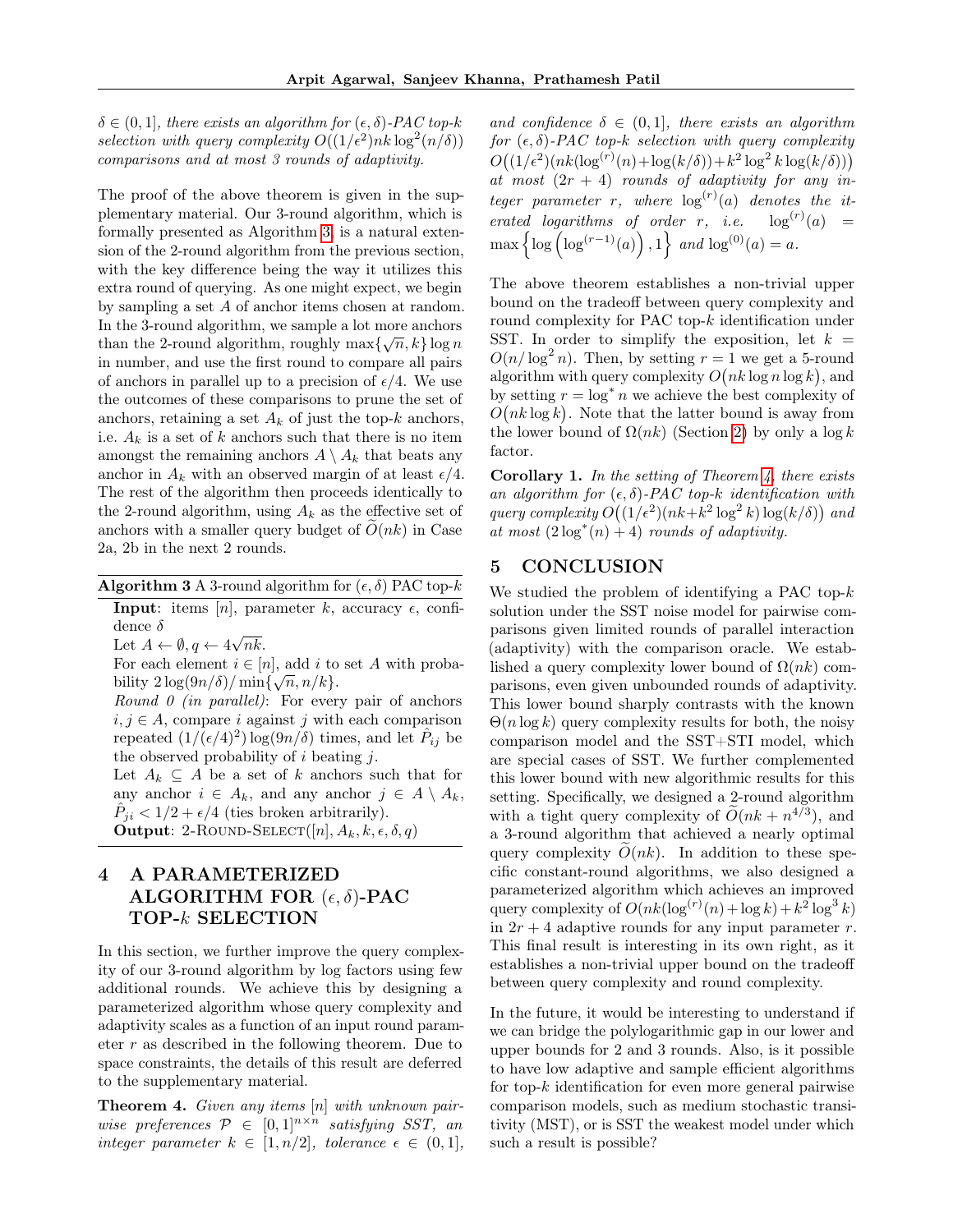## Acknowledgement

This work was supported in part by NSF awards CCF-1934876 and CCF-2008304.

## References

- <span id="page-9-10"></span>Agarwal, A., Agarwal, S., Assadi, S., and Khanna, S. (2017). Learning with limited rounds of adaptivity: Coin tossing, multi-armed bandits, and ranking from pairwise comparisons. In Kale, S. and Shamir, O., editors, Proceedings of the 30th Conference on Learning Theory, COLT 2017, Amsterdam, The Netherlands, 7-10 July 2017, volume 65 of Proceedings of Machine Learning Research, pages 39–75. PMLR.
- <span id="page-9-18"></span>Agarwal, S. (2016). On ranking and choice models. In Kambhampati, S., editor, Proceedings of the Twenty-Fifth International Joint Conference on Artificial Intelligence, IJCAI 2016, New York, NY, USA, 9-15 July 2016, pages 4050–4053. IJCAI/AAAI Press.
- <span id="page-9-6"></span>Alon, N. and Azar, Y. (1988). Sorting, approximate sorting, and searching in rounds. SIAM Journal on Discrete Mathematics, 1(3):269–280.
- <span id="page-9-7"></span>Ballinger, T. P. and Wilcox, N. T. (1997). Decisions, error and heterogeneity. The Economic Journal, 107(443):1090–1105.
- <span id="page-9-3"></span>Baltrunas, L., Makcinskas, T., and Ricci, F. (2010). Group recommendations with rank aggregation and collaborative filtering. In Amatriain, X., Torrens, M., Resnick, P., and Zanker, M., editors, Proceedings of the 2010 ACM Conference on Recommender Systems, RecSys 2010, Barcelona, Spain, September 26-30, 2010, pages 119–126. ACM.
- <span id="page-9-19"></span>Bengs, V., Busa-Fekete, R., Mesaoudi-Paul, A. E., and Hüllermeier, E. (2021). Preference-based online learning with dueling bandits: A survey. J. Mach. Learn. Res., 22:7:1–7:108.
- <span id="page-9-11"></span>Bollobás, B. and Brightwell, G. (1990). Parallel selection with high probability. SIAM Journal on Discrete Mathematics, 3(1):21–31.
- <span id="page-9-12"></span>Bradley, R. A. and Terry, M. E. (1952). Rank Analysis of Incomplete Block Designs: I. The Method of Paired Comparisons. Biometrika, 39(3/4):324.
- <span id="page-9-1"></span>Braverman, M., Mao, J., and Peres, Y. (2019). Sorted top-k in rounds. In Beygelzimer, A. and Hsu, D., editors, Conference on Learning Theory, COLT 2019, 25-28 June 2019, Phoenix, AZ, USA, volume 99 of Proceedings of Machine Learning Research, pages 342–382. PMLR.
- <span id="page-9-5"></span>Braverman, M., Mao, J., and Weinberg, S. M. (2016). Parallel Algorithms for Select and Partition with Noisy Comparisons. In STOC.
- <span id="page-9-17"></span>Busa-Fekete, R., Szorenyi, B., Cheng, W., Weng, P., and Hullermeier, E. (2013). Top-k selection based on adaptive sampling of noisy preferences. In ICML.
- <span id="page-9-9"></span>Busa-Fekete, R., Szörényi, B., and Hüllermeier, E. (2014). PAC rank elicitation through adaptive sampling of stochastic pairwise preferences. In Brodley, C. E. and Stone, P., editors, Proceedings of the Twenty-Eighth AAAI Conference on Artificial Intelligence, July 27 -31, 2014, Québec City, Québec, Canada, pages 1701–1707. AAAI Press.
- <span id="page-9-21"></span>Cesa-Bianchi, N. and Lugosi, G. (2006). Prediction, learning, and games. Cambridge university press.
- <span id="page-9-14"></span>Chen, L., Li, J., and Qiao, M. (2017). Nearly Instance Optimal Sample Complexity Bounds for Top-k Arm Selection. *arXiv preprint arXiv:1702.03605*.
- <span id="page-9-4"></span>Chen, X., Bennett, P. N., Collins-Thompson, K., and Horvitz, E. (2013). Pairwise ranking aggregation in a crowdsourced setting. In Leonardi, S., Panconesi, A., Ferragina, P., and Gionis, A., editors, Sixth ACM International Conference on Web Search and Data Mining, WSDM 2013, Rome, Italy, February 4-8, 2013, pages 193–202. ACM.
- <span id="page-9-15"></span>Chen, Y., Fan, J., Ma, C., and Wang, K. (2019). Spectral method and regularized mle are both optimal for top-k ranking. Annals of statistics, 47(4):2204.
- <span id="page-9-13"></span>Chen, Y. and Suh, C. (2015). Spectral MLE: Topk rank aggregation from pairwise comparisons. In ICML.
- <span id="page-9-0"></span>Cohen-Addad, V., Mallmann-Trenn, F., and Mathieu, C. (2020). Instance-optimality in the noisy value-and comparison-model. In Chawla, S., editor, Proceedings of the 2020 ACM-SIAM Symposium on Discrete Algorithms, SODA 2020, Salt Lake City, UT, USA, January 5-8, 2020, pages 2124–2143. SIAM.
- <span id="page-9-16"></span>de Borda, J. C. (1781). Mémoire sur les élections au scrutin.
- <span id="page-9-20"></span>Even-Dar, E., Mannor, S., and Mansour, Y. (2006). Action elimination and stopping conditions for the multi-armed bandit and reinforcement learning problems. Journal of Machine Learning Research, 7:1079– 1105.
- <span id="page-9-2"></span>Falahatgar, M., Hao, Y., Orlitsky, A., Pichapati, V., and Ravindrakumar, V. (2017a). Maxing and ranking with few assumptions. In Guyon, I., von Luxburg, U., Bengio, S., Wallach, H. M., Fergus, R., Vishwanathan, S. V. N., and Garnett, R., editors, Advances in Neural Information Processing Systems 30: Annual Conference on Neural Information Processing Systems 2017, December 4-9, 2017, Long Beach, CA, USA, pages 7060–7070.
- <span id="page-9-8"></span>Falahatgar, M., Jain, A., Orlitsky, A., Pichapati, V., and Ravindrakumar, V. (2018). The limits of maxing, ranking, and preference learning. In Dy, J. G.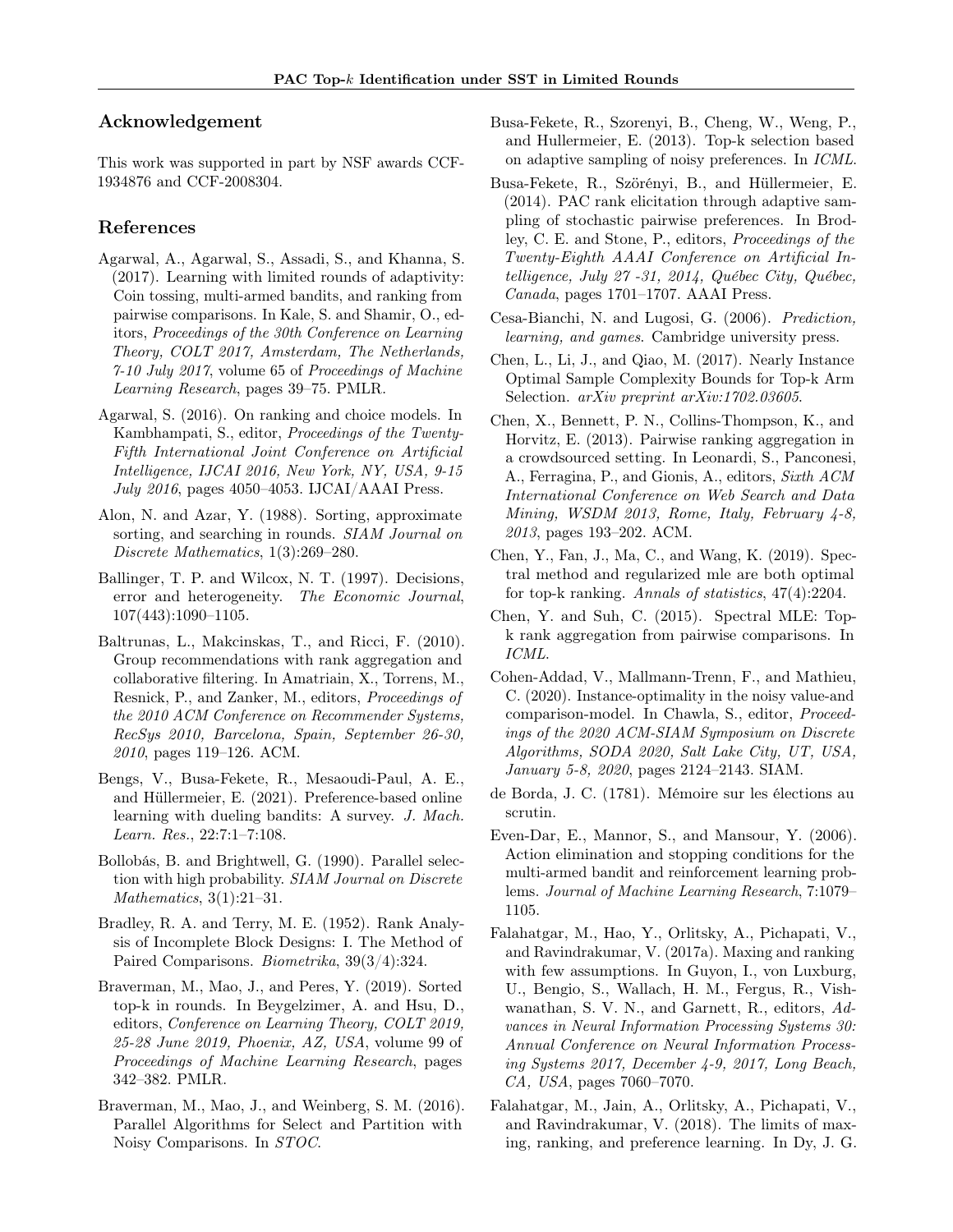and Krause, A., editors, Proceedings of the 35th International Conference on Machine Learning, ICML 2018, Stockholmsmässan, Stockholm, Sweden, July 10-15, 2018, volume 80 of Proceedings of Machine Learning Research, pages 1426–1435. PMLR.

- <span id="page-10-0"></span>Falahatgar, M., Orlitsky, A., Pichapati, V., and Suresh, A. T. (2017b). Maximum selection and ranking under noisy comparisons. In Precup, D. and Teh, Y. W., editors, Proceedings of the 34th International Conference on Machine Learning, ICML 2017, Sydney, NSW, Australia, 6-11 August 2017, volume 70 of Proceedings of Machine Learning Research, pages 1088–1096. PMLR.
- <span id="page-10-5"></span>Feige, U., Raghavan, P., Peleg, D., and Upfal, E. (1994). Computing with Noisy Information. SIAM Journal on Computing, 23(5):1001–1018.
- <span id="page-10-6"></span>Fishburn, P. C. (1973). Binary choice probabilities: on the varieties of stochastic transitivity. Journal of Mathematical psychology, 10(4):327–352.
- <span id="page-10-14"></span>Heckel, R., Shah, N. B., Ramchandran, K., and Wainwright, M. J. (2019). Active ranking from pairwise comparisons and when parametric assumptions do not help. *The Annals of Statistics*, 47(6):3099–3126.
- <span id="page-10-16"></span>Kalyanakrishnan, S. and Stone, P. (2010). Efficient Selection of Multiple Bandit Arms: Theory and Practice. In ICML.
- <span id="page-10-15"></span>Kalyanakrishnan, S., Tewari, A., Auer, P., and Stone, P. (2012). PAC Subset Selection in Stochastic Multiarmed Bandits. In ICML.
- <span id="page-10-10"></span>Luce, R. D. R. D. (1959). Individual choice behavior : a theoretical analysis. Wiley.
- <span id="page-10-12"></span>Mohajer, S., Suh, C., and Elmahdy, A. M. (2017). Active learning for top-k rank aggregation from noisy comparisons. In Precup, D. and Teh, Y. W., editors, Proceedings of the 34th International Conference on Machine Learning, ICML 2017, Sydney, NSW, Australia, 6-11 August 2017, volume 70 of Proceedings of Machine Learning Research, pages 2488–2497. PMLR.
- <span id="page-10-2"></span>Radlinski, F. and Joachims, T. (2007). Active exploration for learning rankings from clickthrough data. In Berkhin, P., Caruana, R., and Wu, X., editors, Proceedings of the 13th ACM SIGKDD International Conference on Knowledge Discovery and Data Mining, San Jose, California, USA, August 12-15, 2007, pages 570–579. ACM.
- <span id="page-10-1"></span>Radlinski, F., Kurup, M., and Joachims, T. (2008). How does clickthrough data reflect retrieval quality? In Shanahan, J. G., Amer-Yahia, S., Manolescu, I., Zhang, Y., Evans, D. A., Kolcz, A., Choi, K., and Chowdhury, A., editors, Proceedings of the 17th ACM Conference on Information and Knowledge

Management, CIKM 2008, Napa Valley, California, USA, October 26-30, 2008, pages 43–52. ACM.

- <span id="page-10-9"></span>Ren, W., Liu, J., and Shroff, N. (2020). The sample complexity of best-k items selection from pairwise comparisons. In International Conference on Machine Learning, pages 8051–8072. PMLR.
- <span id="page-10-18"></span>Ruan, Y., Yang, J., and Zhou, Y. (2021). Linear bandits with limited adaptivity and learning distributional optimal design. In Proceedings of the 53rd Annual ACM SIGACT Symposium on Theory of Computing, pages 74–87.
- <span id="page-10-8"></span>Shah, N. B., Balakrishnan, S., Guntuboyina, A., and Wainwright, M. J. (2016). Stochastically transitive models for pairwise comparisons: Statistical and computational issues. In Balcan, M. and Weinberger, K. Q., editors, Proceedings of the 33nd International Conference on Machine Learning, ICML 2016, New York City, NY, USA, June 19-24, 2016, volume 48 of JMLR Workshop and Conference Proceedings, pages 11–20. JMLR.org.
- <span id="page-10-13"></span>Shah, N. B. and Wainwright, M. J. (2015). Simple, Robust and Optimal Ranking from Pairwise Comparisons. arXiv preprint arXiv:1512.08949.
- <span id="page-10-4"></span>Soufiani, H. A., Chen, W. Z., Parkes, D. C., and Xia, L. (2013). Generalized method-of-moments for rank aggregation. In Burges, C. J. C., Bottou, L., Ghahramani, Z., and Weinberger, K. Q., editors, Advances in Neural Information Processing Systems 26: 27th Annual Conference on Neural Information Processing Systems 2013. Proceedings of a meeting held December 5-8, 2013, Lake Tahoe, Nevada, United States, pages 2706–2714.
- <span id="page-10-11"></span>Szörényi, B., Busa-Fekete, R., Paul, A., and Hüllermeier, E. (2015). Online rank elicitation for plackettluce: A dueling bandits approach. In Cortes, C., Lawrence, N. D., Lee, D. D., Sugiyama, M., and Garnett, R., editors, Advances in Neural Information Processing Systems 28: Annual Conference on Neural Information Processing Systems 2015, December 7-12, 2015, Montreal, Quebec, Canada, pages 604–612.
- <span id="page-10-7"></span>Tversky, A. (1972). Elimination by aspects: A theory of choice. Psychological review, 79(4):281.
- <span id="page-10-3"></span>Yue, Y. and Joachims, T. (2011). Beat the mean bandit. In Getoor, L. and Scheffer, T., editors, Proceedings of the 28th International Conference on Machine Learning, ICML 2011, Bellevue, Washington, USA, June 28 - July 2, 2011, pages 241–248. Omnipress.
- <span id="page-10-17"></span>Zhang, K. W., Janson, L., and Murphy, S. A. (2020). Inference for batched bandits. In Larochelle, H., Ranzato, M., Hadsell, R., Balcan, M., and Lin, H., editors, Advances in Neural Information Processing Systems 33: Annual Conference on Neural In-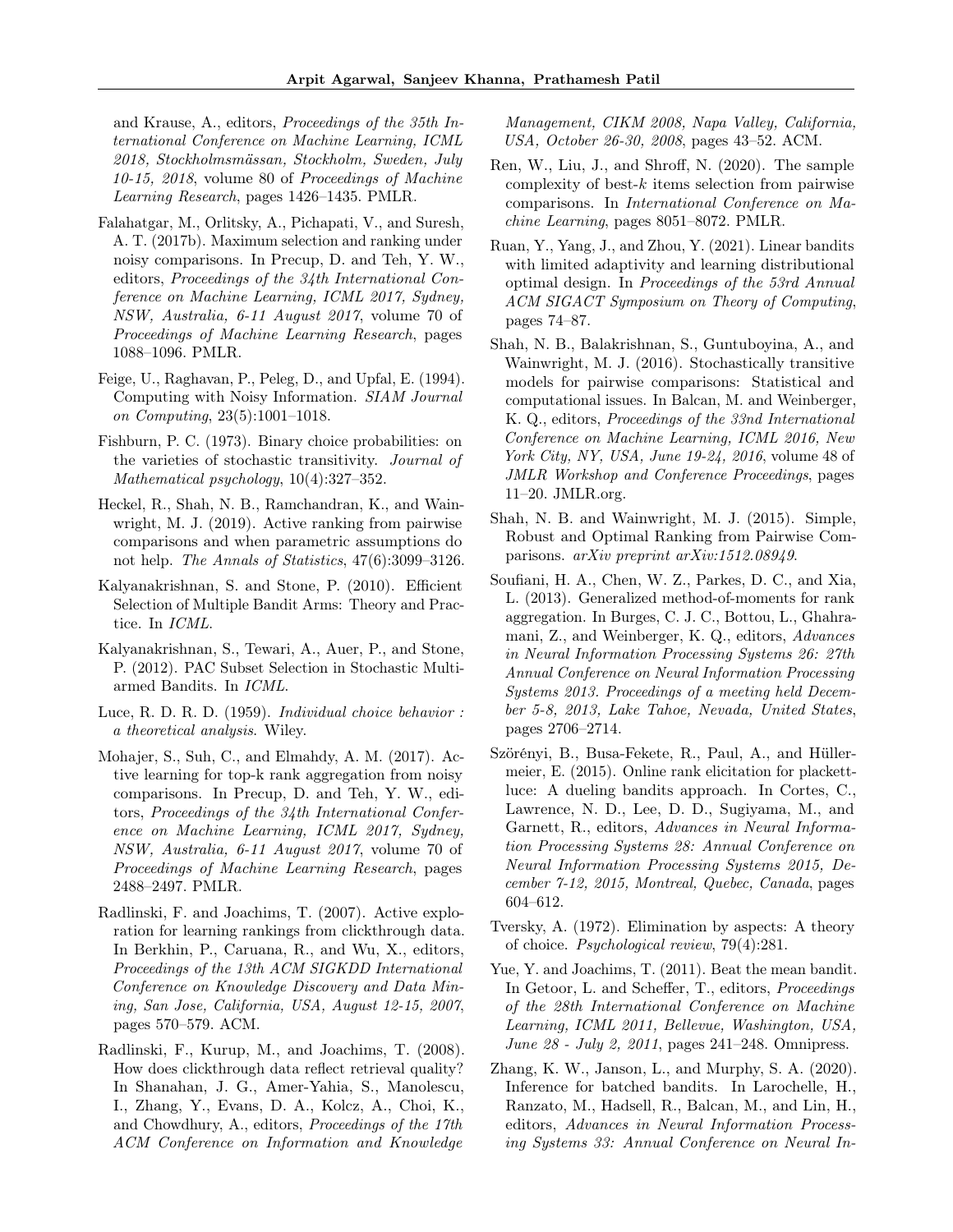formation Processing Systems 2020, NeurIPS 2020, December 6-12, 2020, virtual.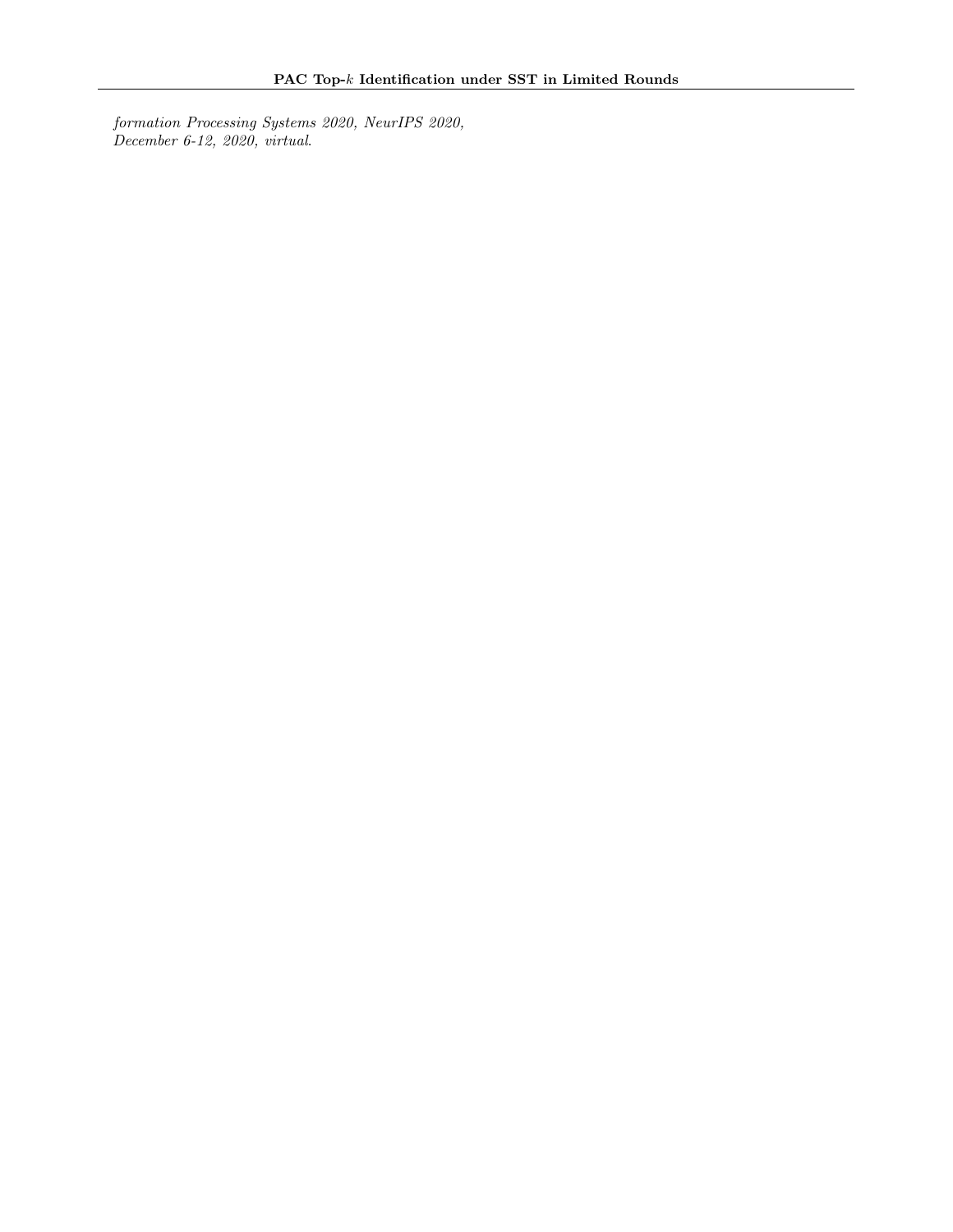# Supplementary Material: PAC Top-k Identification under SST in Limited Rounds

#### A Concentration Inequalities

In this section, we record all of the concentration inequalities used in our proofs. These are all well known inequalities; see [Cesa-Bianchi and Lugosi](#page-9-21) [\(2006\)](#page-9-21) for example.

**Theorem 5** (Multiplicative Chernoff Bounds). Let  $X_1, \ldots, X_n$  be independent Bernoulli random variables, with X denoting their sum, and  $\mathbb{E}(X) = \mu$  denoting their mean. Then for any  $0 < \delta < 1$ , we have that

$$
\Pr(|X - \mu| \ge \delta\mu) \le 2\exp\left(\frac{-\delta^2\mu}{3}\right)
$$

**Theorem 6** (Hoeffding's Inequality). Let  $X_1, \ldots, X_n$  be independent Bernoulli random variables, with  $\bar{X} =$  $(1/n)\sum_{i=1}^n X_i$  denoting their empirical mean. Then for any  $\delta > 0$ , we have that

$$
\Pr\left(\left|\bar{X} - \mathbb{E}(\bar{X})\right| \ge \delta\right) \le 2\exp\left(-2n\delta^2\right)
$$

### B Proof of Theorem [1](#page-5-0)

In this section, we formally prove our lower bound, which is restated here for convenience.

**Theorem [1.](#page-5-0)** For any n and any  $k \leq n/2$ ,<sup>[8](#page-12-0)</sup>, there exist pairwise preferences over n items satisfying the SST condition such that any algorithm for  $(\epsilon, \delta)$ -PAC top-k identification needs to perform at least nk/4 pairwise comparisons for  $\delta \leq k/(8(n-1)).$ 

*Proof.* By Yao's minimax theorem, it suffices to exhibit a distribution  $\mu$  over instances (SST models) such that any deterministic algorithm that succeeds on  $\mu$  with probability at least  $1 - k/(8(n-1))$  performs at least  $nk/4$ comparisons.

Distribution  $\mu$  over instances: Each instance in  $\mu$  contains a partition of n items into 3 groups  $G_1, G_2, G_3$ where  $G_1$  and  $G_3$  contain one item each, and  $G_2$  contains  $n-2$  items. The pairwise preferences are defined as follows:

$$
P_{ij} = \begin{cases} \frac{1}{2}, & \forall i \in G_1 \cup G_2, j \in G_2 \\ \frac{1}{2}, & \forall i \in G_2, j \in G_3 \\ \frac{1}{2} + \epsilon, & i \in G_1, j \in G_3 \end{cases}
$$

.

The distribution  $\mu$  over instances is generated by uniformly at random choosing an element  $i \in [n]$  for  $G_1$ , uniformly at random choosing an element  $j \in [n] \setminus \{i\}$  for  $G_3$  and placing the rest in  $G_2$ . Hence, there are a total of  $n(n-1)$  instance in the support of  $\mu$ . Note that any subset S of k items that includes the element j above but not element  $i$  is invalid. Moreover, this is the only invalid solution.

Now, suppose there is a deterministic algorithm, say A that succeeds on  $\mu$  with probability  $\geq 1 - k/8(n-1)$ by making at most q queries. We will show that q must be greater than  $nk/4$ . We will give algorithm  $\mathcal A$  extra power– whenever it compares any two items i and j even once, the true preference probability  $P_{ij}$  between them is revealed. Note that this can only reduce the query complexity of  $A$  as any algorithm that uses samples drawn according to  $P_{ij}$  instead of actual value of  $P_{ij}$  can simply draw its own Bernoulli samples and use these samples.

<span id="page-12-0"></span><sup>&</sup>lt;sup>8</sup>The assumption  $k \leq n/2$  is without loss of generality, because otherwise, we can equivalently identify the bottom- $(n-k)$ items instead.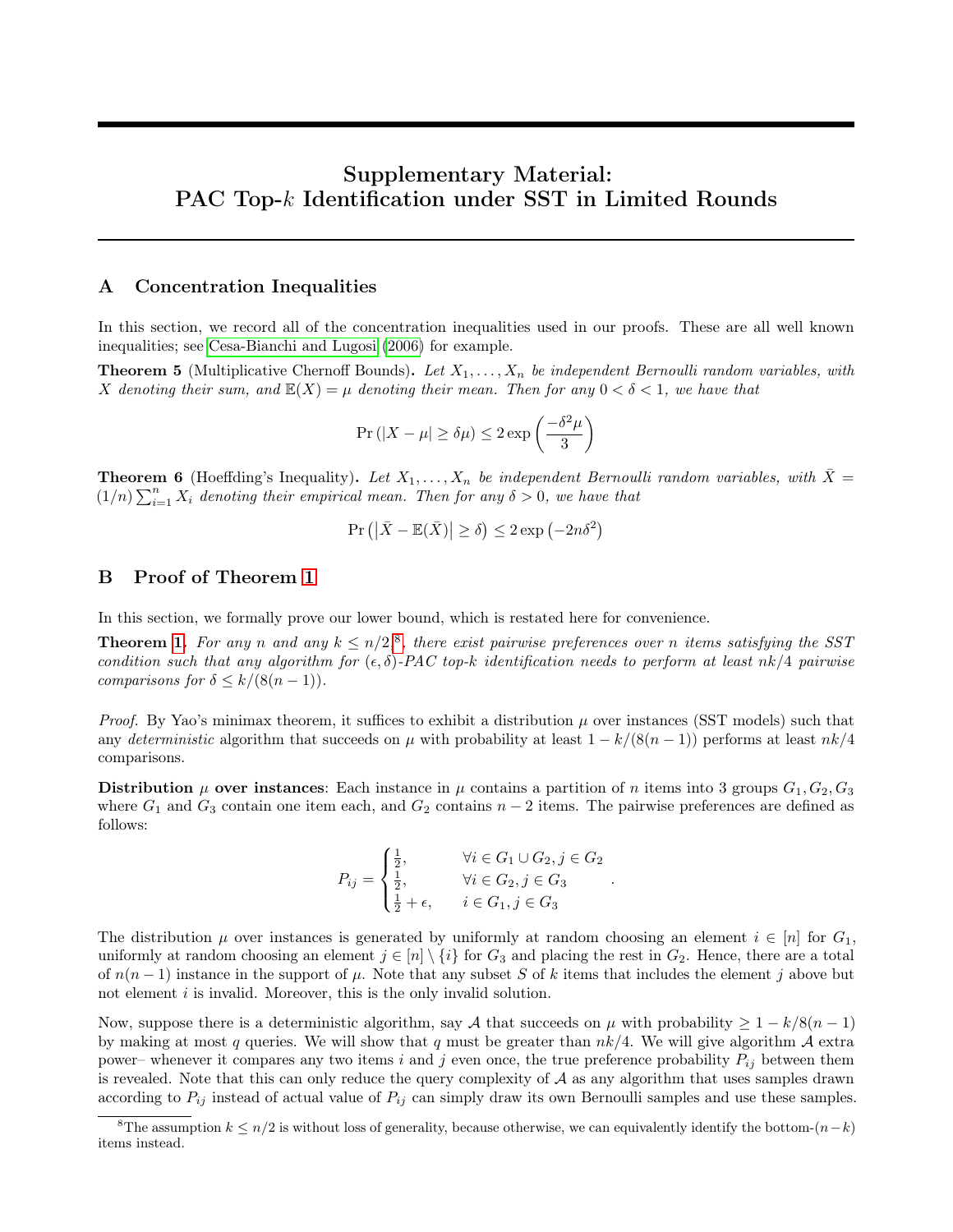Observe that as long as A has not compared i and j, then answer is always "equal". Moreover, as soon as A compared i and j, it can output a valid solution– choose any k items that do not include j, for instance. So this means that the decision tree representing A is simply a path. Hence, without loss of generality, we can assume that the algorithm A queries a set Q of pairs of items where  $|Q| = q$ .

$$
\Pr_{I \sim \mu}[A \text{ outputs a valid set } S \text{ of } k \text{ items on } I]
$$
\n
$$
= \Pr[(i, j) \in Q] \cdot \Pr[A \text{ answers correctly} | (i, j) \in Q]
$$
\n
$$
+ \Pr[(i, j) \notin Q] \cdot \Pr[A \text{ answers correctly} | (i, j) \notin Q]
$$
\n
$$
\leq_{(i)} \frac{q}{\binom{n}{2}} \cdot 1 + \left(1 - \frac{q}{\binom{n}{2}}\right) \cdot \left(1 - \frac{k(n-k) - q}{n(n-1)}\right)
$$
\n
$$
\leq_{(ii)} \frac{k}{2(n-1)} + \left(1 - \frac{k}{2(n-1)}\right) \left(1 - \frac{kn/2 - kn/4}{n(n-1)}\right)
$$
\n
$$
= \frac{k}{2(n-1)} + 1 - \frac{k}{2(n-1)} - \frac{k}{4(n-1)} + \frac{k^2}{4(n-1)^2}
$$
\n
$$
= 1 - \frac{k}{4(n-1)} + \frac{k^2}{4(n-1)^2}
$$
\n
$$
\leq 1 - \frac{k}{4(n-1)} + \frac{k}{8(n-1)}
$$
\n
$$
\leq 1 - \frac{k}{8(n-1)},
$$

where the inequality (i) above follows from the fact that A fails if  $(j, i)$  sits on one of the unqueried edge slots in  $|S| \times |V \setminus S|$ , and inequality *(ii)* follows from the fact that  $q \leq nk/4$ .

## C Proof of Theorem [2](#page-6-0)

In this section, we will formally analyze the 2-round algorithm presented in Section [3.1](#page-6-1) to establish Theorem [2,](#page-6-0) restated below for convenience.

**Theorem [2.](#page-6-0)** Given any set of items [n] with unknown pairwise preferences  $P \in [0,1]^{n \times n}$  satisfying SST, any integer  $k \in [1, n/2]$ , tolerance  $\epsilon \in (0, 1]$ , and confidence  $\delta \in (0, 1]$ , there exists an algorithm for  $(\epsilon, \delta)$ -PAC top-k *identification with query complexity*  $O((1/\epsilon^2) \max\{n^{4/3}, nk\} \log^2(n/\delta))$  and at most 2 rounds.

We shall first prove the correctness guarantee of Algorithm [1,](#page-7-2) i.e. for any item  $i \in T$  in the set T of k items returned by this algorithm, there is no item  $j \in [n] \setminus T$  amongst the remaining items with preference probability  $P_{ji} \geq 1/2 + \epsilon$ . We shall then bound the total number of comparisons made by this algorithm. The fact that this algorithm requires at most 2 rounds of adaptivity is clear.

Given the underlying preferences P satisfying SST, let  $\sigma$  be the true strict ordering consistent with P. For any item  $i \in [n]$ , we use rank $(i)$  to refer to the position of item i in  $\sigma$  (items with smaller rank being superior to items with larger rank). Given any  $0 < \epsilon \leq 1$ , we begin by defining the following three events

$$
\mathcal{E}_1 := \forall i, j \in [n], |\hat{p}_{ij} - p_{ij}| < \frac{\epsilon}{4}
$$
\n
$$
\mathcal{E}_2 := \forall i \in [n], \exists a \in A : \text{rank}(i) < \text{rank}(a) < \text{rank}(i) + n^{2/3}
$$
\n
$$
\mathcal{E}_3 := |A| > \max\{n^{1/3}, k\} \log(4n/\delta), \text{ and}
$$
\n
$$
|A| < 4 \max\{n^{1/3}, k\} \log(9n/\delta)
$$

**Lemma 1.** Let  $\mathcal{E} = \mathcal{E}_1 \cap \mathcal{E}_2 \cap \mathcal{E}_3$ . Then event  $\mathcal{E}$  occurs with probability at least  $1 - \delta/3$ .

*Proof.* To prove this claim, we shall show via a standard Hoeffing's inequality that the complement  $\bar{\mathcal{E}}_1, \bar{\mathcal{E}}_2, \bar{\mathcal{E}}_2$  of each event occurs with probability at most  $\delta/9$ , which after a simple union bound implies the complement  $\mathcal E$  of event  $\mathcal E$  occurs with probability at most  $\delta/3$ .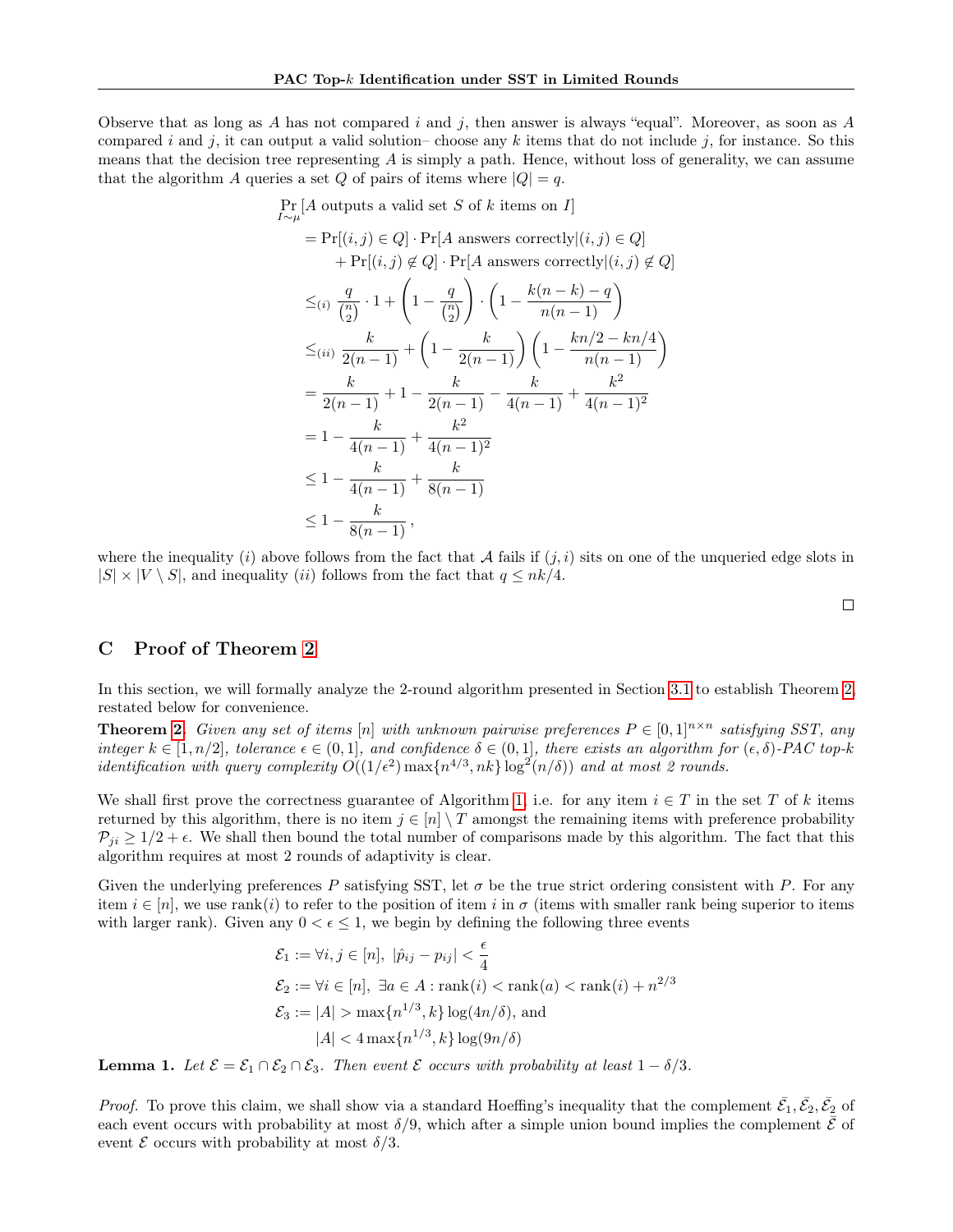To bound the probability of event  $\bar{\mathcal{E}}_1$ , observe that for any fixed pair  $i, j \in [n]$ , and any precision  $\epsilon > 0$ , the Hoeffding's inequality bounds the probability of deviation as

$$
Pr(|\hat{P}_{ij} - P_{ij}| \ge \epsilon) \le 2 \exp(-2m\epsilon^2),
$$

where  $P_{ij} = \mathbb{E}(\hat{P}_{ij})$  is the true preference probability between  $i, j$ , and  $\hat{P}_{ij}$  is the observed preference probability from m independent comparisons between i, j. Therefore, by a union bound over all pairs  $i, j \in [n]$ , we have

$$
\Pr(\bar{\mathcal{E}}_1) \le 2\binom{n}{2} \exp(-2m\epsilon^2),
$$

which is at most  $\delta/9$  for  $m \ge (1/\epsilon^2) \log(3n/\delta)$ . The careful reader will recognize that we in fact do not compare all pairs of items, just  $\tilde{O}(n^{4/3} + nk)$  of them. However, for ease of exposition, we consider an alternative sampling model, where the outcomes of  $m$  independent comparisons between all pairs of items are drawn in advance, and when the algorithm queries a pair  $i, j \in [n]$ , these pre-drawn outcomes are then revealed to the algorithm.

To bound the probability of event  $\bar{\mathcal{E}}_2$ , consider any item  $i \in [n]$ , and let  $\bar{\mathcal{E}}_{i,2}$  be the event where there is no anchor  $a \in A$  such that  $rank(i) < rank(a) < rank(i) + n^{2/3}$ , i.e. we do not sample any anchor amongst items in the interval  $[\text{rank}(i), \ldots, \text{rank}(i) + n^{2/3}]$ . Since every item is sampled into the set of anchors with probability at least  $2\log(n/\delta)/n^{2/3}$ , we expect  $2\log(n/\delta)$  anchors to be chosen from the said interval. By the multiplicative Chernoff bound, we have that the probability of this event is bounded as

$$
\Pr(\bar{\mathcal{E}}_{i,2}) \le \exp\left(-\frac{2\log(9n/\delta)}{2}\right) \le \frac{\delta}{9n}.
$$

Taking a union bound over all items  $i \in [n]$  gives us that  $Pr(\bar{\mathcal{E}}_2) \le \delta/9$ .

To bound the probability of event  $\bar{\mathcal{E}}_3$ , observe that in expectation, the number of anchors sampled is  $2\max\{n^{1/3},k\}\log(9n/\delta)$ . By the multiplicative Chernoff bound, we have the probability of event  $\bar{\mathcal{E}}_3$  is bounded as

$$
\Pr(\bar{E}_3) \le 2 \exp\left(-\frac{\max\{n^{1/3}, k\} \log(9n/\delta)}{4}\right),\,
$$

which is at most  $\delta/9$  for either k or n larger than a small constant.

Henceforth, we shall assume that event  $\mathcal E$  occurs. We first note an implication of event  $\mathcal E$  that will be useful for proving the main theorem.

<span id="page-14-0"></span>**Corollary 2.** Let  $a \in A$  be any anchor. For any item  $i \in [n]$  such that  $p_{ia} \geq 1/2 + \epsilon$ , it must be that  $i \in W_a$ . Furthermore for any item  $j \in [n]$  such that  $p_{ja} \leq 1/2 + \epsilon/2$ , it must be that  $j \notin W_a$ . Therefore,  $W_a \subseteq \{i \in [n]: \text{rank}(i) < \text{rank}(a)\}, \text{ and } |W_a| < \text{rank}(a).$ 

Proof. (of theorem [2\)](#page-6-0)

**Correctness.** We shall first prove that Algorithm [1](#page-7-2) produces a valid  $(\epsilon, k)$ -optimal subset of items with probability at least  $1 - \delta/3$  conditioned on event  $\mathcal{E}$ .

We begin by showing that the initial  $k' \leq k$  items added into the partial solution T' are an  $(\epsilon, k')$ -optimal subset of [n]. For the sake of contradiction, let us assume that T' is not an  $(\epsilon, k')$ -optimal subset, i.e. there exists some pair of items  $i \in T', j \in [n] \setminus T'$  such that  $P_{ji} \ge 1/2 + \epsilon$ . Since  $i \in T'$ , there must have been some anchor  $a \in A$ such that  $i \in W_a$  due to which i was added into set T' for the first time. By assumption of  $P_{ji}$ , and Corollary [2,](#page-14-0) it must be that  $rank(j) < rank(i) < rank(a)$ , and since  $P_{ji} \ge 1/2 + \epsilon$ , it must be that  $p_{ja} \ge 1/2 + \epsilon$  due SST. Therefore, by Corollary [2,](#page-14-0) it must be that  $j \in W_a$ . Since T was constructed by including the entire set  $W_a$ , it must be that  $j \in T$ , which is a contradiction. Therefore, we can conclude that the partial solution  $T'$  constructed thus far is  $(\epsilon, k')$ -optimal.

Next, we shall prove that the remaining  $k - k'$  items added into the partial solution  $T'$ , creating our final solution T are an  $(\epsilon, k - k')$ -optimal subset of the remaining items  $[n] \setminus T'$ . This together with our previous claim would imply that T is  $(\epsilon, k)$ -optimal.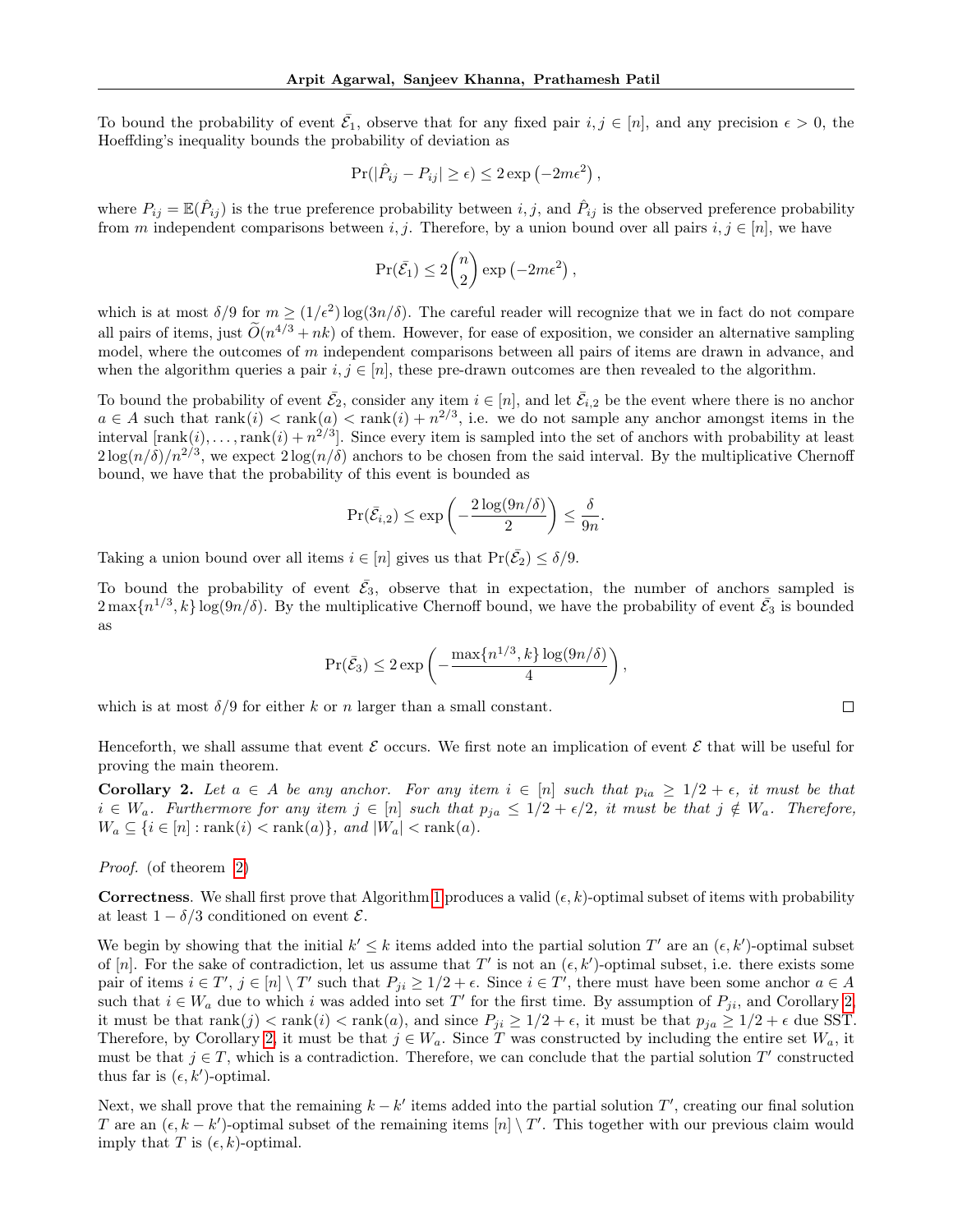**Case 1:**  $(t = k + 1)$ .

In this case, we have that  $T' = \bigcup_{i=1}^{k} W_{a_i}$ . Therefore, by Corollary [2,](#page-14-0) it must be that for any  $a \in R, j \notin T'$ ,  $p_{ja} < 1/2 + \epsilon$ , implying that every item  $a \in R \setminus T'$  is  $(\epsilon, 1)$ -optimal amongst the remaining items, and can be added into set T'. Furthermore, it is also easy to see that  $|R \setminus T'| \geq k - k'$ , as  $|R| = k$  by definition of Case 1. Thus,  $T = T' \cup R_a$  is  $(\epsilon, k)$ -optimal.

#### Case 2:  $(t \leq k)$ .

In this case, we will first show that there exists a set of  $k - k'$  items in  $W_{a_t} \setminus T'$  itself that is  $(\epsilon, k - k')$ -optimal amongst all remaining items  $[n] \setminus T'$ . By definition of Case 2, it must be that  $|T \cup W_{a_t}| > k$  which implies that  $|W_{a_t}\setminus T| > k-k'$ . For the sake of contradiction, let us assume that  $W_{a_t}\setminus T'$  does not contain an  $(\epsilon, k-k')$ -optimal subset amongst all remaining items, i.e. there exists a pair of items  $i \in W_{a_t} \setminus T', j \in ([n] \setminus T') \setminus W_{a_t}$  such that  $p_{ji} \ge 1/2 + \epsilon$ . Due to Corollary [2,](#page-14-0) it must be that  $rank(j) < rank(i) < rank(a_t)$ , and since  $p_{ji} \ge 1/2 + \epsilon$ , it must be that  $p_{ja_t} \geq 1/2 + \epsilon$  due to SST. Therefore, by Corollary [2,](#page-14-0) it must be that  $j \in W_{a_t}$ , which is a contradiction to the assumption  $j \in ([n] \setminus T') \setminus W_{a_t}$ . Therefore, it suffices to look inside set  $W_{a_t} \setminus T'$  alone to find an  $(\epsilon, k - k')$ -optimal subset of the remaining items  $[n] \setminus T'$  to fill the available budget, and the rest can be safely discarded.

**Case 2a:**  $(t \leq k \text{ and } |W_{a_t} \setminus T'| \leq 4 \max\{$  $\sqrt{nk}, n^{2/3}\}.$ 

In this case, we compare all pairs of items in the set  $W_{a_t} \setminus T'$  and select a set  $C \subseteq W_{a_t} \setminus T'$  of  $(k - k')$  items such that for any item  $i \in C$ , and any item  $j \in (W_{a_i} \setminus T') \setminus C$ ,  $\hat{P}_{ji} < 1/2 + 3\epsilon/4$ . Therefore by Event  $\mathcal{E}_1$ , it must be that for any pair  $i \in C, j \in (W_{a_t} \setminus T') \setminus C$ ,  $p_{ji} < 1/2 + \epsilon$ . Thus,  $T = T' \cup C$  is  $(\epsilon, k)$ -optimal.

We further note that if  $t = 1$ , i.e.  $|W_{a_1}| > k$ , then we must fall into this Case 2a. To see this, consider the anchor  $a_{\min} \in A$  of minimum rank. Observe that Event  $\mathcal{E}_2$  guarantees the existence of an anchor  $a \in A$  such that  $rank(a) < n^{2/3}$ , and Corollary [2](#page-14-0) consequently guarantees that  $|W_a| < n^{2/3}$ . Therefore, we have  $|W_{a_{\min}}| <$ rank $(a_{\text{min}}) < n^{2/3}$ , the first anchor  $a_1$  can have one of two possible relations to  $a_{\text{min}}$ ; (1) either  $a_1 = a_{\text{min}}$ , which directly puts us in Case 2a as proved earlier, or (2)  $a_1 \neq a_{\min}$ , which implies  $1/2 - \epsilon/4 < \hat{P}_{a_1 a_{\min}} < 1/2 + \epsilon/4$ , and  $|W_{a_1}| \leq |W_{a_{\min}}|$  due to our sorting rule, which also puts us in Case 2a. The case  $a_1 \neq a_{\min}$  and  $P_{a_1 a_{\min}} \geq 1/2 + \epsilon/4$ is refuted by Event  $\mathcal{E}_1$ . Henceforth, we shall assume that at least one anchor has been parsed, i.e.  $t > 1$ .

**Case 2b:**  $(t \leq k \text{ and } |W_{a_t} \setminus T'| > 4 \max\{$  $\sqrt{nk}, n^{2/3}\})$ 

Let  $a_{\max}^{T'} := \operatorname{argmax}_{a_i \in A: i < t} \operatorname{rank}(a_i)$  be the highest ranking anchor amongst  $a_1, \ldots, a_{t-1}$  (such an anchor must exist since  $t > 1$ ), and let  $k_{\min}^{T'} := \operatorname{argmin}_{i \in [n]: i \notin T} \operatorname{rank}(i)$  be the lowest ranking "true" top-k item not already included into our partial solution T' (such an item must exist since  $|T'| < k$ ). Since  $k_{\min}^{T'} \notin T'$ , it must be that  $k_{\min}^{T'} \notin W_{a_{\max}^T}$ . This can only occur if  $\hat{P}_{k_{\min}^{T'} a_{\max}^{T'}} < 1/2 + 3\epsilon/4$ , implying  $P_{k_{\min}^{T'} a_{\max}^{T'}} < 1/2 + \epsilon$  due to Corollary [2.](#page-14-0) Therefore, due to SST, every item  $i \notin T'$  with rank $(i) \leq \text{rank}(a_{\text{max}}^{T'})$  must be  $(\epsilon, 1)$ -optimal amongst the remaining set of items  $[n] \setminus T'$ , and any arbitrary subset of  $k - k'$  items from this set can be added to set T'. Let  $G := \{i : i \notin T', \text{rank}(i) \leq \text{rank}(a_{\text{max}}^T)\}\$ be this set. Consider any set  $S_h = \{j \in [n] \setminus T' : \hat{P}_{ja_h} \geq 1/2 + \epsilon/4\}$  for  $1 \leq h < t$ . By event  $\mathcal{E}_1$ , it must be that for any item  $i \in S_h$ ,  $P_{ia_h} > 1/2$ , and therefore,  $P_{ia_{\max}} > 1/2$  by definition of anchor  $a_{\text{max}}^{T'}$ , due to which we can conclude that  $S_h \subseteq G$  for every  $1 \leq h \lt t$ . Therefore, if we have that  $|S| = |\bigcup_{h \leq t} S_h| \geq k - k'$ , then any arbitrary  $k - k'$  items from S can be added into T' to fill the available budget. If not, then we extend our partial solution  $T'' = T' \cup S$  by including all of S. Therefore, for any  $(\epsilon, 1)$ -optimal item  $i \in G \setminus T''$  that was left out, it must be that  $\hat{P}_{ia_{\text{max}}^T} < 1/2 + \epsilon/4$ , which would imply  $P_{ia_{\text{max}}^T} < 1/2 + \epsilon/2$  due to Event  $\mathcal{E}_1$ .

Let  $a_{\min}^{[n]\setminus T'} := \operatorname{argmin}_{a_i \in A: i \geq t} \operatorname{rank}(a)$  be the lowest ranking anchor amongst the unparsed anchors  $a_t, \ldots, a_{|A|}$ . We again have the following two cases:

**Case 2b** (1):  $a_t = a_{\min}^{[n] \setminus T'}$ .

By Event  $\mathcal{E}_2$ , we have  $\text{rank}(a_t) < \text{rank}(a_{\text{max}}^{T'} ) + n^{2/3}$ , and by Corollary [2,](#page-14-0) we can conclude that  $W_{a_t}$  can only contain items with rank at most rank $(a_t)$ . However, as proved earlier, any item with rank at most rank $(a_{\text{max}}^T)$  is  $(\epsilon, 1)$ -optimal amongst the remaining items. Therefore, within  $W_{a_t} \setminus T''$ , at most  $n^{2/3}$  items will have rank larger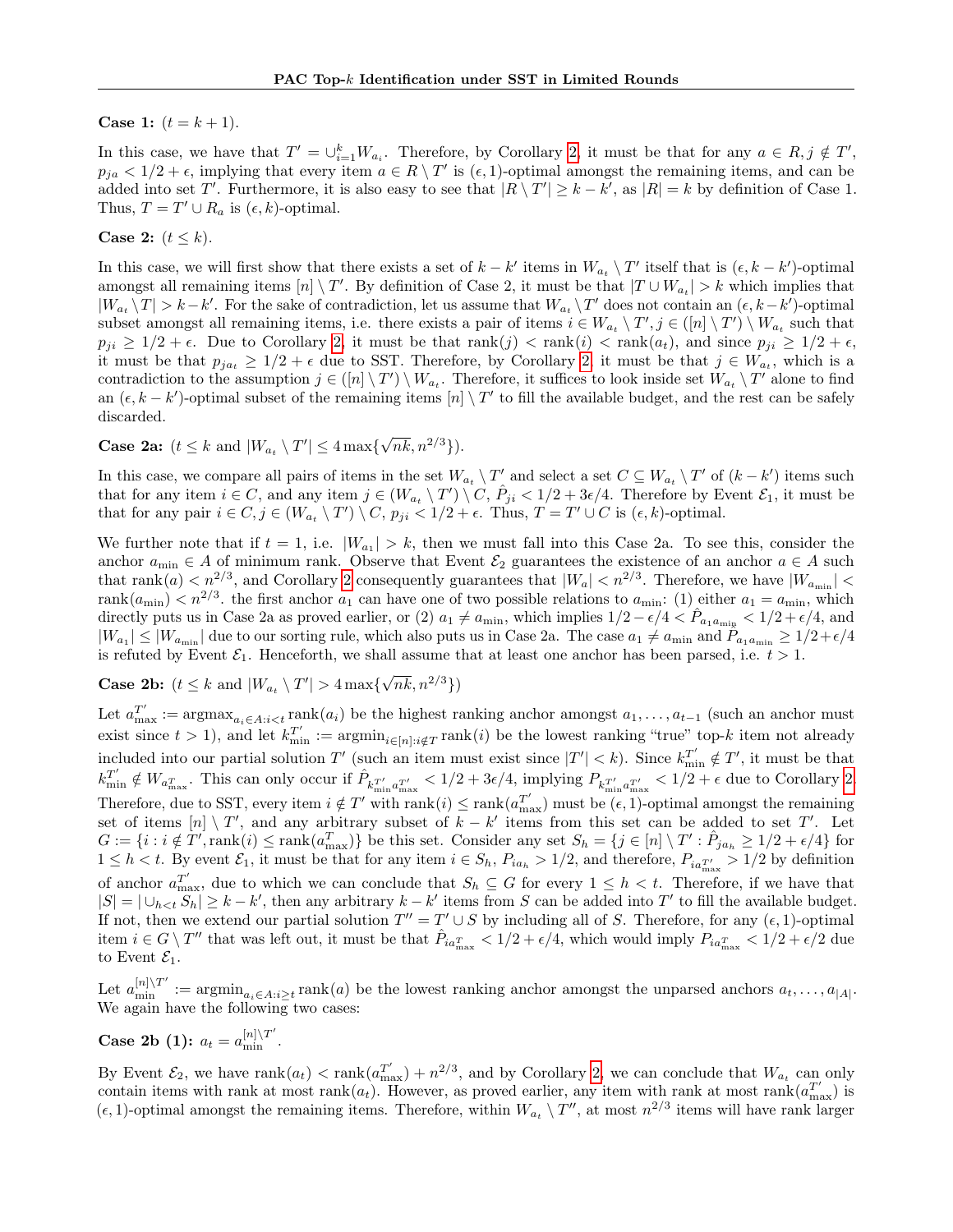than rank $(a_{\text{max}}^{T'}),$  and therefore might not be  $(\epsilon, 1)$ -optimal. However, observe that

$$
|W_{a_t} \setminus T''| > |W_{a_t} \setminus T'| - k > 4 \max\{\sqrt{nk}, n^{2/3}\} - k > 3n^{2/3},
$$

with the first inequality following due to the fact that  $T'' = T' \cup S$  and  $|S| < k - k'$ , and the second inequality following by definition of Case 2b. Therefore, at least a 2/3 fraction of items within  $W_{a_t} \setminus T''$  will have rank at most rank $(a_{\text{max}}^{T'} )$  and consequently, will belong to set G (are  $(\epsilon, 1)$ -optimal). By a standard Chernoff bound, the probability that we do not sample at least  $k - k'$  items from set G in the set  $C_{a_t}$  of  $6k \log(3/\delta)$  items chosen uniformly at random from  $W_{a_t} \setminus T''$  is at most  $\delta/3$ . Let us condition on the event that we sample at least  $k - k''$ items from set G into set  $C_{a_t}$ , and let  $C' \subseteq G$  be this corresponding set. We shall finally prove that for any item  $i \in C'$ , there is no item  $j \in W_{a_i} \setminus T''$  such that  $\hat{P}_{ji} \geq 1/2 + 3\epsilon/4$ . To see this, observe that for any item  $i \in C'$ , there is no item in  $j \in W_{a_t} \setminus T''$  with pairwise preference  $P_{ji} \geq 1/2 + \epsilon/2$ . This follows from our previously proved claim that for any  $i \in G \setminus T''$ ,  $P_{ia_{\text{max}}^T} < 1/2 + \epsilon/2$ , implying that for any pair  $i, j \in G \setminus T''$ ,  $P_{ij} < 1/2 + \epsilon/2$ due to SST. Event  $\mathcal{E}_1$  subsequently guarantees that for any pair  $i, j \in G \setminus T''$ ,  $\hat{P}_{ij} < 1/2 + 3\epsilon/4$ . Lastly, for any pair  $i \in G \setminus T'', j \in (W_{a_t} \setminus T'') \setminus G, P_{ji} < 1/2$  since  $\text{rank}(j) < \text{rank}(i)$ . Event  $\mathcal{E}_1$  subsequently guarantees that  $\hat{P}_{ji} < 1/2 + \epsilon/4$  for such pairs. Therefore, conditioning on sampling at least  $k - k'$  items from set G into set  $C_{a_t}$ , we are guaranteed to find such a set  $C'$ .

# Case 2b (2):  $a_t \neq a_{\min}^{\lfloor n \rfloor \setminus T'}$ .

We shall further assume that  $rank(a_t) > rank(a_{\min}^{\lfloor n \rfloor \setminus T'})$  since otherwise, every item in  $W_{a_t} \setminus T''$  is  $(\epsilon, 1)$ -optimal amongst the remaining items in  $[n] \setminus T''$  and the rest of the proof would follow identically to that of Case 2b (1). If  $\text{rank}(a_t) > \text{rank}(a_{\min}^{[n]\setminus T'}),$  then by our sorting rule for set A, it must be the case that  $\hat{P}_{a_{\min}^{[n]\setminus T'}a_t} < 1/2 + \epsilon/4$ , implying  $P_{a_{\min}^{[n] \setminus T'} a_t} < 1/2 + \epsilon/2$  due to Event  $\mathcal{E}_1$ , which also refutes the other possibility of  $\hat{P}_{a_{\min}^{[n] \setminus T'} a_t} \ge 1/2 + \epsilon/4$ . Therefore, due to SST, it must be that for any item  $j \in [n] : rank(a_{\min}^{[n] \setminus T'}) \leq rank(j) < rank(a_t), P_{ja_t} < 1/2 + \epsilon/2$ . Therefore, by Corollary [2,](#page-14-0)  $W_{a_t}$  cannot contain any item with rank larger than rank $(a_{\min}^{[n] \setminus T'})$ . The rest of the proof is now identical to that of Case 2b (1).

Since event  $\mathcal E$  occurs with probability at least  $1 - \delta/3$ , and conditioned on event  $\mathcal E$ , the algorithm succeeds with probability at least  $1 - \delta/3$  in Case 2b, we can conclude that the algorithm succeeds in returning a set T, which is an  $(\epsilon, k)$ -optimal subset of  $[n]$  with probability at least  $1 - \delta$ .

Rounds and Query Complexity. It is clear that the algorithm has at most 2 sequential rounds of queries, with the total number of queries bounded by  $O(nm|A|)$  in the first round, and one of either  $O(m \max\{nk, n^{4/3}\})$ or  $O(nmk \log(1/\delta))$  in the second round. Therefore, the total number of comparisons is bounded by  $O((1/\epsilon^2) \max\{n^{4/3}, nk\} \log^2(n/\delta))$ . П

## D Proof of Theorem [3](#page-7-0)

In this section, we will formally analyze the 3-round algorithm presented in Section [3.2](#page-7-1) to establish Theorem [3,](#page-7-0) restated below for convenience.

**Theorem [3.](#page-7-0)** Given any set of items [n] with unknown pairwise preferences  $P \in [0,1]^{n \times n}$  satisfying SST, any integer  $k \in [1, n/2]$ , tolerance  $\epsilon \in (0, 1]$ , and confidence  $\delta \in (0, 1]$ , there exists an algorithm for  $(\epsilon, \delta)$ -PAC top-k selection with query complexity  $O((1/\epsilon^2) n k \log^2(n/\delta))$  comparisons and at most 3 rounds of adaptivity.

This analysis is almost identical to the proof of Theorem [2,](#page-6-0) with a few minor differences. We include the entire proof here nevertheless. We shall first prove the correctness guarantee of Algorithm [3,](#page-8-1) i.e. for any item  $i \in T$ in the set T of k items returned by this algorithm, there is no item  $j \in [n] \setminus T$  amongst the remaining items with preference probability  $P_{ji} \geq 1/2 + \epsilon$ . We shall then bound the total number of comparisons made by this algorithm. The fact that this algorithm requires at most 3 sequential rounds of querying is clear.

Given the underlying preferences P satisfying SST, let  $\sigma$  be the true strict ordering consistent with P. For any item  $i \in [n]$ , we use rank $(i)$  to refer to the position of item i in  $\sigma$  (items with smaller rank being superior to items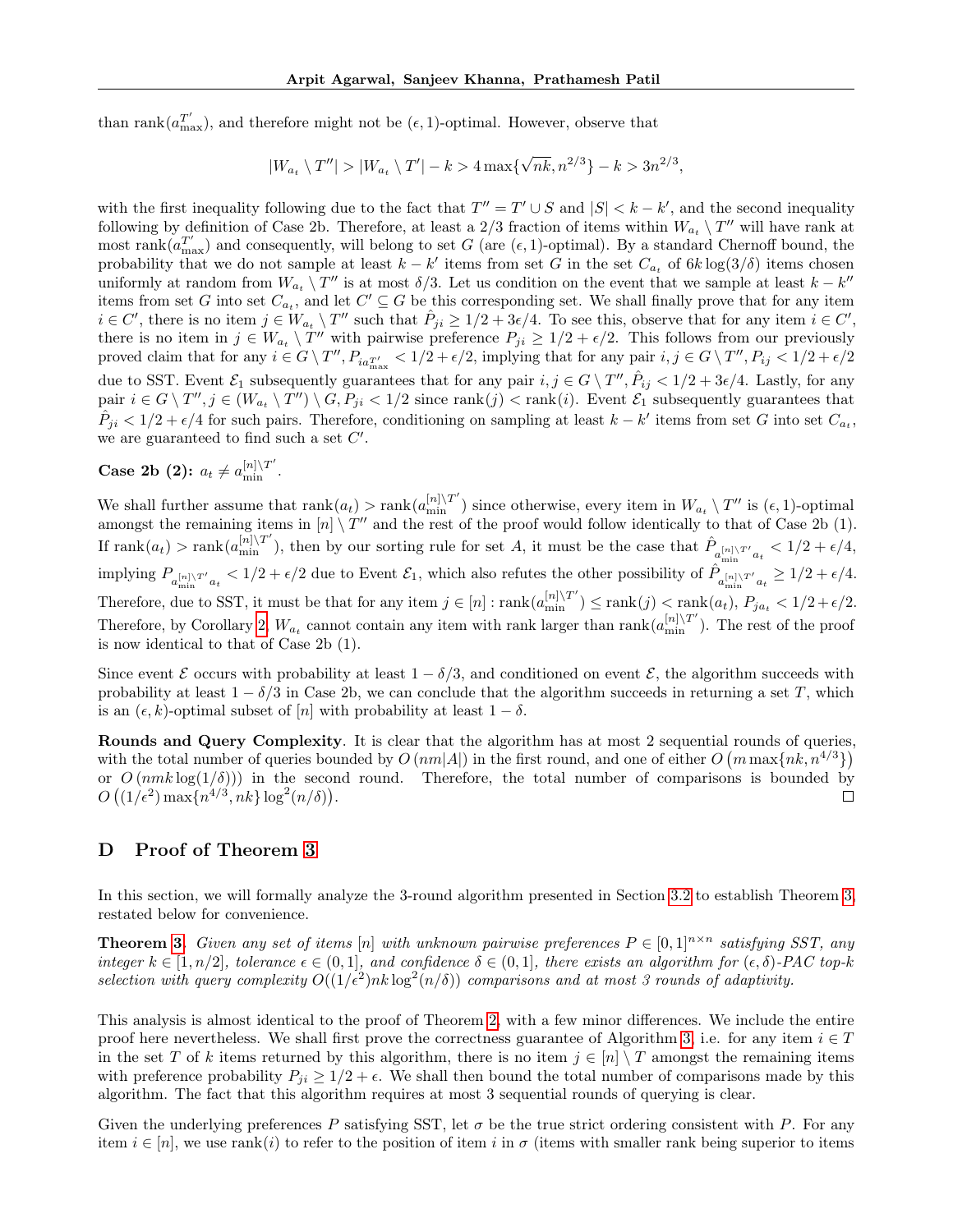with larger rank). Given any  $0 < \epsilon \leq 1$ , we begin by defining the following three events

$$
\mathcal{E}_1 := \forall i, j \in [n], |\hat{p}_{ij} - p_{ij}| < \frac{\epsilon}{4}
$$
  
\n
$$
\mathcal{E}_2 := \forall i \in [n], \exists a \in A : \text{rank}(i) < \text{rank}(a) < \text{rank}(i) + \sqrt{n}
$$
  
\n
$$
\mathcal{E}_3 := |A| > \max\{\sqrt{n}, k\} \log(9n/\delta), \text{ and}
$$
  
\n
$$
|A| < 4 \max\{\sqrt{n}, k\} \log(9n/\delta)
$$

**Lemma 2.** Let  $\mathcal{E} = \mathcal{E}_1 \cap \mathcal{E}_2 \cap \mathcal{E}_3$ . Then event  $\mathcal{E}$  occurs with probability at least  $1 - \delta/3$ .

*Proof.* To prove this claim, we shall show via a standard Hoeffing's inequality that the complement  $\bar{\mathcal{E}}_1, \bar{\mathcal{E}}_2, \bar{\mathcal{E}}_2$  of each event occurs with probability at most  $\delta/9$ , which after a simple union bound implies the complement  $\bar{\mathcal{E}}$  of event  $\mathcal E$  occurs with probability at most  $\delta/3$ .

To bound the probability of event  $\bar{\mathcal{E}}_1$ , observe that for any fixed pair  $i, j \in [n]$ , and any precision  $\epsilon > 0$ , the Hoeffding's inequality bounds the probability of deviation as

$$
Pr(|\hat{P}_{ij} - P_{ij}| \ge \epsilon) \le 2 \exp(-2m\epsilon^2),
$$

where  $P_{ij} = \mathbb{E}(\hat{P}_{ij})$  is the true preference probability between  $i, j$ , and  $\hat{P}_{ij}$  is the observed preference probability from m independent comparisons between i, j. Therefore, by a union bound over all pairs  $i, j \in [n]$ , we have

$$
\Pr(\bar{\mathcal{E}_1}) \le 2\binom{n}{2} \exp(-2m\epsilon^2),
$$

which is at most  $\delta/9$  for  $m \ge (1/\epsilon^2) \log(3n/\delta)$ . The careful reader will recognize that we in fact do not compare all pairs of items, just  $\tilde{O}(nk)$  of them. However, for ease of exposition, we consider an alternative sampling model, where the outcomes of  $m$  independent comparisons between all pairs of items are drawn in advance, and when the algorithm queries a pair  $i, j \in [n]$ , these pre-drawn outcomes are then revealed to the algorithm.

To bound the probability of event  $\bar{\mathcal{E}}_2$ , consider any item  $i \in [n]$ , and let  $\bar{\mathcal{E}}_{i,2}$  be the event where there is no anchor 10 bound the probability of event  $c_2$ , consider any nem  $i \in [n]$ , and let  $c_{i,2}$  be the event where there is no anchor<br>  $a \in A$  such that rank(i)  $\langle$  rank(a)  $\langle$  rank(i) +  $\sqrt{n}$ , i.e. we do not sample any anchor amo  $u \in A$  such that  $\text{rank}(i) \leq \text{rank}(i) \leq \text{rank}(i) + \sqrt{n}$ . Since every item is sampled into the set of anchors with probability at least interval  $[\text{rank}(i), \ldots, \text{rank}(i) + \sqrt{n}]$ . Since every item is sampled into the set of anchors wi  $2\log(n/\delta)/\sqrt{n}$ , we expect  $2\log(n/\delta)$  anchors to be chosen from the said interval. By the multiplicative Chernoff bound, we have that the probability of this event is bounded as

$$
\Pr(\bar{\mathcal{E}}_{i,2}) \le \exp\left(-\frac{2\log(9n/\delta)}{2}\right) \le \frac{\delta}{9n}.
$$

Taking a union bound over all items  $i \in [n]$  gives us that  $Pr(\bar{\mathcal{E}}_2) \le \delta/9$ .

To bound the probability of event  $\bar{\mathcal{E}}_3$ , observe that in expectation, the number of anchors sampled is  $2\max\{\sqrt{n},k\}\log(9n/\delta)$ . By the multiplicative Chernoff bound, we have the probability of event  $\bar{\mathcal{E}}_3$  is bounded as

$$
\Pr(\bar{E}_3) \le 2 \exp\left(-\frac{\max\{\sqrt{n}, k\} \log(9n/\delta)}{4}\right),\,
$$

which is at most  $\delta/9$  for either k or n larger than a small constant.

Henceforth, we shall assume that event  $\mathcal E$  occurs. We first note an implication of event  $\mathcal E$  that will be useful for proving the main theorem.

<span id="page-17-0"></span>**Corollary 3.** Let  $a \in A_k$  be any anchor amongst the pruned set of anchors. For any item  $i \in [n]$  such that  $p_{ia} \ge 1/2 + \epsilon$ , it must be that  $i \in W_a$ . Furthermore for any item  $j \in [n]$  such that  $p_{ja} \le 1/2 + \epsilon/2$ , it must be that  $j \notin W_a$ . Therefore,  $W_a \subseteq \{i \in [n]: \text{rank}(i) < \text{rank}(a)\}, \text{ and } |W_a| < \text{rank}(a)$ .

Proof. (of theorem [3\)](#page-7-0)

 $\Box$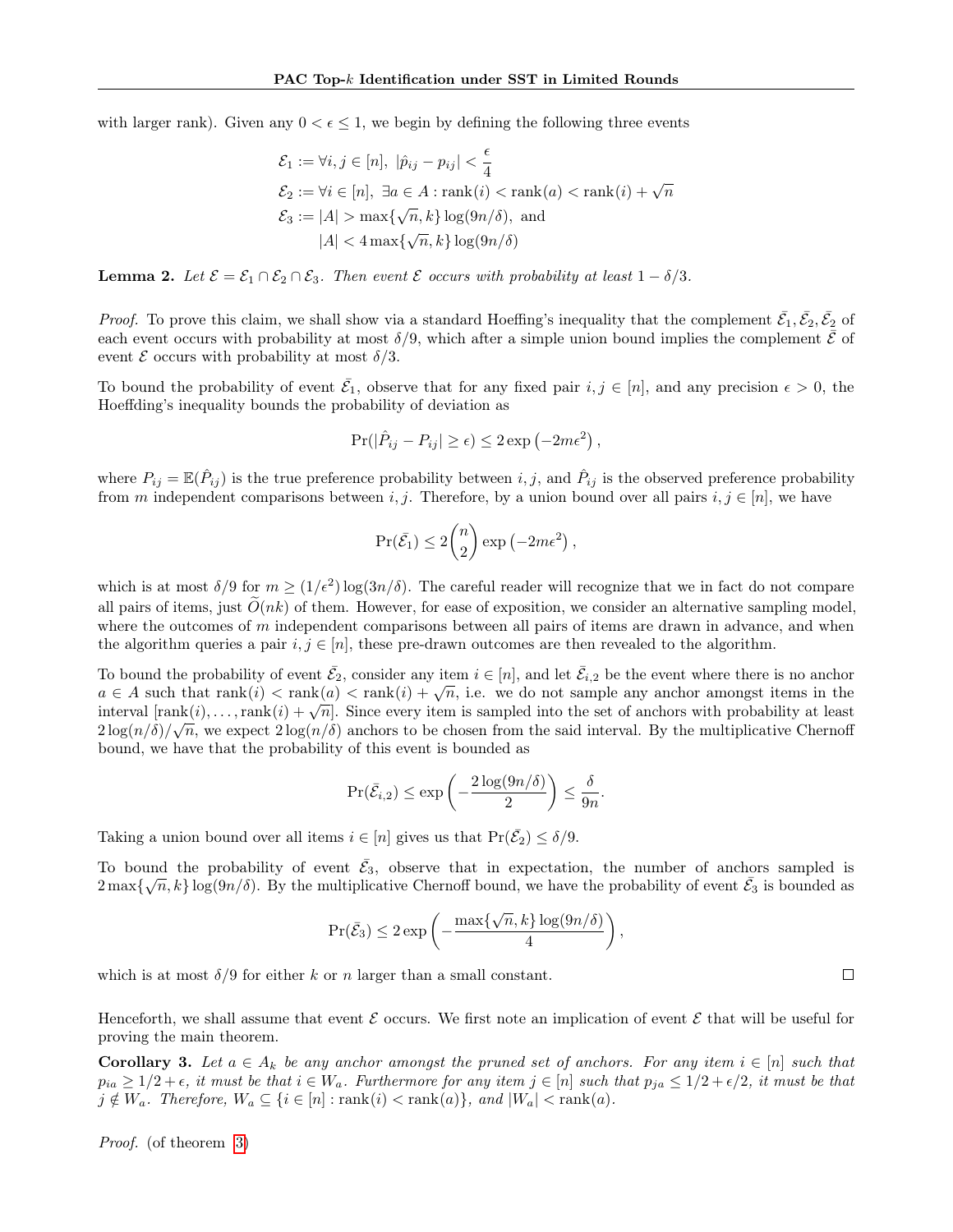**Correctness.** We shall first prove that Algorithm [1](#page-7-2) produces a valid  $(\epsilon, k)$ -optimal subset of items with probability at least  $1 - \delta/3$  conditioned on event  $\mathcal{E}$ .

We begin by showing that the initial  $k' \leq k$  items added into the partial solution T' are an  $(\epsilon, k')$ -optimal subset of [n]. For the sake of contradiction, let us assume that T' is not an  $(\epsilon, k')$ -optimal subset, i.e. there exists some pair of items  $i \in T'$ ,  $j \in [n] \setminus T'$  such that  $P_{ji} \ge 1/2 + \epsilon$ . Since  $i \in T'$ , there must have been some anchor  $a \in A_k$ such that  $i \in W_a$  due to which i was added into set T' for the first time. By assumption of  $P_{ji}$ , and Corollary [2,](#page-14-0) it must be that  $rank(j) < rank(i) < rank(a)$ , and since  $P_{ji} \ge 1/2 + \epsilon$ , it must be that  $p_{ja} \ge 1/2 + \epsilon$  due SST. Therefore, by Corollary [2,](#page-14-0) it must be that  $j \in W_a$ . Since T was constructed by including the entire set  $W_a$ , it must be that  $j \in T$ , which is a contradiction. Therefore, we can conclude that the partial solution  $T'$  constructed thus far is  $(\epsilon, k')$ -optimal.

Next, we shall prove that the remaining  $k - k'$  items added into the partial solution  $T'$ , creating our final solution T are an  $(\epsilon, k - k')$ -optimal subset of the remaining items  $[n] \setminus T'$ . This together with our previous claim would imply that T is  $(\epsilon, k)$ -optimal.

**Case 1:**  $(t = k + 1)$ .

In this case, we have that  $T' = \bigcup_{i=1}^k W_{a_i}$ . Therefore, by Corollary [3,](#page-17-0) it must be that for any  $a \in R, j \notin T'$ ,  $p_{ja} < 1/2 + \epsilon$ , implying that every item  $a \in R \setminus T'$  is  $(\epsilon, 1)$ -optimal amongst the remaining items, and can be added into set T'. Furthermore, it is also easy to see that  $|R \setminus T'| \geq k - k'$ , as  $|R| = k$  by definition of Case 1. Thus,  $T = T' \cup R_a$  is  $(\epsilon, k)$ -optimal.

Case 2:  $(t \leq k)$ .

In this case, we will first show that there exists a set of  $k - k'$  items in  $W_{a_t} \setminus T'$  itself that is  $(\epsilon, k - k')$ -optimal amongst all remaining items  $[n] \setminus T'$ . By definition of Case 2, it must be that  $|T \cup W_{a_t}| > k$  which implies that  $|W_{a_t} \setminus T| > k - k'$ . For the sake of contradiction, let us assume that  $W_{a_t} \setminus T'$  does not contain an  $(\epsilon, k - k')$ -optimal subset amongst all remaining items, i.e. there exists a pair of items  $i \in W_{a_t} \setminus T', j \in ([n] \setminus T') \setminus W_{a_t}$  such that  $p_{ji} \ge 1/2 + \epsilon$ . Due to Corollary [2,](#page-14-0) it must be that  $rank(j) < rank(i) < rank(a_t)$ , and since  $p_{ji} \ge 1/2 + \epsilon$ , it must be that  $p_{ja_t} \geq 1/2 + \epsilon$  due to SST. Therefore, by Corollary [3,](#page-17-0) it must be that  $j \in W_{a_t}$ , which is a contradiction to the assumption  $j \in ([n] \setminus T') \setminus W_{a_t}$ . Therefore, it suffices to look inside set  $W_{a_t} \setminus T'$  alone to find an  $(\epsilon, k - k')$ -optimal subset of the remaining items  $[n] \setminus T'$  to fill the available budget, and the rest can be safely discarded.

**Case 2a:**  $(t \leq k \text{ and } |W_{a_t} \setminus T'| \leq 4$ √  $nk$ ).

In this case, we compare all pairs of items in the set  $W_{a_t} \setminus T'$  and select a set  $C \subseteq W_{a_t} \setminus T'$  of  $(k - k')$  items such that for any item  $i \in C$ , and any item  $j \in (W_{a_i} \setminus T') \setminus C$ ,  $\hat{P}_{ji} < 1/2 + 3\epsilon/4$ . Therefore by Event  $\mathcal{E}_1$ , it must be that for any pair  $i \in C, j \in (W_{a_t} \setminus T') \setminus C$ ,  $p_{ji} < 1/2 + \epsilon$ . Thus,  $T = T' \cup C$  is  $(\epsilon, k)$ -optimal.

We further note that if  $t = 1$ , i.e.  $|W_{a_1}| > k$ , then we must fall into this Case 2a. To see this, consider the anchor  $a_{\min} \in A$  of minimum rank. Observe that Event  $\mathcal{E}_2$  guarantees the existence of an anchor  $a \in A$ such that  $rank(a) < \sqrt{n}$ , and Corollary [3](#page-17-0) consequently guarantees that  $|W_a| < \sqrt{n}$ . Therefore, we have  $|W_{a_{\min}}| < \text{rank}(a_{\min}) < \sqrt{n}$ . The first anchor  $a_1$  can have one of two possible relations to  $a_{\min}$ : (1) either  $a_1 = a_{\min}$ , which directly puts us in Case 2a as proved earlier, or (2)  $a_1 \neq a_{\min}$ . In this case, we again have to deal with two cases: either  $a_{\min} \notin A_k$ , in which case it must be that  $\hat{P}_{a_{\min}a_1} < 1/2 + \epsilon/4$  due to our selection rule, implying  $P_{a_{\min}a_1} < 1/2 + \epsilon/2$  due to Event  $\mathcal{E}_1$ . In this case, due to SST, it must be that for any item  $i : \text{rank}(a_{\text{min}}) < \text{rank}(i) < \text{rank}(a_1), P_{ia_1} < 1/2 + \epsilon/2, \text{ implying } i \notin W_{a_1} \text{ by Corollary 3. Therefore, it must be given by the following inequality.}$  $i : \text{rank}(a_{\text{min}}) < \text{rank}(i) < \text{rank}(a_1), P_{ia_1} < 1/2 + \epsilon/2, \text{ implying } i \notin W_{a_1} \text{ by Corollary 3. Therefore, it must be given by the following inequality.}$  $i : \text{rank}(a_{\text{min}}) < \text{rank}(i) < \text{rank}(a_1), P_{ia_1} < 1/2 + \epsilon/2, \text{ implying } i \notin W_{a_1} \text{ by Corollary 3. Therefore, it must be given by the following inequality.}$ be that  $|W_{a_1}| \le \text{rank}(a_{\text{min}}) < \sqrt{n}$ , putting us in Case 2a. Otherwise,  $a_{\text{min}} \in A_k$  in which case it must be that  $1/2 - \epsilon/4 < \hat{P}_{a_{\min}a_1} < 1/2 + \epsilon/4$  and  $|W_{a_1}| \leq |W_{a_{\min}}|$  due to our sorting rule, which again puts us in Case 2a. The case  $a_{\min} \in A_k$  and  $\hat{P}_{a_1a_{\min}} \geq 1/2 + \epsilon/4$  is refuted by Event  $\mathcal{E}_1$ . Henceforth, we shall assume that at least one anchor has been parsed, i.e.  $t > 1$ .

**Case 2b:**  $(t \leq k \text{ and } |W_{a_t} \setminus T'| > 4$ √  $nk)$ 

Let  $a_{\max}^{T'} := \operatorname{argmax}_{a_i \in A: i < t} \operatorname{rank}(a_i)$  be the highest ranking anchor amongst  $a_1, \ldots, a_{t-1}$  (such an anchor must exist since  $t > 1$ ), and let  $k_{\min}^{T'} := \operatorname{argmin}_{i \in [n]: i \notin T} \operatorname{rank}(i)$  be the lowest ranking "true" top-k item not already included into our partial solution T' (such an item must exist since  $|T'| < k$ ). Since  $k_{\min}^{T'} \notin T'$ , it must be that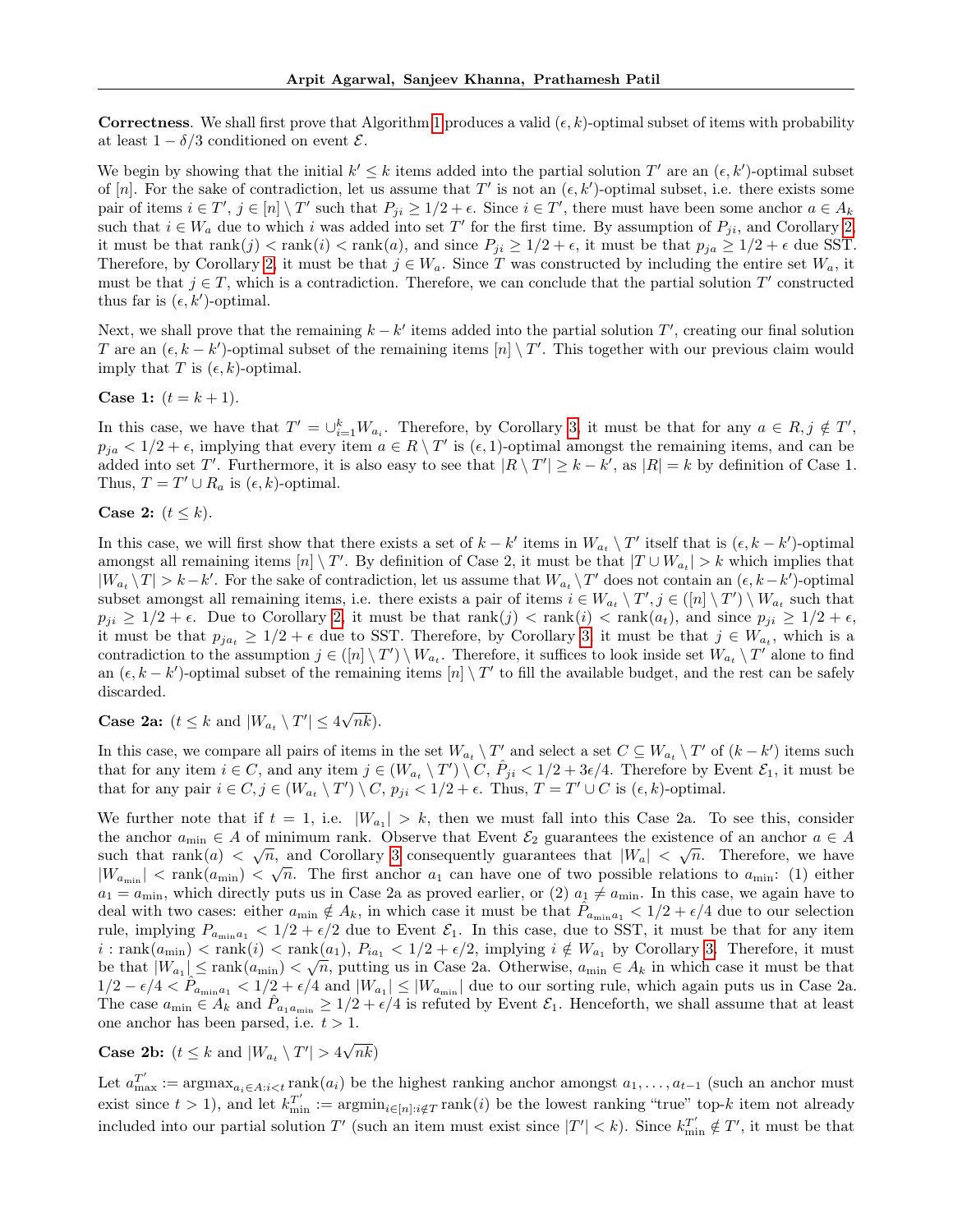$k_{\min}^{T'} \notin W_{a_{\max}^T}$ . This can only occur if  $\hat{P}_{k_{\min}^{T'} a_{\max}^{T'}} < 1/2 + 3\epsilon/4$ , implying  $P_{k_{\min}^{T'} a_{\max}^{T'}} < 1/2 + \epsilon$  due to Corollary [2.](#page-14-0) Therefore, due to SST, every item  $i \notin T'$  with rank $(i) \leq \text{rank}(a_{\text{max}}^{T'})$  must be  $(\epsilon, 1)$ -optimal amongst the remaining set of items  $[n] \setminus T'$ , and any arbitrary subset of  $k - k'$  items from this set can be added to set T'. Let  $G := \{i : i \notin T', \text{rank}(i) \leq \text{rank}(a_{\text{max}}^T)\}\$ be this set. Consider any set  $S_h = \{j \in [n] \setminus T' : \hat{P}_{ja_h} \geq 1/2 + \epsilon/4\}$  for  $1 \leq h < t$ . By event  $\mathcal{E}_1$ , it must be that for any item  $i \in S_h$ ,  $P_{ia_h} > 1/2$ , and therefore,  $P_{ia_{\max}} > 1/2$  by definition of anchor  $a_{\text{max}}^{T'}$ , due to which we can conclude that  $S_h \subseteq G$  for every  $1 \leq h \lt t$ . Therefore, if we have that  $|S| = |\bigcup_{h \leq t} S_h| \geq k - k'$ , then any arbitrary  $k - k'$  items from S can be added into T' to fill the available budget. If not, then we extend our partial solution  $T'' = T' \cup S$  by including all of S. Therefore, for any  $(\epsilon, 1)$ -optimal item  $i \in G \setminus T''$  that was left out, it must be that  $\hat{P}_{ia_{\text{max}}^T} < 1/2 + \epsilon/4$ , which would imply  $P_{ia_{\text{max}}^T} < 1/2 + \epsilon/2$  due to Event  $\mathcal{E}_1$ .

Let  $a_{\min}^{[n]\setminus T'} := \operatorname{argmin}_{a_i \in A_k : i \geq t} \operatorname{rank}(a)$  be the lowest ranking anchor amongst the unparsed anchors  $a_t, \ldots, a_k$ . We again have the following two cases:

# **Case 2b** (1):  $a_t = a_{\min}^{[n] \setminus T'}$ .

By Event  $\mathcal{E}_2$ , we have  $\text{rank}(a_t) < \text{rank}(a_{\text{max}}^T) + \sqrt{n}$ , and by Corollary [2,](#page-14-0) we can conclude that  $W_{a_t}$  can only contain items with rank at most rank $(a_t)$ . However, as proved earlier, any item with rank at most rank $(a_{\text{max}}^T)$  is contain froms with rank at most rank  $(a_t)$ . However, as proved earlier, any from with rank at most rank  $(a_{\text{max}})$  is  $(\epsilon, 1)$ -optimal amongst the remaining items. Therefore, within  $W_{a_t} \setminus T''$ , at most  $\sqrt{n}$  items will than rank $(a_{\text{max}}^{T'}),$  and therefore might not be  $(\epsilon, 1)$ -optimal. However, observe that

$$
|W_{a_t} \setminus T''| > |W_{a_t} \setminus T'| - k > 4\sqrt{nk} - k > 3\sqrt{nk},
$$

with the first inequality following due to the fact that  $T'' = T' \cup S$  and  $|S| < k - k'$ , and the second inequality following by definition of Case 2b. Therefore, at least a 2/3 fraction of items within  $W_{a_t} \setminus T''$  will have rank at most rank $(a_{\text{max}}^{T'} )$  and consequently, will belong to set G (are  $(\epsilon, 1)$ -optimal). By a standard Chernoff bound, the probability that we do not sample at least  $k - k'$  items from set G in the set  $C_{a_t}$  of  $6k \log(3/\delta)$  items chosen uniformly at random from  $W_{a_t} \setminus T''$  is at most  $\delta/3$ . Let us condition on the event that we sample at least  $k - k''$ items from set G into set  $C_{a_t}$ , and let  $C' \subseteq G$  be this corresponding set. We shall finally prove that for any item  $i \in C'$ , there is no item  $j \in W_{a_t} \setminus T''$  such that  $\hat{P}_{ji} \geq 1/2 + 3\epsilon/4$ . To see this, observe that for any item  $i \in C'$ , there is no item in  $j \in W_{a_t} \setminus T''$  with pairwise preference  $P_{ji} \geq 1/2 + \epsilon/2$ . This follows from our previously proved claim that for any  $i \in G \setminus T''$ ,  $P_{ia_{\text{max}}^T} < 1/2 + \epsilon/2$ , implying that for any pair  $i, j \in G \setminus T''$ ,  $P_{ij} < 1/2 + \epsilon/2$ due to SST. Event  $\mathcal{E}_1$  subsequently guarantees that for any pair  $i, j \in G \setminus T''$ ,  $\hat{P}_{ij} < 1/2 + 3\epsilon/4$ . Lastly, for any pair  $i \in G \setminus T'', j \in (W_{a_t} \setminus T'') \setminus G, P_{ji} < 1/2$  since  $\text{rank}(j) < \text{rank}(i)$ . Event  $\mathcal{E}_1$  subsequently guarantees that  $\hat{P}_{ji} < 1/2 + \epsilon/4$  for such pairs. Therefore, conditioning on sampling at least  $k - k'$  items from set G into set  $C_{a_t}$ , we are guaranteed to find such a set  $C'$ .

# Case 2b (2):  $a_t \neq a_{\min}^{\lfloor n \rfloor \setminus T'}$ .

We shall further assume that  $rank(a_t) > rank(a_{\min}^{\lfloor n \rfloor \setminus T'})$  since otherwise, every item in  $W_{a_t} \setminus T''$  is  $(\epsilon, 1)$ -optimal amongst the remaining items in  $[n] \setminus T''$  and the rest of the proof would follow identically to that of Case 2b (1). If  $\text{rank}(a_t) > \text{rank}(a_{\min}^{[n]\setminus T'}),$  then by our sorting rule for set  $A_k$ , it must be the case that  $\hat{P}_{a_{\min}^{[n]\setminus T'}a_t} < 1/2 + \epsilon/4$ , implying  $P_{a_{\min}^{[n] \setminus T'} a_t} < 1/2 + \epsilon/2$  due to Event  $\mathcal{E}_1$ , which also refutes the other possibility of  $\hat{P}_{a_{\min}^{[n] \setminus T'} a_t} \ge 1/2 + \epsilon/4$ . Therefore, due to SST, it must be that for any item  $j \in [n] : rank(a_{\min}^{[n] \setminus T'}) \leq rank(j) < rank(a_t), P_{ja_t} < 1/2 + \epsilon/2$ . Therefore, by Corollary [2,](#page-14-0)  $W_{a_t}$  cannot contain any item with rank larger than rank $(a_{\min}^{[n] \setminus T'})$ . The rest of the proof is now identical to that of Case 2b (1).

Since event  $\mathcal E$  occurs with probability at least  $1 - \delta/3$ , and conditioned on event  $\mathcal E$ , the algorithm succeeds with probability at least  $1 - \delta/3$  in Case 2b, we can conclude that the algorithm succeeds in returning a set T, which is an  $(\epsilon, k)$ -optimal subset of  $[n]$  with probability at least  $1 - \delta$ .

Rounds and Query Complexity. It is clear that the algorithm has at most 3 sequential rounds of queries, with the total number of queries bounded by  $O(m|A|^2)$  in the first round,  $O(nmk)$  in the second round, and one of either  $O(nmk)$  or  $O(nmk \log(1/\delta))$  in the third round. Therefore, the total number of comparisons is bounded by  $O((1/\epsilon^2)n k \log^2(n/\delta)).$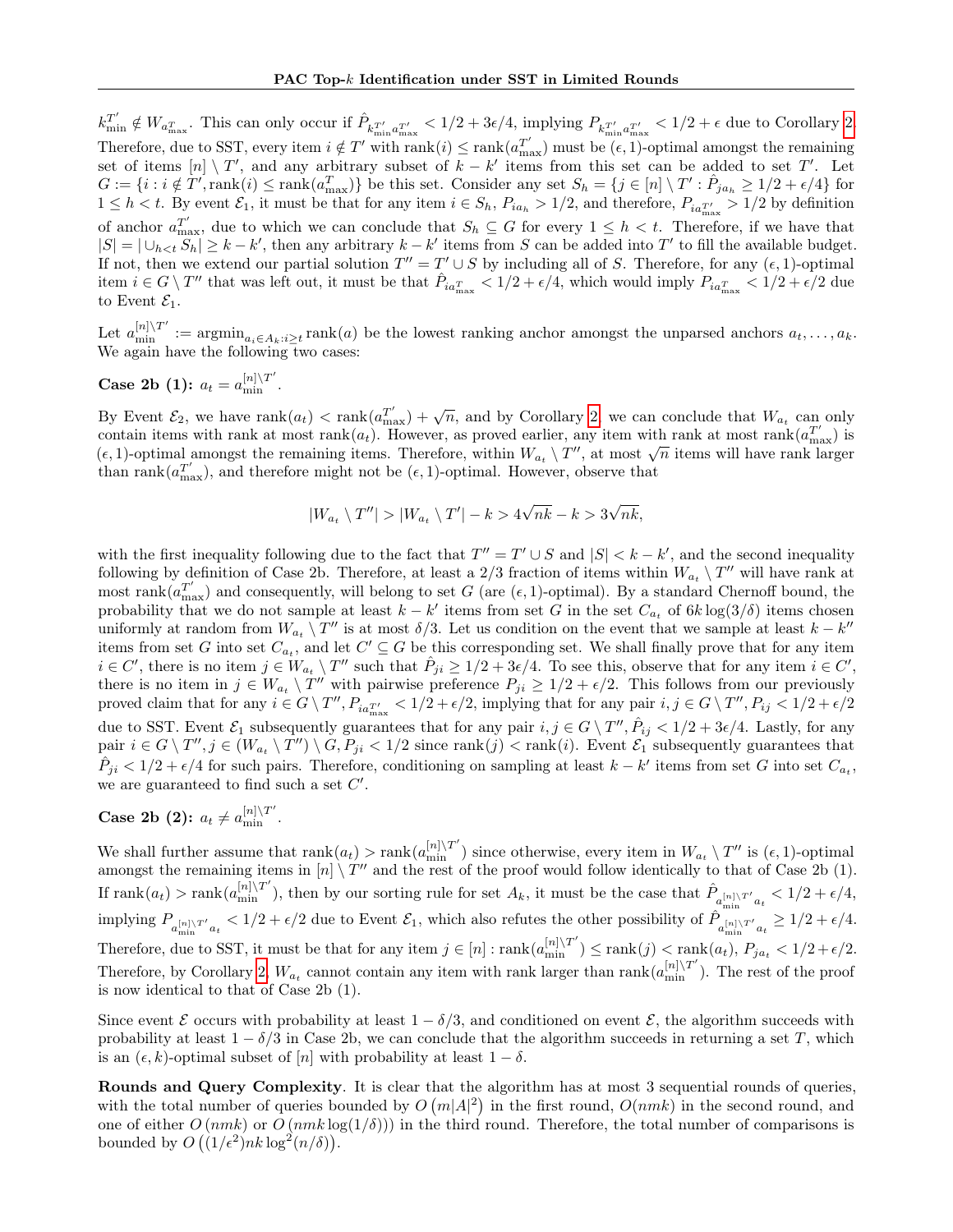## <span id="page-20-0"></span>E Almost Optimal Query Complexity for Top-k Identification in  $O(\log^* n)$  Rounds

In this section we will design an algorithm that further improves the query complexity achieved by the 3-rounds algorithm by a  $log(n)$  factor using  $O(log^* n)$  rounds. The following theorem gives the main result, which is restated here for convenience.

**Theorem [4.](#page-8-2)** There exists an algorithm that given any integer  $k \in [n/2]$ , rounds r, set of items [n] with an unknown underlying preference matrix  $P \in [0,1]^{n \times n}$  satisfying the SST condition, tolerance  $\epsilon$ , confidence  $\delta$ , returns  $a(\epsilon, k)$ -optimal set of items with probability at least  $1 - \delta$  using  $O\left(\frac{1}{\epsilon^2} \cdot \left(nk(\log^{(r)}(n) + \log(k/\delta)) + k^2\log^3(k/\delta)\right)\right)$ comparisons and  $2r + 4$  rounds of adaptivity.

Corollary [1.](#page-8-0) In the setting of the above theorem, there exists an algorithm that returns a  $(\epsilon, k)$ -optimal set of items with probability at least  $1-\delta$  using  $O(\frac{1}{\epsilon^2}(nk+k^2\log^2(k/\delta))\log(k/\delta))$  comparisons and  $2\log^*(n)+4$  rounds of adaptivity.

We will first present our algorithm and following by its analysis.

#### E.1 Algorithm

A common approach in designing an algorithm for top-k identification is to find an anchor that has rank close to k, and then find all items that are better than this anchor. However, as discussed in the introduction (Section [1\)](#page-0-1), the main difficulty under our PAC SST setting is that such *filtering* of items based on comparisons with the anchor is difficult. This is because we operate under  $\epsilon$  precision whereas the gaps between items might be arbitrarily small. More precisely, even if we find an anchor of rank close to k, the gap between the top ranked items and the anchor might be too small, so we might not be able to *filter* out any of these items as we are using a very *coarse* funnel. However, one can observe that the anchor can be a part of the PAC top-k solution if these gaps are very small. Hence, the idea is to find k unique anchors of rank close to  $k$ , so that we have at least k items to fall back, in case we are not able to find better items.

Therefore, the first step in this algorithm is to select a partition of n items into k groups  $\{S_i\}_{i\in[k]}$ , where each item is assigned to one of the k groups chosen uniformly at random. Using a standard concentration bound, one can show that there is at least one item  $a_i^*$  of rank  $O(k \log k)$  in each group  $S_i$ , which can potentially serve as an anchor. Hence, the next step is to find such an anchor from each group. However, since we are operating under the  $(\epsilon, \delta)$ -PAC setting, we might not be able to find this item  $a_i^*$  exactly. Instead, we are only guaranteed to find an item  $a_i$  which is  $\epsilon'$ -close to  $a_i^*$  for a given precision  $\epsilon'$ . In other words, we can only find an item  $a_i$  in  $S_i$ with  $\epsilon'$ -rank at most  $O(k \log k)$ , i.e. the number of items that are  $\epsilon'$ -better than  $a_i$  are at most  $O(k \log k)$ . In our analysis we show that these anchors can act as *coarse funnels* and filter items that are  $\epsilon$ -better than them if we set  $\epsilon'$  to be  $\epsilon/3$ . If there are very few items that are  $\epsilon$ -better than any anchor in  $\{a_i\}_{i=1}^k$  then we can fall back to some of these anchors.

In order to find these anchors  $\{a_i\}_{i=1}^k$ , we call our Top-1 algorithm (Algorithm [6\)](#page-25-0) in parallel for each group in  $\{S_i\}_{i=1}^k$ . The Top-1 algorithm guarantees that each  $a_i$  is an  $\epsilon/3$ -best item in  $S_i$  which in turn guarantees that  $a_i$ has  $\epsilon/3$ -rank of  $O(k \log k)$ . This Top-1 algorithm is discussed in detail in Appendix [F](#page-25-1) and is similar to the top-1 algorithm of [Cohen-Addad et al.](#page-9-0) [\(2020\)](#page-9-0) designed for the noisy comparison model. These k parallel calls to the TOP-1 algorithm use the first  $r + 4$  rounds of adaptivity.

Now, once we have found these k anchors, we need to find all the items that are  $\epsilon$ -better than any of these anchors. A simple approach is to simply compare all the n items to each of the anchors  $O(\log n)$  times and find all  $\epsilon$ -better items. However, the complexity of this operation will be  $O(nk \log n)$  which can be off by a log n factor for small k. Hence, in order to improve upon this we use an *elimination* algorithm (Algorithm [5\)](#page-21-0) similar to the AGGRESSIVE-ELIMINATION algorithm of [Agarwal et al.](#page-9-10)  $(2017)$ . This algorithm does not use  $\log n$  comparisons for each pair, rather it eliminates items in sequential rounds increasing the number of comparisons per pair in each round. We make k parallel calls to the ELIMINATE subroutine, where the  $i$ -th call is with respect to anchor  $a_i$ . This subroutine uses r rounds of interaction, and in round r compares each of the remaining items with the anchor  $t_r := O(\frac{2}{\varepsilon^2} \cdot \log^{(r)}(n))$  times. It then calculates empirical estimates of the preference probabilities of these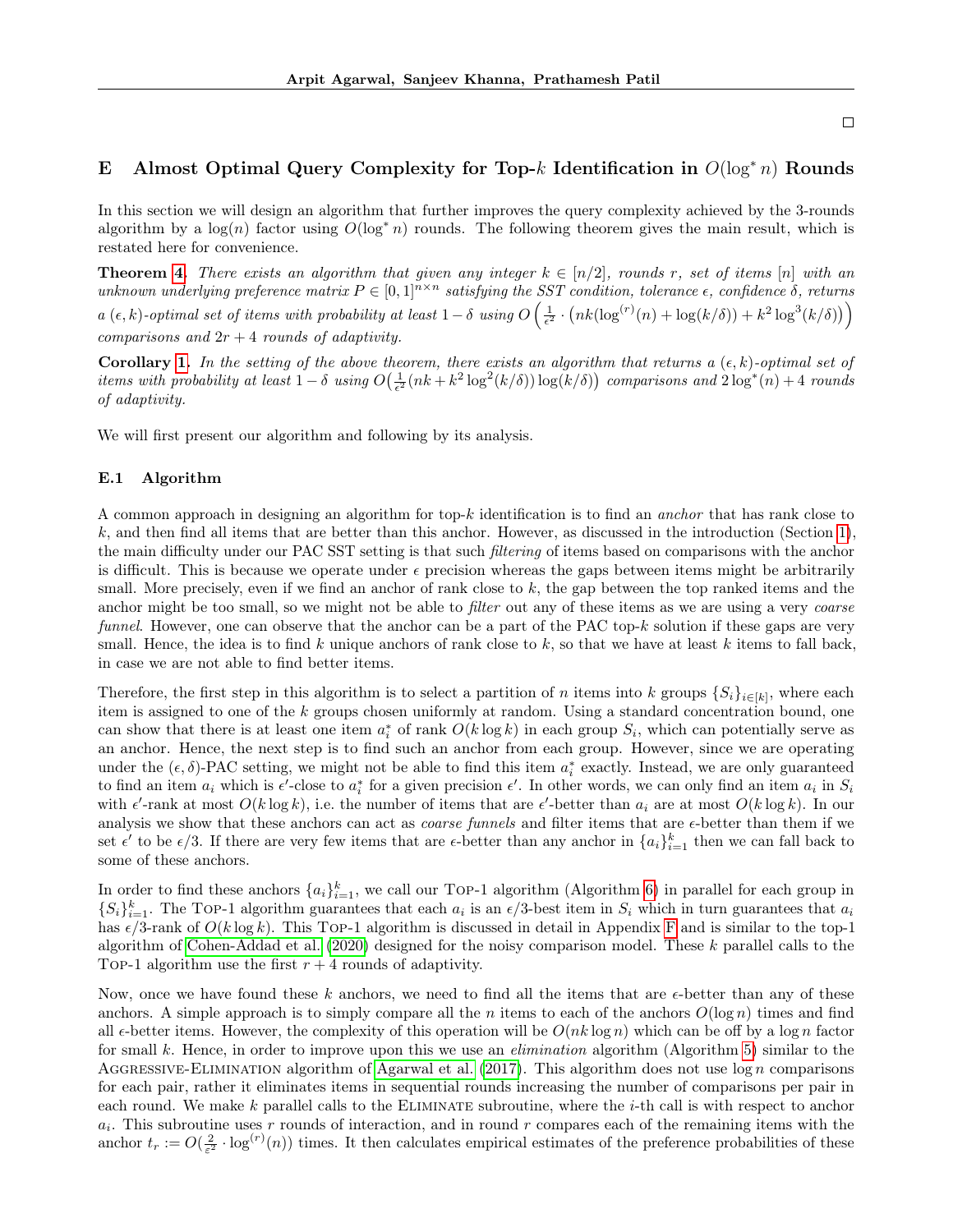items against the anchor. Based on these empirical estimates it decides to retain a  $1/\log^{(r-1)}(n)$  fraction of the current items for the next round, and eliminate all the other items. The elimination strategy gets more aggressive over rounds as  $\log^{(r-1)}(n)$  increases monotonically with r. The ELIMINATE subroutine corresponding to anchor  $a_i$  returns all the items in [n] which are  $\epsilon$ -better than  $a_i$  and necessarily excludes any item which is  $\epsilon/3$ -worse than  $a_i$ .

The final step in the algorithm is to combine all the 'good' items obtained through parallel calls to ELIMINATE into one group and perform all pairwise comparisons within that group. The set of top- $k$  items is then any  $k$  items that are not  $\epsilon$ -worse than any other remaining items. The pseudo-code for the algorithm is given in Algorithm [4.](#page-21-1)

#### <span id="page-21-1"></span>Algorithm 4 ( $\epsilon$ ,  $\delta$ )-PAC top- $k$

1: **Input:** items [n], parameter k, rounds  $2r + 4$ , accuracy  $\epsilon$ , confidence  $\delta$ 

- 2: Let  $\{S_i\}_{i=1}^k$  be a partition of  $[n]$  created by assigning each element  $j \in [n]$  to  $S \sim \{S_i\}_{i=1}^k$  uniformly at random.
- 3: In Parallel for all  $i \in [k]$ ,  $a_i \leftarrow \text{Top-1}(S_i, r+3, \epsilon/3, \delta/4k)$  (Algorithm [6\)](#page-25-0):
- 4: In Parallel for all  $i \in [k]$ ,  $W_i \leftarrow \text{ELIMINATE}([n], r, a_i, \delta/4k, \epsilon/2, \epsilon/6, k \log(4k/\delta))$
- 5: Let  $W \leftarrow \cup_{i \in [k]} W_i$
- 6: Compare all pairs in W,  $O(\log(4k/\delta)/\epsilon^2)$  times.
- 7: **Output:** if  $|W| \geq k$  then output an  $(\epsilon, k)$ -optimal solution in W, else output W plus an arbitrary set of  $k - |W|$  anchors from  $\{a_i\}_{i=1}^k \setminus W$

## <span id="page-21-0"></span>Algorithm 5 ELIMINATE $(S, r, a, \delta, \epsilon, \varepsilon, k')$

- 1: Input: set of items S, remaining rounds r,  $m := |S|$ , anchor a, confidence  $\delta$ , accuracy  $\epsilon$ , precision  $\varepsilon$ , upper bound  $k'$
- 2: Let  $t_r := \frac{2}{\varepsilon^2} \cdot \left( \log^{(r)}(m) + \log (8k'/\delta) \right)$ .

3: Compare each item  $i \in S$  with a for  $t<sub>r</sub>$  times.

- 4: Let  $P_{ia}$  be the empirical probability of i beating a
- 5: Sort the items in decreasing order of  $\hat{P}_{ia}$  values
- 6: if  $r = 1$  then

7: **Return:**  $S' \leftarrow \{i \in S : \widehat{P}_{ia} \geq \frac{1}{2} + \epsilon\}$ 

8: else

9: Let  $m_{r-1} := k' + \frac{m}{\log^{(r-1)}(m)}$  and let S' be the  $m_{r-1}$  top most items according to  $\widehat{P}$ 

10: end if

11: if  $m_{r-1} \leq 2k'$  then

12: **Return:** ELIMINATE $(S', 1, a, \delta/2, \epsilon, \epsilon, k')$ . 13: else

14: **Return:** ELIMINATE $(S', r-1, a, \delta/2, \epsilon, \epsilon, k')$ . 15: end if

#### E.2 Analysis

In order to prove Theorem [4,](#page-8-2) we will use the following theorem about the correctness of Top-1 algorithm (Algorithm [6\)](#page-25-0) given in Appendix [F.](#page-25-1)

<span id="page-21-2"></span>**Theorem 7** (TOP-1 Correctness). For any set  $S \subseteq [n]$ , rounds  $r \ge 1$ , confidence  $\delta > 0$ , accuracy  $\epsilon > 0$ , the TOP-1 algorithm given in Algorithm [6](#page-25-0) returns an item a such that any  $i \in S$  satisfies  $P_{ia} < \frac{1}{2} + \epsilon$ . The algorithm succeeds with probability at least  $1-\delta$ , uses  $O\left(\frac{n}{\varepsilon^2} \cdot \left(\log^{(r)}(n) + \log(1/\delta)\right)\right)$  comparisons and at most  $r+4$  rounds of adaptivity.

For a given  $\epsilon > 0$  and  $j \in [n]$ , we will define the  $\epsilon$ -rank of j to be the number of items that beat j with probability more than  $\frac{1}{2} + \epsilon$ , i.e.

$$
rank_{\epsilon}(j) := |\{i \in [n] : P_{ij} \ge 1/2 + \epsilon\}|
$$

The first lemma bounds the  $\epsilon$ -rank of each of the k anchors selected using the Top-1 algorithm.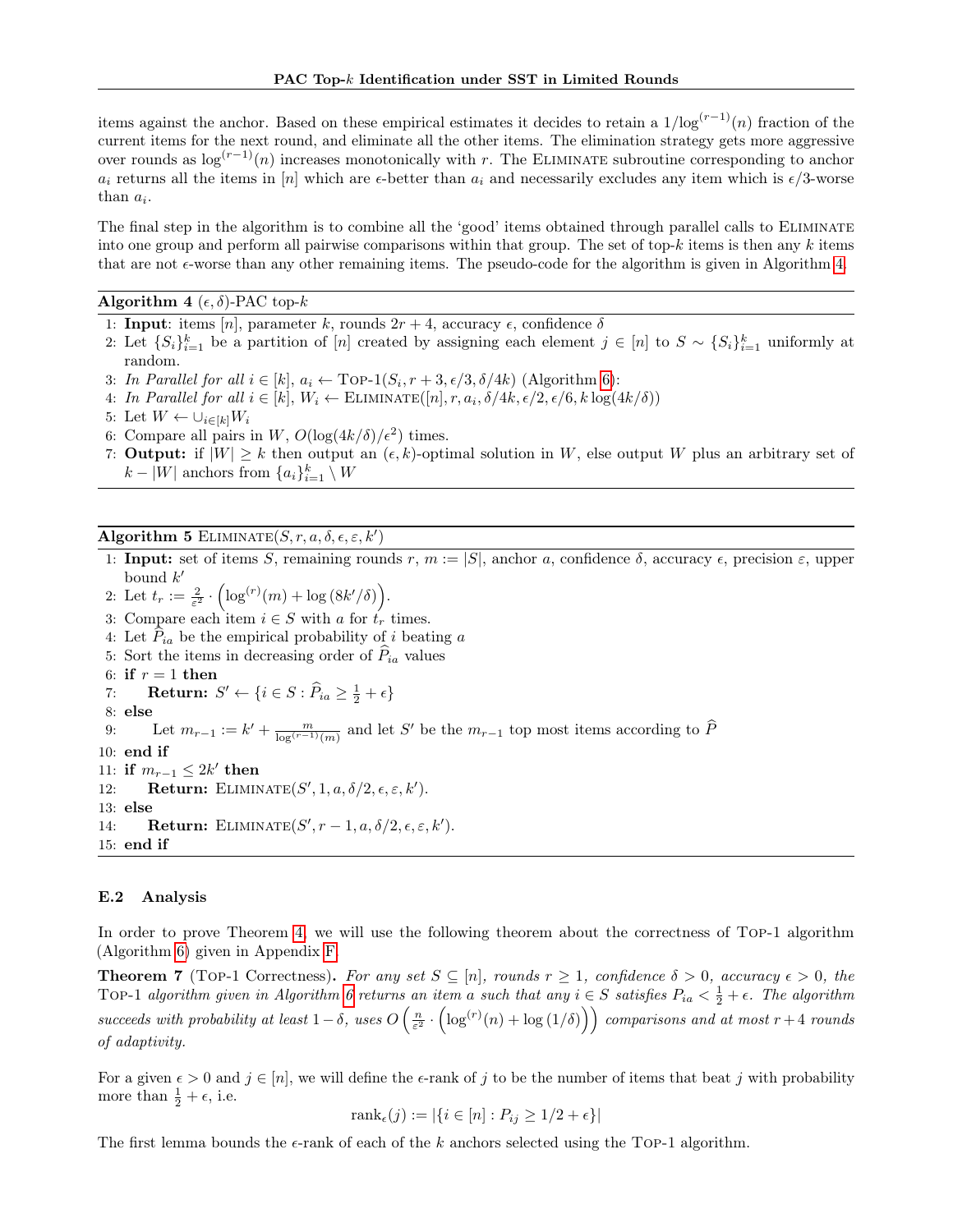<span id="page-22-2"></span>**Lemma 3** (Bounded rank,). Given  $\delta > 0$ , for each  $i \in [k]$ , if the TOP-1 algorithm succeeds in finding an  $\epsilon/3$ -best item  $a_i$  in  $S_i$ , then the  $\epsilon/3$ -rank of  $a_i$  is bounded as

$$
rank_{\epsilon/3}(a_i) \leq k \log(k/\delta),
$$

with probability at least  $1 - \delta$ .

*Proof.* For the set  $S_i$  in the partition, consider the "true" best item  $a_i^* \in S_i$ , i.e. the item with the best rank in  $S_i$ . We begin by claiming that for all  $i \in [k]$ ,  $\text{rank}(a_i^*) \leq k \log(k/\delta)$  with probability at least  $1-\delta$ . To see this, consider a thought experiment of assigning items to these partitions sequentially in order of rank. Each item is assigned to one of the sets in the partition uniformly at random. For a particular partition  $S_i$ ,  $rank(a_i^*) > k log(k/\delta)$  can only happen if no element was assigned to  $S_i$  from the first  $k \log(k/\delta)$  items. The probability of this event is bounded by  $(1 - 1/k)^{k \log(k/\delta)} \le \delta/k$ . Taking a union bound over all partition gives us our claimed bound on the rank of the "true" best element in every partition.

Assuming every run of the TOP-1 algorithm succeeds in identifying an  $\epsilon/3$ -best element  $a_i$  from their corresponding input set  $S_i$ , we can further claim that for all  $i \in [k]$ ,  $rank_{\epsilon/3}(a_i) \leq k \log(k/\delta)$ . This follows by definition of SST, and the fact that  $a_i$  is an  $\epsilon/3$ -best item in  $S_i$ . To see this, consider any item  $b \in [n]$  for whom  $rank(a_i) > rank(b) > rank(a_i^*)$  where  $rank(i)$  represents the rank of i in the sorted order with 1 being the rank of the best item. We must have that  $P_{a_i^*a_i} \ge \max\{P_{a_i^*b}, P_{ba_i}\}.$  However, we must have that  $P_{a_i^*a_i} < 1/2+\epsilon/3$ , which gives us that  $P_{ba_i} < 1/2 + \epsilon/3$ . Therefore, the only elements in [n] that can beat element  $a_i$  with probability at least  $1/2 + \epsilon/3$  are the ones whose rank is smaller than  $\text{rank}(a_i^*)$ . Therefore,  $\text{rank}_{\epsilon/3}(a_i) \leq \text{rank}(a_i^*) \leq k \log(k/\delta)$ .

$$
\Box
$$

 $\Box$ 

The above lemma guarantees that the number of elements in  $[n]$  that can beat any anchor  $a_i$  with a margin of at least  $\epsilon/3$  is at most  $k \log(k/\delta)$ . The next lemma will show that the set of items that are returned by each call to the ELIMINATE subroutine is smaller than  $k \log(k/\delta)$ .

<span id="page-22-1"></span>**Lemma 4** (ELIMINATE Correctness). Given set  $S \subseteq [n]$ , rounds  $r \geq 1$ , anchor  $a \in [n]$ , confidence  $\delta > 0$ ,  $accuracy \epsilon > 0$  and precision  $0 < \varepsilon < \epsilon$ , let  $S^* = \{i \in S : P_{ia} \ge \frac{1}{2} + \epsilon + \varepsilon\}$ ,  $S_{bad} = \{i \in S : P_{ia} < \frac{1}{2} + \epsilon - \varepsilon\}$ ,  $k' \ge |S \setminus S_{bad}|$  and  $m = |S|$ . The ELIMINATE subroutine given in Algorithm [5](#page-21-0) returns a set S' such that  $S^* \subseteq S'$ and  $S' \cap S_{bad} = \emptyset$ . The algorithm succeeds with probability at least  $1 - \delta$  and uses at most r rounds of adaptivity and makes at most  $\frac{10m}{\varepsilon^2} \cdot \left(\log^{(r)}(m) + \log(8k'/\delta)\right)$  comparisons.

Proof. The proof of this lemma is very similar to the proof of correctness for the AGGRESSIVE-ELIMINATION algorithm [\(Agarwal et al., 2017\)](#page-9-10), and we only provide it here for the sake of completeness. Given a target number of rounds r, the ELIMINATE algorithm clearly uses at most r rounds of adaptivity. We first start with the following claim:

<span id="page-22-0"></span>**Claim 1.** For any round 
$$
r \ge 1
$$
, and any item  $i \in S$ ,  $\Pr\left(\left|\hat{P}_{ia} - P_{ia}\right| \ge \varepsilon\right) \le \frac{\delta}{4k' \cdot \log^{(r-1)}(m)}$ .

Proof. By Hoeffding's inequality, we have,

$$
\Pr\left(\left|\hat{P}_{ia} - P_{ia}\right| \ge \varepsilon\right) \le 2 \exp\left(-2\varepsilon^2 \cdot t_r\right)
$$
  

$$
\le 2 \exp\left(-\log^{(r)}(m) - \log(8k'/\delta)\right)
$$
  

$$
\le \frac{\delta}{4k' \cdot \log^{(r-1)}(m)}
$$

as  $\log^{(r)}(m) = \log \log^{(r-1)}(m)$ .

The proof of correctness of the algorithm is by induction on the number of rounds r. In the following, we use  $A_r$ to denote Algorithm [5](#page-21-0) with input number of rounds  $r$ .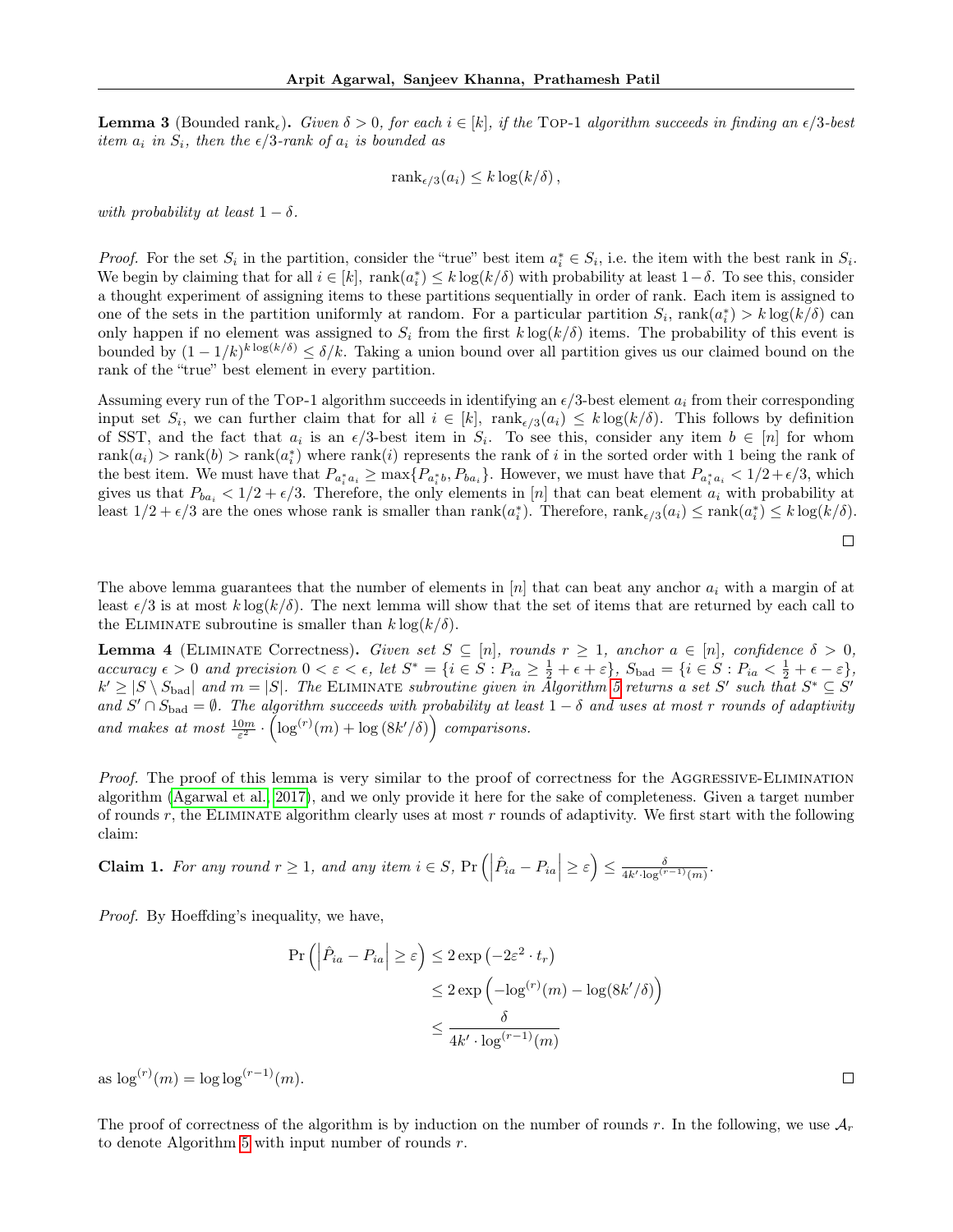**Base case:** For  $r = 1$  $r = 1$ , Claim 1 ensures that for any  $i \in S$ ,  $Pr\left(\left|\hat{P}_{ia} - P_{ia}\right| \geq \varepsilon\right) \leq \frac{\delta}{4k \cdot \log^{(0)}(m)} \leq \frac{\delta}{m}$  as  $\log^{(r-1)}(m) = \log^{(0)}(m) = m$  by definition. By taking a union bound over all m items, we obtain that w.p.  $\geq 1-\delta$ , simultaneously for all items  $i \in S$ ,  $\left| \hat{P}_{ia} - P_{ia} \right| < \varepsilon$ . Then, for any arm  $i \in S$  such that  $P_{ia} \geq \frac{1}{2} + \epsilon + \varepsilon$ , we will have that  $\hat{P}_{ia} \geq \frac{1}{2} + \epsilon$ . Hence, the set S' will contain all items from S<sup>\*</sup>. On the other hand, for any item  $i \in S$  such that  $P_{ia} < \frac{1}{2} + \epsilon - \epsilon$  we will have that  $\hat{P}_{ia} < \frac{1}{2} + \epsilon$ . Hence, no arm from  $S_{bad}$  will be included in  $S'$ . This proves the base case.

**Induction step:** Suppose the lemma is true for all number of rounds smaller than  $r \leq \log^*(m) - 3$  and we prove it for the case of r rounds, i.e., for  $A_r$ .

Let  $S_r$  be the set that is given as input to  $A_r$ . Let  $I = \left\{ i \in S^* : \widehat{P}_{ia} < P_{ia} - \varepsilon \right\}$  and  $J = \{ j \in S_{bad} : \widehat{P}_{ja} > P_{ja} + \varepsilon \}.$ We know that for all  $i \in S^*$  and  $j \in S_{bad}$ ,  $P_{ia} - P_{ja} \geq 2\varepsilon$ . As the algorithm identifies a set of  $m_{r-1} \leq k' + \frac{m_r}{\log^{(r-1)}(m_r)}$ items to recurse upon, we have,

$$
\Pr\left(\mathcal{A}_r \text{ errors}\right) \le \Pr\left(|I| > 0\right) + \Pr\left(|J| > \frac{m_r}{\log^{(r-1)}(m_r)}\right) + \Pr\left(\mathcal{A}_{r-1} \text{ errors} \mid \mathcal{E}\right) \tag{1}
$$

where  $\mathcal E$  denotes the event that  $|I|=0$  and  $|J| \leq \frac{m_r}{\log^{(r-1)}(m_r)}$ , i.e., the complement of the first two events above. In the following, we bound probability of each event above. We first have,

<span id="page-23-2"></span><span id="page-23-0"></span>
$$
\Pr(|I| > 0) \le \sum_{i \in S^*} \Pr\left(\widehat{P}_{ia} < P_{ia} - \varepsilon\right)
$$
\n
$$
\le \text{Claim 1 } k' \cdot \frac{\delta}{4k' \cdot \log^{(r-1)}(m_r)}
$$
\n
$$
\le \frac{\delta}{4} \tag{2}
$$

where the last inequality is true because  $\log^{(r-1)}(m_r) \geq 1$ .

We next bound the probability that  $|J| > \frac{m_r}{\log^{(r-1)}(m_r)}$ . For all  $j \in S_{bad}$ , we define an indicator random variable  $\mathsf{Y}_j$  which is 1 iff  $P_{ja} > P_{ja} + \varepsilon$ . We further define  $\mathsf{Y} := \sum_j \mathsf{Y}_j$ . We have,

$$
\mathbb{E}[\mathsf{Y}] = \sum_{j} \mathbb{E}[\mathsf{Y}_{j}] = \sum_{j} \Pr\left(\widehat{P}_{ja} > P_{ja} + \varepsilon\right) \leq \text{Claim 1} \sum_{j} \frac{\delta}{4k' \cdot \log^{(r-1)}(m_{r})} \leq \frac{\delta \cdot m_{r}}{4 \cdot \log^{(r-1)}(m_{r})}
$$

Notice that  $Y = |J|$ ; hence,

<span id="page-23-1"></span>
$$
\Pr\left(|J| > \frac{m_r}{\log^{(r-1)}(m_r)}\right) \le \Pr\left(\mathsf{Y} > \frac{4}{\delta} \cdot \mathbb{E}[\mathsf{Y}]\right) \le \frac{\delta}{4} \tag{3}
$$

where the last inequality is by Markov bound.

We calculate the probability of error of  $A_{r-1}$  conditioned on that none of the two events above happens (i.e., the event  $\mathcal{E}$ ). In that case, we have  $S^* \subseteq S_{r-1}$  and  $S_{r-1} \cap S_{bad} \leq \frac{m_r}{\log^{(r-1)}(m_r)}$ . As  $r \leq \log^*(m_r) - 3$  (by the lemma statement), we have  $r-1 \leq (\log^*(m_r)-1)-3 \leq \log^*(\log m_r)-3 \leq \log^*(m_{r-1})-3$ . Therefore, the input to  $A_{r-1}$  satisfies the assumptions in the lemma statement as well and since the confidence parameter for  $A_{r-1}$  is δ/2, we obtain that Pr( $A_{r-1}$  errs  $\mathcal{E}$ )  $\leq \delta/2$ . By plugging in this bound, together with Eq [\(2\)](#page-23-0) and Eq [\(3\)](#page-23-1) to Eq [\(1\)](#page-23-2), we obtain that  $\mathcal{A}_r$  is also a  $\delta$ -error algorithm, finalizing the proof of induction step.

Next, the final step is to prove an upper bound on the query complexity of  $A_r$  for any  $r \geq 1$ . The proof is again by induction on the number of rounds r. The base case of  $r = 1$  is trivially true. Now suppose the bounds are true for all integers smaller than  $r \leq \log^*(m) - 3$  and we prove the lemma for the case of r rounds, i.e., for  $\mathcal{A}_r$ . Note that the total number of comparisons in  $\mathcal{A}_r$  is the sum of comparisons in step [3](#page-21-0) (which is  $m \cdot t_r$ ) and the comparisons in the recursive call which we bound below. For the recursive call there are two cases to consider depending on which of step [12](#page-21-0) (Case 1) or step [14](#page-21-0) (Case 2) in Algorithm [5](#page-21-0) is being executed.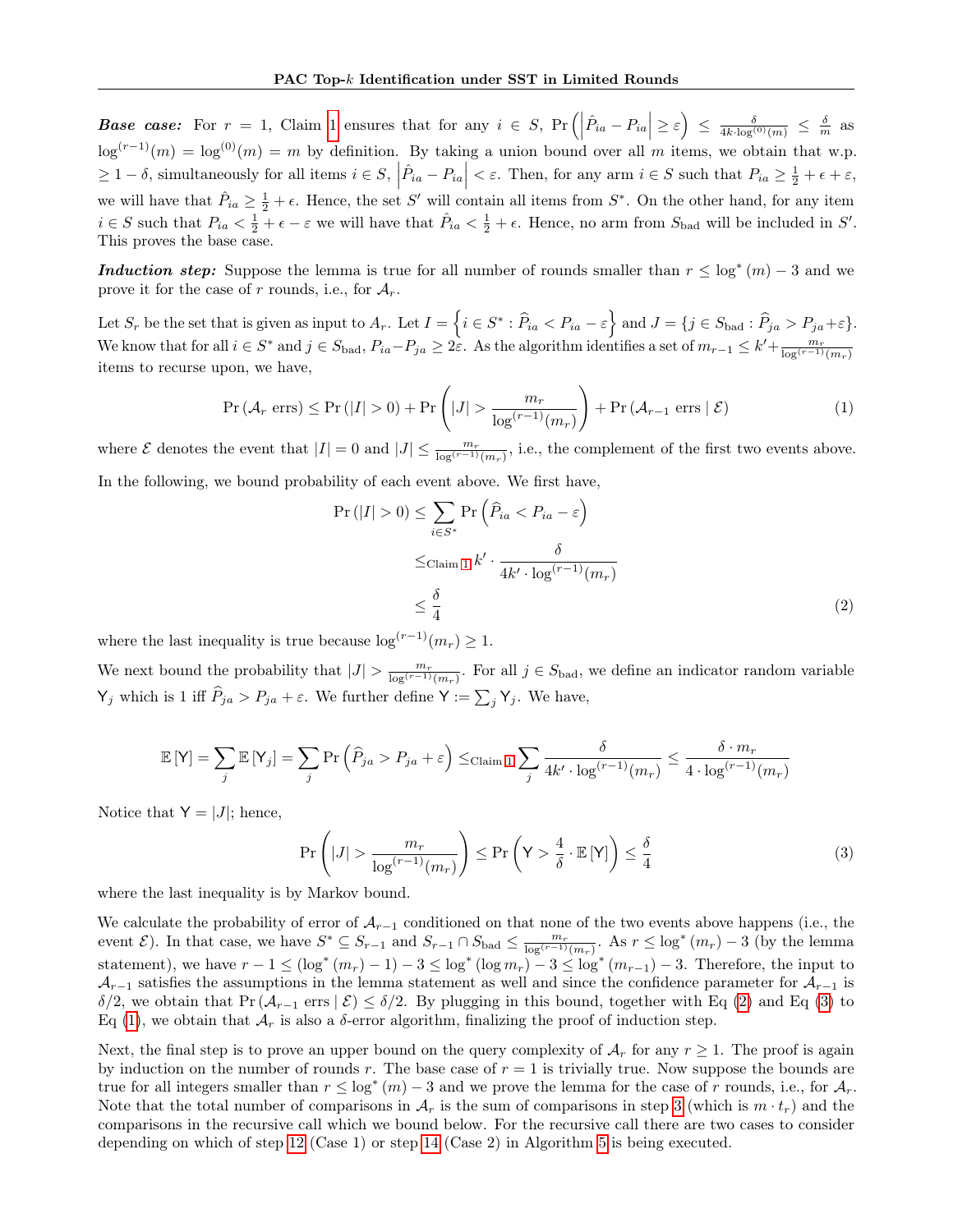**Case 1:** In this case  $A_1$  is called with the confidence parameter  $\delta/2$  on at most  $2k'$  items. We do not use the induction hypothesis here and instead argue directly that,

$$
\begin{aligned}\n\text{cost}(\mathcal{A}_r) &= m \cdot t_r + \text{cost}(\mathcal{A}_1) \\
&\le m \cdot t_r + \frac{4k'}{\varepsilon^2} \cdot (\log(2k') + \log(16k'/\delta)) \\
&\le m \cdot t_r + \frac{8k'}{\varepsilon^2} \cdot \log(8k'/\delta) \\
&\le m \cdot t_r + \frac{8m}{\varepsilon^2} \cdot \log(8k'/\delta) \\
&= \frac{2m}{\varepsilon^2} \cdot \left( \log^{(r)}(m) + \log(8k'/\delta) \right) + \frac{8m}{\varepsilon^2} \cdot \log(8k'/\delta) \qquad \text{(by plugging in the value of } t_r) \\
&< \frac{10m}{\varepsilon^2} \cdot \left( \log^{(r)}(m) + \log(8k'/\delta) \right)\n\end{aligned}
$$

which proves the induction step in this case.

**Case 2:** In this case,  $\mathcal{A}_{r-1}$  is called with the confidence parameter  $\delta/2$  on at most  $\frac{2m}{\log^{(r-1)}(m)}$  items. Hence, by induction, the total number of comparisons made in recursive calls is

$$
\begin{split} & \text{cost}(\mathcal{A}_{r}) = m \cdot t_{r} + \text{cost}(\mathcal{A}_{r-1}) \\ & \leq m \cdot t_{r} + \frac{20m}{\varepsilon^{2} \cdot \log^{(r-1)}(m)} \cdot \left( \log^{(r-1)}(2m) + \log\left(16k'/\delta\right) \right) \\ & \leq m \cdot t_{r} + \frac{20m}{\varepsilon^{2} \cdot \log^{(r-1)}(m)} \cdot \left( \log^{(r-1)}(m) + 1 + \log\left(8k'/\delta\right) + 1 \right) \\ & < m \cdot t_{r} + \frac{20m}{\varepsilon^{2}} + \frac{22m \cdot \log\left(8k'/\delta\right)}{\varepsilon^{2} \cdot \log^{(r-1)}(m)} \\ & < \frac{2m}{\varepsilon^{2}} \cdot \left( \log^{(r)}(m) + \log\left(8k'/\delta\right) \right) + \frac{8m \cdot \log^{(r)}(m)}{\varepsilon^{2}} + \frac{8m \cdot \log\left(8k'/\delta\right)}{\varepsilon^{2}} \end{split}
$$

where in the last inequality we used the bound on  $t_r$  plus the fact that  $\log^{(r)}(m) \geq 16$  as  $r \leq \log^*(m) - 3$ . This concludes the proof of Lemma [4.](#page-22-1)  $\Box$ 

*Proof.* (of Theorem [4\)](#page-8-2) We will first show that our algorithm will return a  $(\epsilon, k)$ -optimal solution with probability at least  $1 - \delta$ . Using the correctness of the TOP-1 algorithm (Theorem [7\)](#page-21-2) and the union bound, we can argue that we will find the  $\epsilon/3$ -best item  $a_i$  for each  $S_i$ , with probability at least  $1-\delta/4$ . Using Lemma [3,](#page-22-2) for each  $i \in [k]$ , the  $\epsilon/3$ -rank of  $a_i$  is at most  $k \log(4k/\delta)$  with probability at least  $1 - \delta/4$ . For  $i \in [k]$ , since  $\text{rank}_{\epsilon/3}(a_i) \leq k \log(4k/\delta)$ , the size of  $|S \setminus S_{bad}|$  is at most  $k \log(4k/\delta)$  for the *i*-th call to ELIMINATE which fulfills the requirement for  $k'$  in Lemma [4.](#page-22-1) Hence, using Lemma [4,](#page-22-1) w.p.  $\geq 1 - \delta/4$ , the ELIMINATE algorithm succeeds for each of the k calls.

Now, we show that an  $(\epsilon, k)$ -optimal solution is contained in the set  $A = \{a_i\}_{i=1}^k$  of anchors and the surviving items W. In order to see this, consider the "worst" anchor  $a^w \in A$ , i.e. the anchor with the worst rank. Then we have by property of our algorithm that the set W must contain all items that beat this worst anchor  $a^w$  with a margin of at least  $\epsilon$ . Hence, any item  $i \in W$  is of higher rank than any other item  $j \notin W$  as otherwise j would also have to be contained in W. If  $|W| \geq k$  then it is easy to see that the exact top-k items are a subset of W, and we can find a PAC top-k solution with probability at least  $1 - \delta/4$  by comparing all items in W a sufficient number of times. Moreover, for any item that is excluded from the set  $W$ , it must be that this item cannot beat any of the k anchors with margin of at least  $\epsilon/3$ , therefore making any anchor a valid substitute for the rejected item. Hence, if  $|W| < k$  then we can output the set W along with any  $k - |W|$  anchors in  $A \setminus W$  chosen arbitrarily. By uniqueness of the anchors, we are guaranteed that there are at least  $k - |W|$  anchors in  $A \setminus W$ . This will constitute a valid  $(\epsilon, k)$ -optimal solution. Moreover, using the union bound the probability of failure is at most  $\delta$ .

Finally, we need to prove a bound on the number of comparisons. The  $k$  calls to the Top-1 algorithm take  $O(\frac{nk(\log^{(r)}(n)+\log(k/\delta))}{\epsilon^2})$  $\frac{2}{\epsilon^2}$  ( $\frac{2}{\epsilon^2}$ ) comparisons in total. The k calls to ELIMINATE also take  $O(\frac{nk(\log(r)(n)+\log(k/\delta))}{\epsilon^2})$  $\frac{\binom{n}{2} + \log(k/\delta)}{2}$